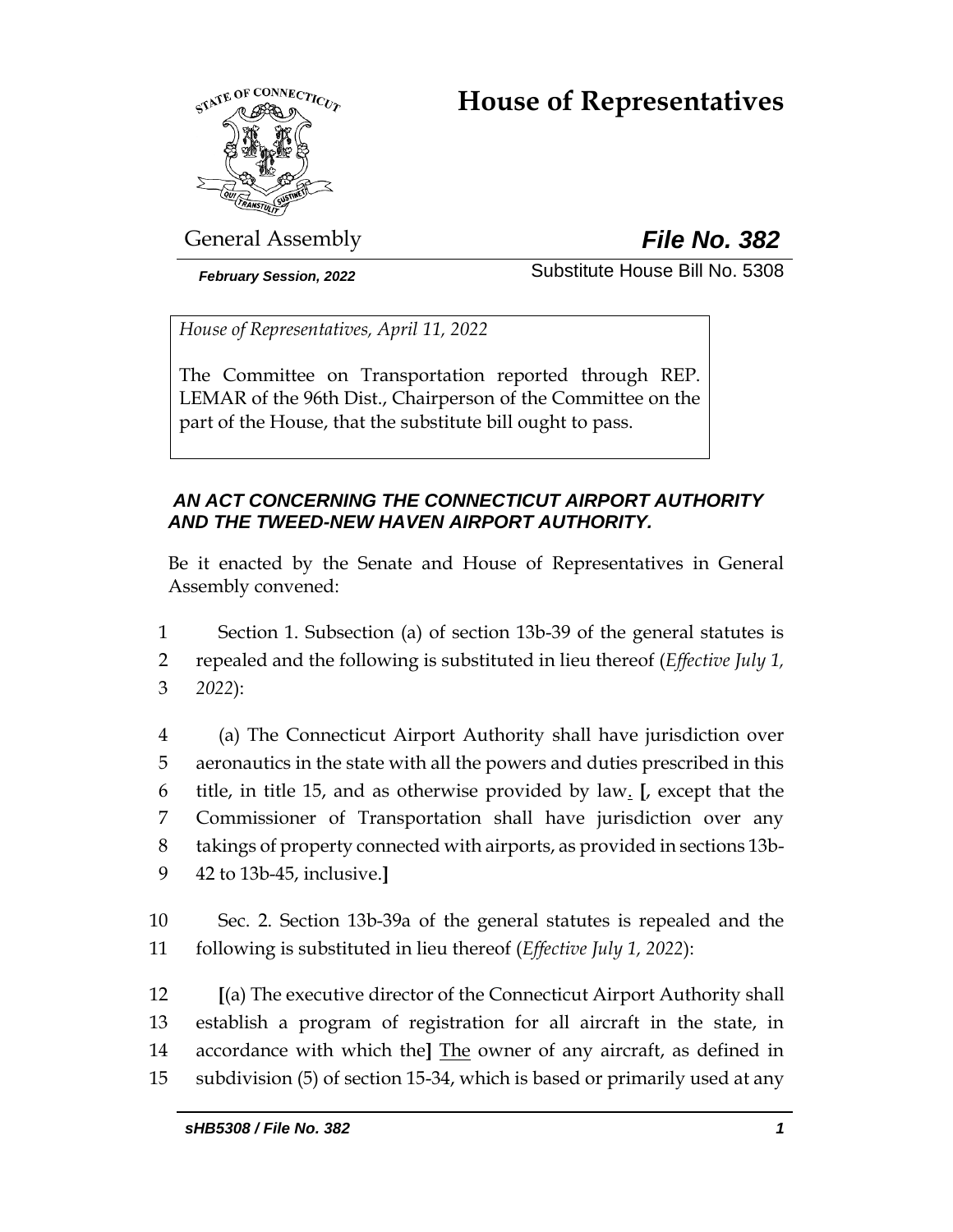airport facility, heliport, air navigation facility, restricted landing area or seaplane base in a municipality within this state shall, not later than October 1, 1993, and annually thereafter, be required to register with the municipality in which such aircraft is based or primarily used, by filing an application form, or renewal thereof, and paying the appropriate registration fee, as provided for in section 12-71, this section and section 22 13b-39b, as amended by this act. The owner of any aircraft which is based or primarily used at any such air navigation facility or restricted landing area in this state shall register such aircraft not later than July 1, 1994, and annually thereafter not later than the first of October. Any aircraft shall be deemed to be based or primarily used in a municipality when in the normal course of its use, it leaves from and returns to or remains at one or more points within the municipality more often or longer than at any other single location outside of the municipality.

 **[**(b) The executive director, subject to the provisions of section 1-121, shall adopt such rules and procedures as deemed necessary by said executive director to implement the provisions of section 12-71, this section and sections 13b-39b to 13b-39g, inclusive.**]**

 Sec. 3. Section 13b-39b of the general statutes is repealed and the following is substituted in lieu thereof (*Effective July 1, 2022*):

 The executive director shall prepare and distribute to each municipality in which aircraft are based or primarily used **[**forms and**]** decals for the registration of aircraft and the renewal of such registrations. **[**The registration forms shall contain such information as the authority may prescribe, including, but not limited to, information concerning (1) the form and identity of ownership, including information as to whether such ownership is by an individual, partnership, corporation or other entity, (2) the type of aircraft, including the year of manufacture, the manufacturer, the model and the certified gross weight, (3) the Federal Aviation Certificate number, and (4) the location at which such aircraft is based or primarily used in this state.**]** Each municipality shall designate a municipal registration official who may be an official or employee of the municipality or of any airport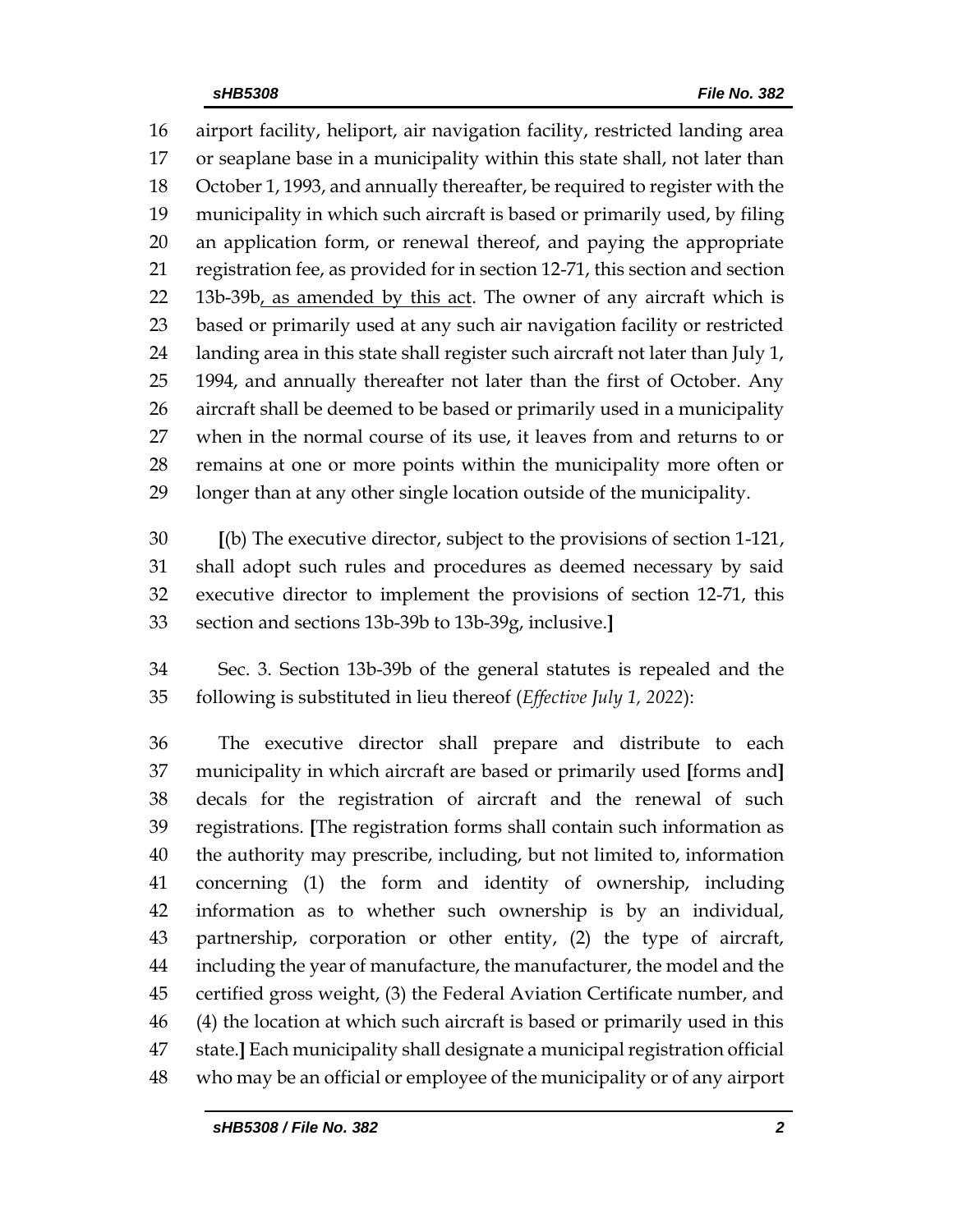facility, heliport or seaplane base located within the municipality, to perform the duties of registration of aircraft as set forth in sections 13b-51 39a to 13b-39g, inclusive, as amended by this act, and shall furnish, in writing, the name, address and telephone number of each such official. The municipality shall immediately notify the executive director upon any changes relative to the municipal registration official. Sec. 4. Section 13b-39d of the general statutes is repealed and the

following is substituted in lieu thereof (*Effective July 1, 2022*):

 The owner shall pay a fee to the municipal registration official for each aircraft so numbered or registered in accordance with the following schedule:

| T1             | Gross Weight (lbs.) | Fee      |
|----------------|---------------------|----------|
| T2             |                     |          |
| T <sub>3</sub> | Less than $3,000$   | 90.00    |
| T4             | $3,001 - 4,500$     | 250.00   |
| T <sub>5</sub> | $4,501 - 8,000$     | 700.00   |
| T6             | $8,001 - 12,500$    | 1,500.00 |
| T7             | $12,501$ and over   | 2,500.00 |

 Aircraft manufactured before 1946 shall pay the lesser of one hundred dollars or the fee as required on the basis of gross weight as set forth in this section. **[**The executive director may establish, by procedures adopted in accordance with the provisions of section 1-121, a uniform schedule for the expiration and renewal of registrations and may prorate the fees in this section accordingly.**]** Any person or firm that acquires ownership of an aircraft shall obtain a new registration in the name of such owner within thirty days of the date of such acquisition, provided no additional registration fee shall be payable in cases where one or more new ownership interests are being added to the registration or in cases of legal change of name of the registrant. All registrations shall be renewed within thirty days of the date of expiration as stated in the certificate. If a valid certificate or number decal is lost, mutilated or destroyed, the aircraft owner shall notify the municipal registration official within fifteen days, and such owner shall be issued a duplicate certificate or number decal upon payment of a fee of five dollars.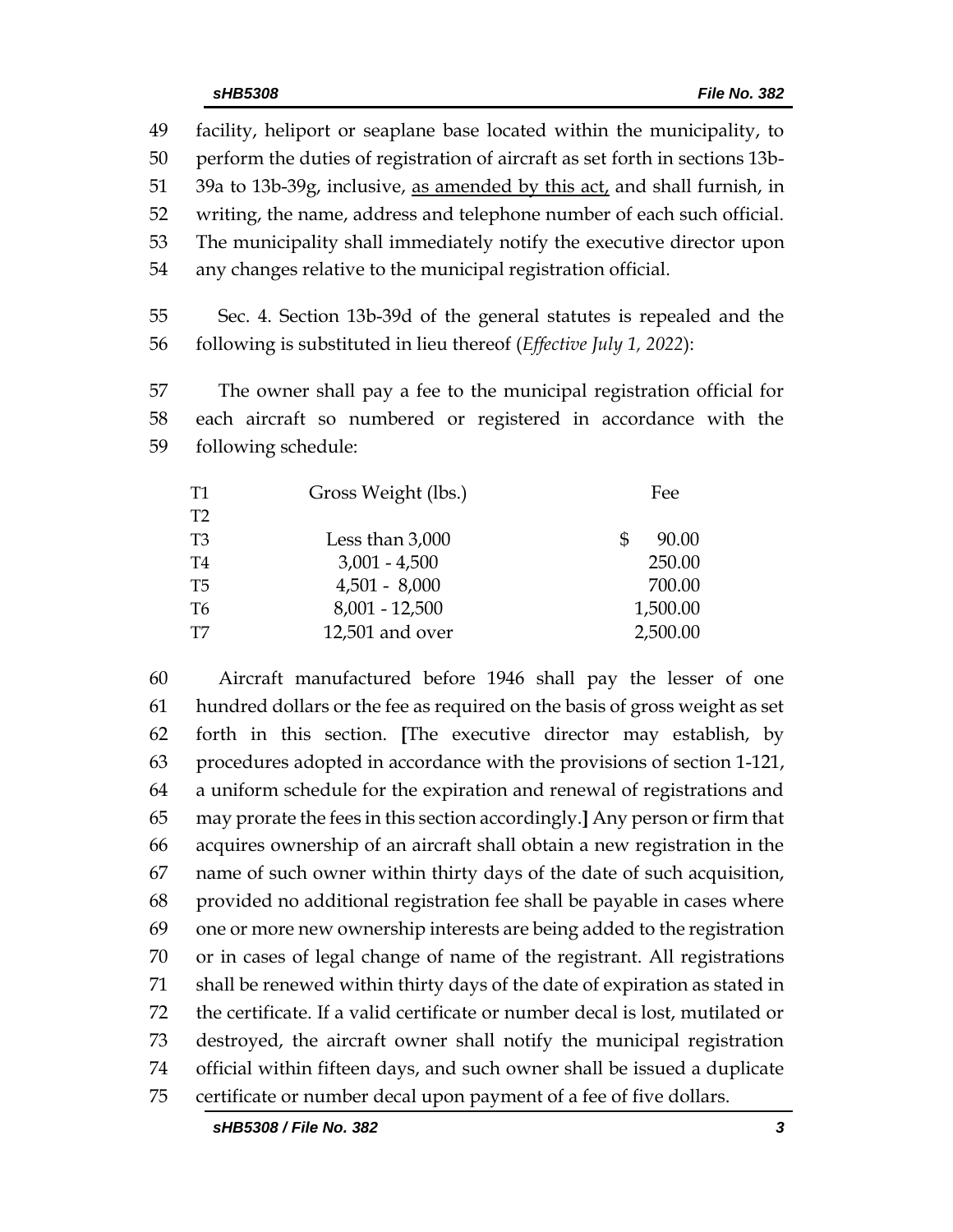Sec. 5. Section 13b-39g of the general statutes is repealed and the following is substituted in lieu thereof (*Effective July 1, 2022*):

 Each municipality which issues and renews registrations for aircraft in accordance with this section and sections 13b-39a to **[**13b-39g**]** 13b-80 39f, inclusive, as amended by this act, may retain for its own use and purposes, as a grant in lieu of property taxes, all revenue received from the receipt of aircraft registration fees. **[**Each**]** On or before February 1, 2023, and annually thereafter, each such **[**participating**]** municipality shall furnish the executive director with **[**such reports**]** a report concerning **[**the total amount of fees received pursuant to sections 12-71 and 13b-39a to 13b-39g, inclusive,**]** the number of registrations issued, the names of registrants and the descriptions of aircraft registered during the preceding calendar year.

 Sec. 6. Subsection (e) of section 13b-44 of the general statutes is repealed and the following is substituted in lieu thereof (*Effective July 1, 2022*):

 (e) After a plan has been legally approved, or its disapproval has been set aside by the Superior Court, the state, acting through the **[**Commissioner of Transportation**]** Connecticut Airport Authority, may take any lands or interests in such lands contained in the plan upon paying just compensation to the owner. In case the state cannot agree with such owner on the amount of such compensation, the amount shall be determined in the manner prescribed in section 48-12. An appeal from the amount so determined shall not act as a stay of the taking of such land, provided no facility or land or interest in such land held by a public service company for service to the public shall be so taken or removed unless, at the expense of the state, an adequate and equal substitute approved by the Public Utilities Regulatory Authority shall first be provided.

 Sec. 7. Section 13b-45 of the general statutes is repealed and the following is substituted in lieu thereof (*Effective July 1, 2022*):

Before exercising any of the powers conferred in sections 13b-43 and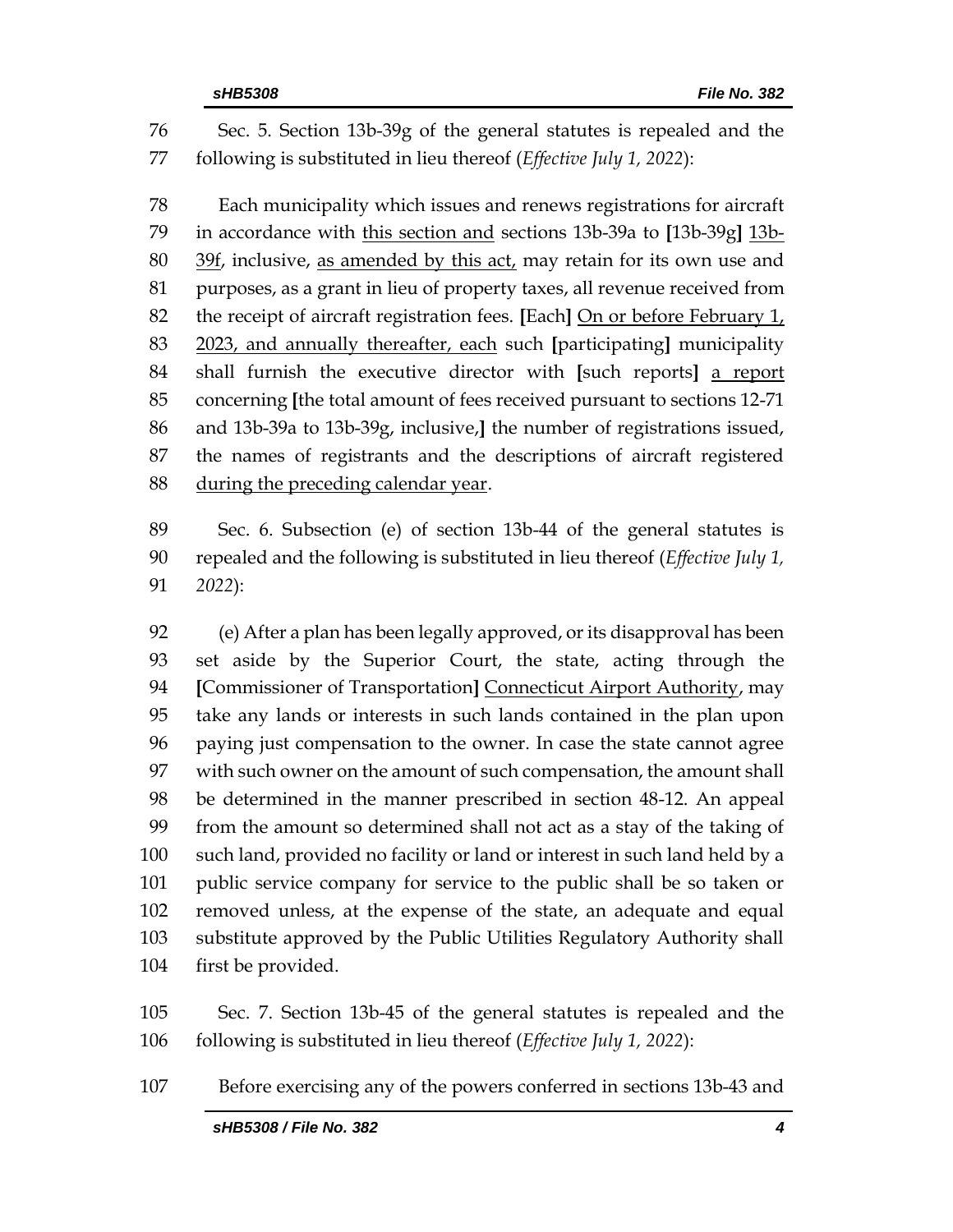13b-44, as amended by this act, the executive director shall establish and publish in detailed form, available to the public, the standards the executive director has adopted and will apply in making a determination that public convenience and necessity require the taking by the **[**Commissioner of Transportation**]** authority of any parcel of land or interest in such land.

 Sec. 8. Subsection (a) of section 13b-46 of the general statutes is repealed and the following is substituted in lieu thereof (*Effective July 1, 2022*):

 (a) The executive director may approve airports, heliports, restricted landing areas, and other air navigation facilities. Any municipality or person acquiring property for the purpose of constructing or establishing an airport, heliport or restricted landing area shall, prior to such acquisition, apply to the executive director for a certificate of approval of the site selected and the general purpose or purposes for which the property is to be acquired, to **[**insure**]** ensure that the property and its use shall conform to minimum standards of safety and shall serve the public interest. Any proposed airport, heliport, restricted landing area or other air navigation facility at which more than thirty- six landings and takeoffs are expected to be made by aircraft in any year shall be approved by the executive director before it shall be licensed to be used or operated. The executive director shall make no charge for approval certificates of proposed property acquisition for airport, heliport or restricted landing area purposes.

 Sec. 9. Section 13b-50 of the general statutes is repealed and the following is substituted in lieu thereof (*Effective July 1, 2022*):

 (a) The executive director is authorized to cooperate with the government of the United States or any agency or department thereof in the acquisition, construction, improvement, maintenance and operation of airports, heliports, landing fields and other aeronautical facilities in this state where federal financial aid is received and to comply with the provisions of the laws of the United States and any regulations made thereunder for the expenditure of federal moneys upon such airports,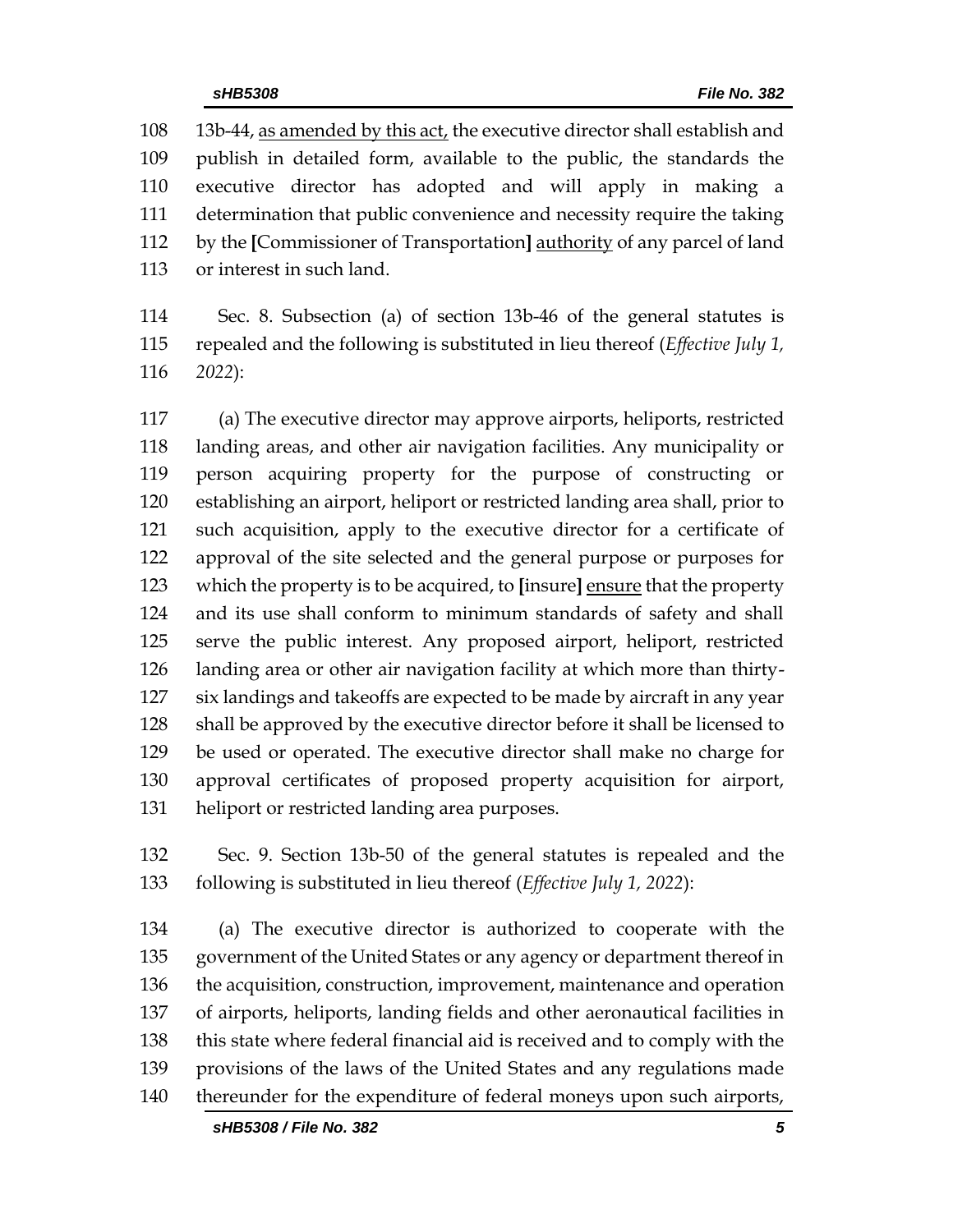heliports and facilities. The executive director is authorized to accept, receive and receipt for federal or other moneys for and on behalf of this state or any political subdivision thereof for the acquisition, construction, improvement, maintenance and operation of facilities within this state. All moneys accepted for disbursement by the executive director pursuant to this subsection shall be **[**deposited in the state treasury and**]** disbursed in accordance with the provisions of the respective grants.

 (b) Any municipality is authorized to accept, receive and receipt for federal moneys and other moneys, either public or private, for the acquisition, construction, enlargement, improvement, maintenance, equipment or operation of airports and other air navigation facilities and sites therefor and to comply with the provisions of the laws of the United States and any rules and regulations made thereunder for the expenditure of federal moneys upon such airports and facilities. No municipality shall submit to the administrator of civil aeronautics of the United States any project application under the provisions of Section 9(a) of Public Law 377, 79th Congress, or any amendment thereof, unless the project and the project application have been approved by the executive director.

 (c) Any municipality is authorized to designate by ordinance the executive director as its agent to accept, receive and receipt for federal moneys in its behalf for airport purposes and to contract for the acquisition, construction, enlargement, improvement, maintenance, equipment or operation of such airports or other air navigation facilities, and may enter into an agreement with the executive director prescribing the terms and conditions of such agency in accordance with federal laws, rules and regulations and applicable laws of this state. Such moneys as are paid by the United States government shall be paid to such municipality under such terms and conditions as may be imposed by the United States in making such grant.

 (d) All contracts for the acquisition, construction, enlargement, improvement, maintenance, equipment or operation of airports or other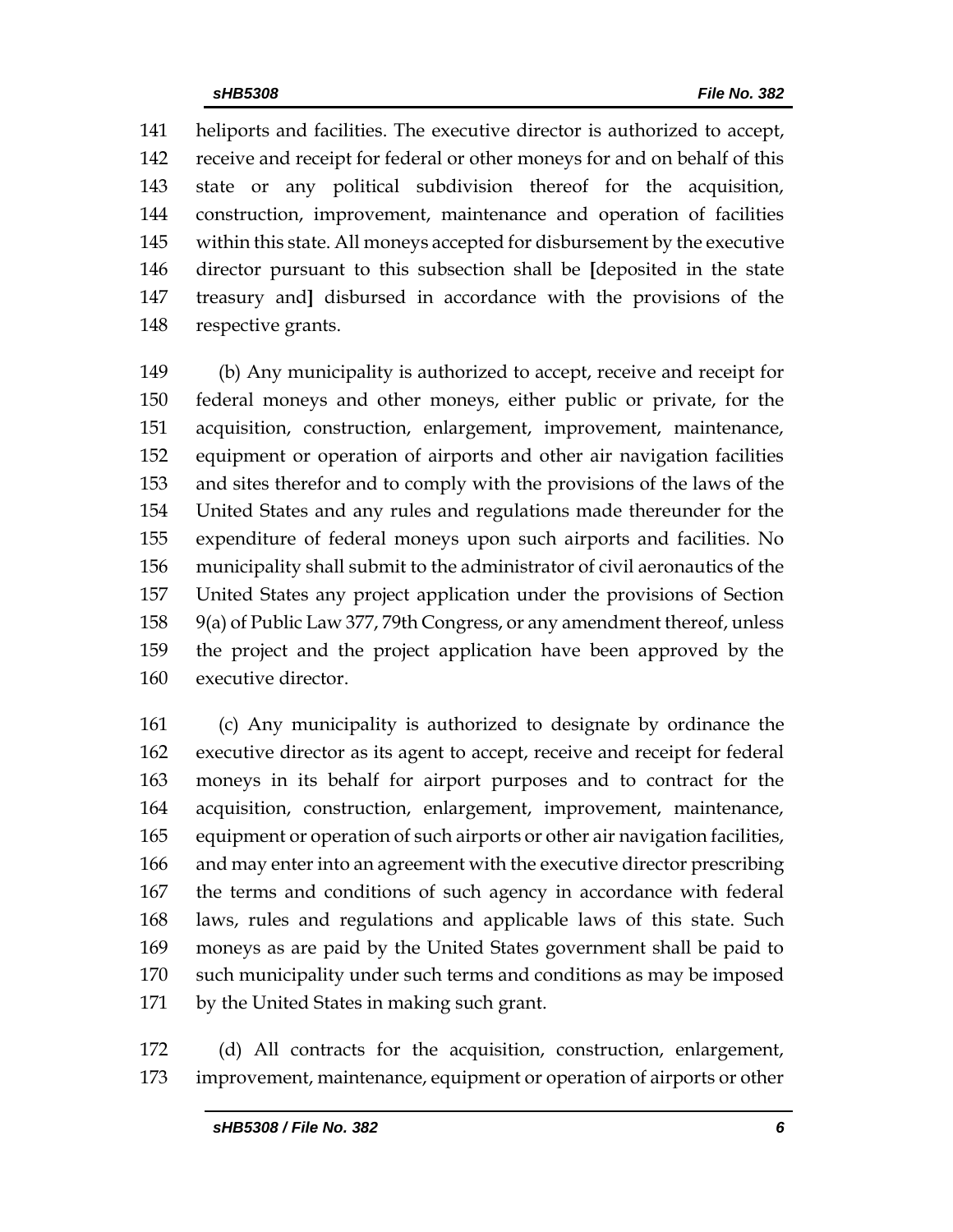air navigation facilities, made by the municipality itself or through the executive director, shall be made pursuant to the laws of this state governing the making of like contracts; provided, where such acquisition, construction, improvement, enlargement, maintenance, equipment or operation is financed wholly or partly with federal moneys, the municipality, or the executive director as its agent, may let contracts in the manner prescribed by the federal authorities, acting under the laws of the United States, and any rules or regulations made thereunder, notwithstanding any other state law to the contrary.

 (e) The executive director may render financial assistance by grant of funds to any municipality or municipalities acting jointly in the planning, acquisition, construction or improvement of an airport owned or controlled, or to be owned or controlled, by such municipality or municipalities. **[**, out of appropriations made by the General Assembly for such purposes.**]** Such financial assistance may be furnished in connection with federal or other financial aid for the same purposes for not more than seventy-five per cent of the cost exclusive of federal aid. The executive director may establish procedures to be followed in granting funds under this subsection and may prescribe forms to be used in connection therewith.

 (f) The executive director may, whenever the executive director considers such assistance desirable or feasible, make available engineering and other technical services of the executive director, with or without charge, to any municipality or owner of a commercial airport requesting such services in connection with the planning, acquisition, construction, improvement, maintenance or operation of airports or aeronautical facilities.

 (g) Any town, city or borough may lease any airport or contract for any airport facilities or privileges from any person, firm or corporation, municipal or private, operating a municipal or private airport in any location which has been approved by the executive director.

 Sec. 10. Section 13b-47 of the general statutes is repealed and the following is substituted in lieu thereof (*Effective July 1, 2022*):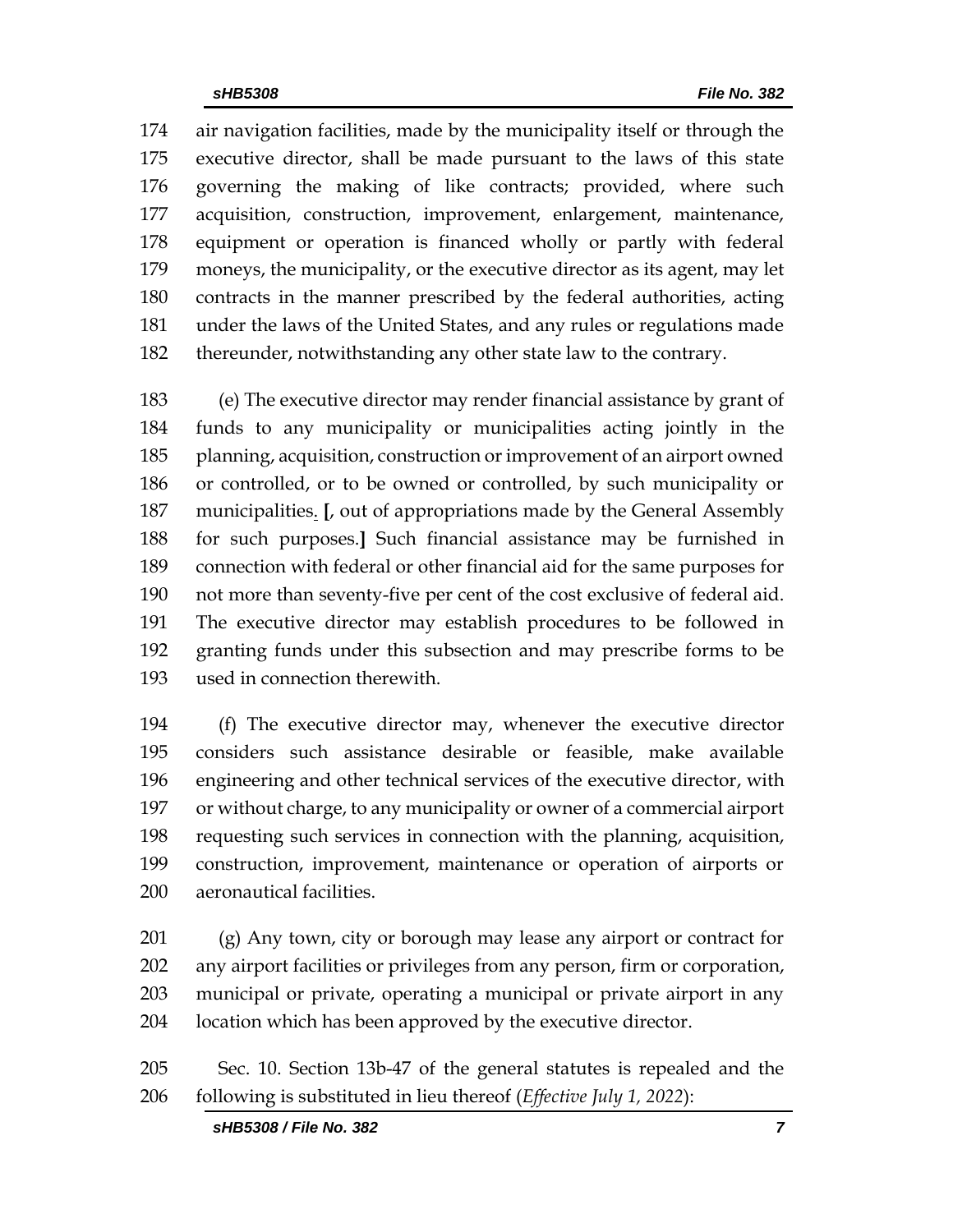(a) In determining whether to issue a certificate of approval or license for the use or operation of any proposed **[**commercial**]** public use air navigation facility, the executive director of the Connecticut Airport Authority shall take into consideration (1) its proposed location, size and layout, (2) its relationship to any comprehensive plan for state-wide and nation-wide development, (3) the availability of areas suitable for safe future expansion, (4) the freedom of adjoining areas from obstructions based on a proper glide ratio, (5) the nature of the terrain and of the uses to which the proposed **[**airport**]** facility will be put, and (6) the possibilities for future development. Prior to the issuance of a certificate of approval, license or license renewal, each proposed public use air navigation facility shall provide documentation to the authority, in such form as the executive director may prescribe, that the factors described in subdivisions (1) to (6), inclusive, of this subsection demonstrate that such facility will provide or currently provides for safe aircraft operations.

 (b) In determining whether to issue a certificate of approval or license for the use or operation of any proposed private use air navigation facility, the executive director shall take into consideration: (1) Its proposed location, size and layout; (2) the freedom of adjacent areas from obstructions based on a proper glide ratio; (3) the nature of the terrain and the uses to which the proposed air navigation facility will be put; (4) the type of equipment to be utilized and the flight experience of 230 the operator; (5) the amount of noise to be produced at such facility; and (6) such other factors as the executive director deems appropriate. Prior to the issuance of a certificate of approval, license or license renewal, each proposed private use air navigation facility shall provide documentation to the authority, in such form as the executive director may prescribe, that the factors described in subdivisions (1) to (6), inclusive, of this subsection demonstrate that such facility will provide or currently provides for safe aircraft operations.

 Sec. 11. Section 13b-49a of the general statutes is repealed and the following is substituted in lieu thereof (*Effective July 1, 2022*):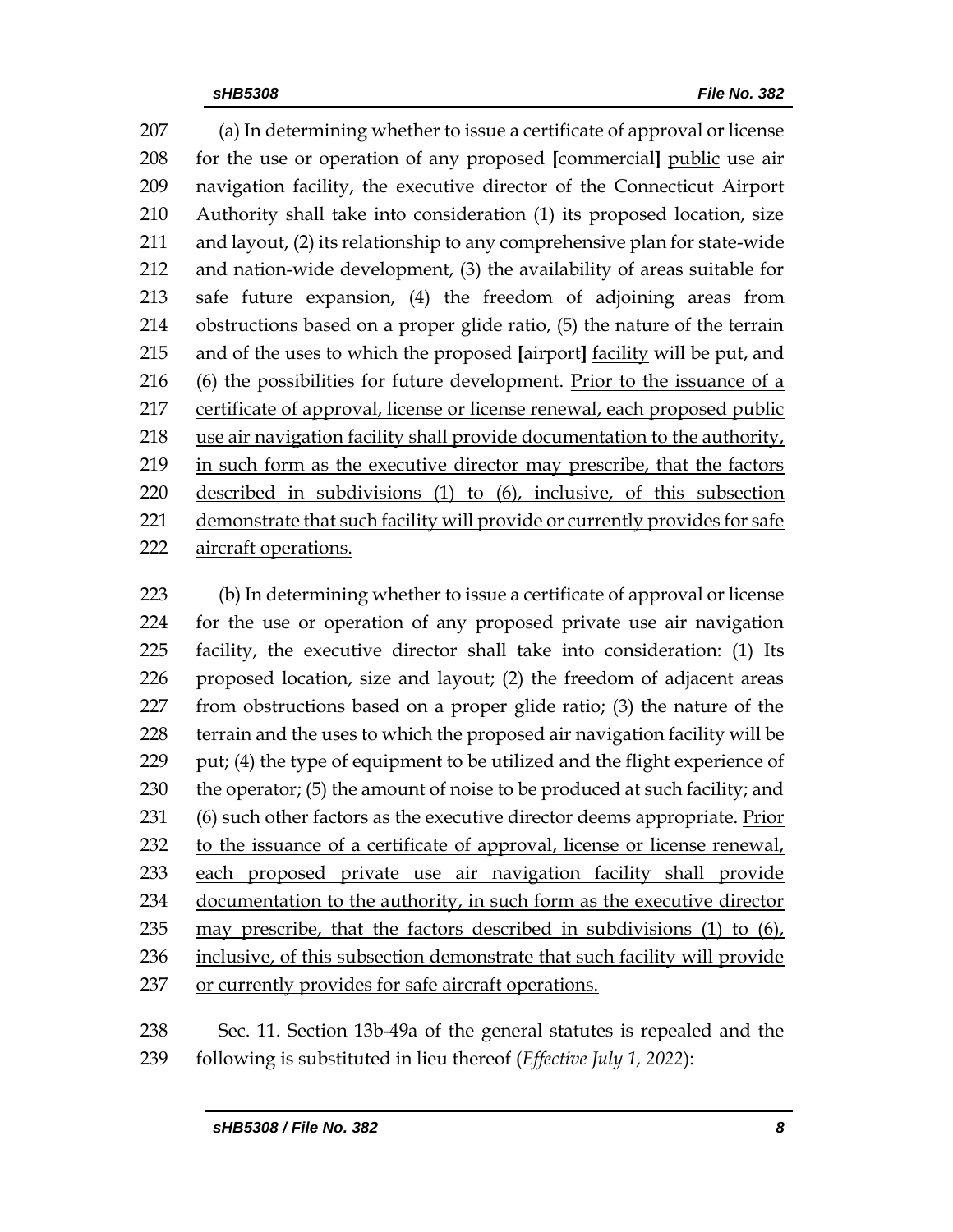(a) Not later than July thirty-first annually, the owner or operator of any airport, heliport, restricted landing area, seaplane base or other air navigation facility licensed under the provisions of section 13b-46, as amended by this act, shall submit to the executive director and the 244 municipality in which an aircraft is based, the following information with respect to an aircraft which is based or primarily used at such facility as of July first of such year: (1) The **[**name**]** identity and address of the owner **[**thereof**]** and form of ownership, including information as to whether the owner is an individual, partnership, corporation or other entity; (2) the type of aircraft, including the year of manufacture, the 250 manufacturer, the model and the certified gross weight; and (3) the Federal Aviation Aircraft Registration number. **[**The executive director shall forward such information to the municipality in which an aircraft is based.**]**

 (b) The executive director, after notice and opportunity for hearing, may suspend or revoke the license of any such facility in the event the owner or operator thereof knowingly or intentionally fails to comply with the provisions of subsection (a) of this section.

 Sec. 12. Section 13b-50a of the general statutes is repealed and the following is substituted in lieu thereof (*Effective July 1, 2022*):

 The following initiatives shall be established to preserve Connecticut's licensed privately owned, publicly used airports which have a paved runway and a minimum of five thousand operations per year: (1) The state shall have the right of first refusal to purchase, via fair market value and state property acquisition procedures, an airport, if 265 that airport is threatened with sale or closure, for the express purpose of preserving the airport; (2) the executive director may acquire the development rights, based on fair market value for such rights, of such airports, provided the airport remains a public airport; (3) the state **[**shall**]** may fund capital improvements to private airports, in which case the state **[**shall participate in**]** may fund no more than ninety per cent of the eligible costs and the balance by the sponsor, with budget and priorities to be determined by the executive director, and engineering in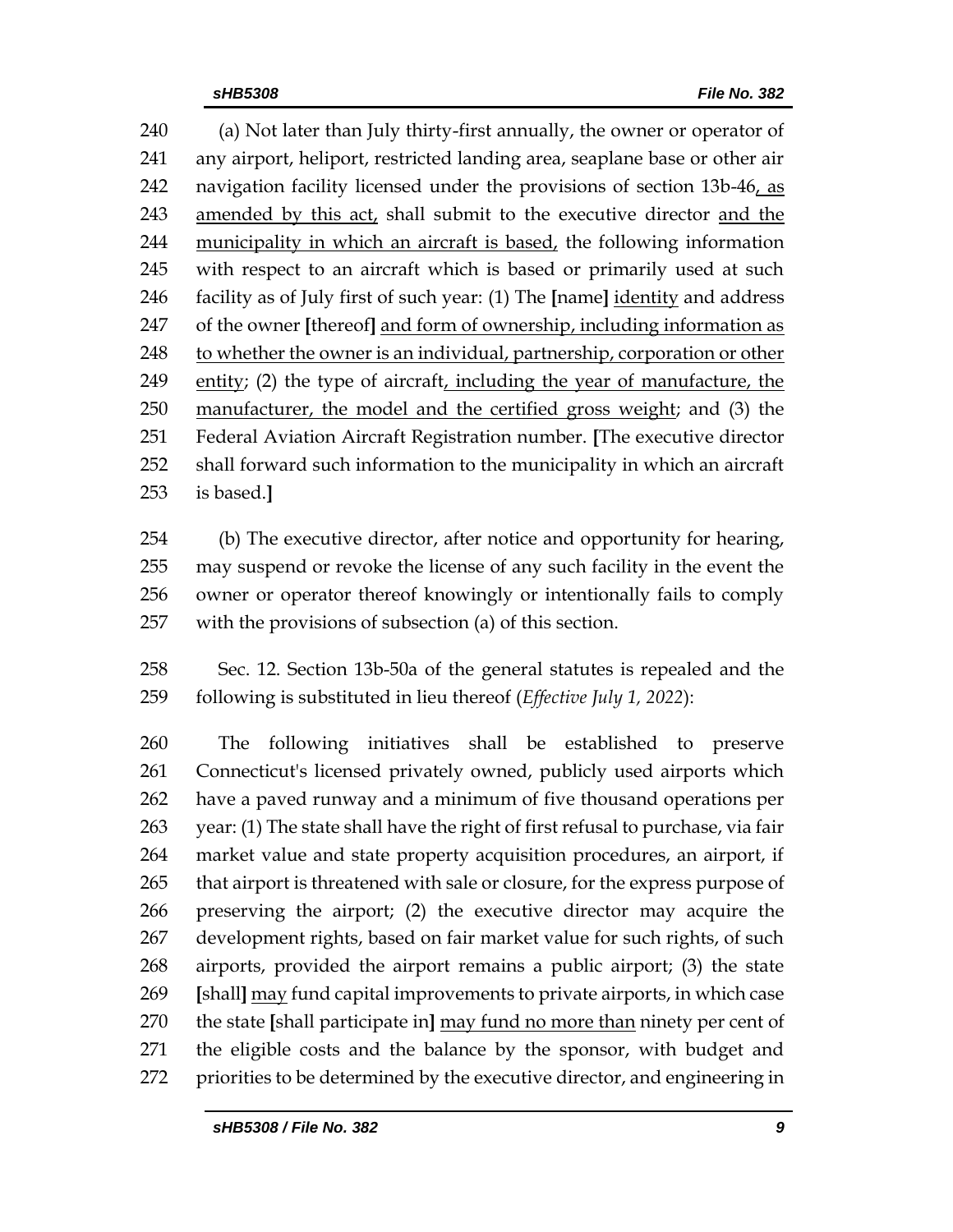accordance with Federal Aviation Administration Advisory Circulars; and (4) the establishment of a new airport zoning category for the airport's imaginary surfaces as defined by Federal Aviation Regulations and a program to mitigate noise in airport neighborhoods in which the noise exceeds applicable Federal Aviation Administration standards. Such program may be combined with existing energy conservation programs. Funding for such program shall be from available federal resources.

 Sec. 13. Section 15-44 of the general statutes is repealed and the following is substituted in lieu thereof (*Effective July 1, 2022*):

 The executive director, **[**and**]** aeronautics inspectors of the authority, **[**and**]** each state, county and municipal officer charged with the 285 enforcement of state and municipal laws and each special police officer, appointed under section 29-19, shall enforce and assist in the enforcement of this chapter and of all regulations made pursuant 288 thereto, and of all other laws of this state relating to aeronautics.

 Sec. 14. Section 15-73 of the general statutes is repealed and the following is substituted in lieu thereof (*Effective July 1, 2022*):

 Where necessary in order to provide unobstructed air space for the landing and taking-off of aircraft, in case of airports, heliports and restricted landing areas acquired or operated by the authority, the executive director **[**or, if a taking is required, the Commissioner of Transportation,**]** and, in case of municipal airports, the municipality, is granted authority to acquire, in the same manner as is provided for the acquisition of property for airport purposes, easements through or other interests in air space over land or water, interests in airport hazards outside the boundaries of the airports, heliports or restricted landing areas, and such other airport protection privileges as are necessary to **[**insure**]** ensure safe approaches to the landing areas of such airports, heliports and restricted landing areas and the safe and efficient operation thereof. The executive director **[**or, if a taking is required, said commissioner,**]** is empowered to acquire in the same manner the right of easement for a term of years or perpetually to place or maintain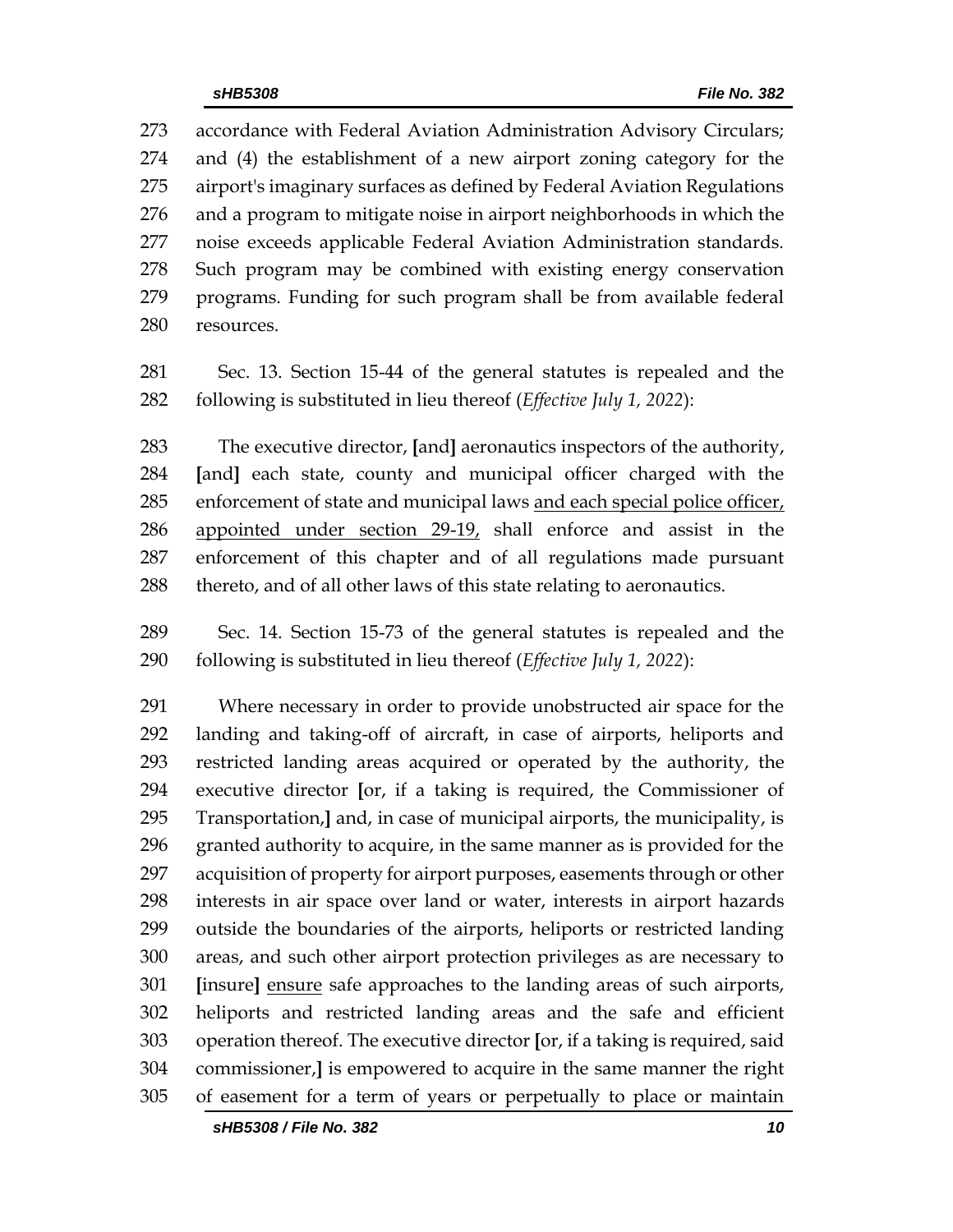suitable marks for the daytime marking and suitable lights for the nighttime marking of airport hazards for the purpose of maintaining and repairing such lights and marks. No person shall build, rebuild or create or cause to be built, rebuilt or created any object, or plant, cause to be planted or permit to grow higher any tree or trees or other vegetation, which encroach upon any airport protection privileges acquired pursuant to the provisions of this section. Any such encroachment is declared to be a public nuisance and may be abated in the manner prescribed by law for the abatement of public nuisances, or the municipality in charge of the airport, heliport or restricted landing area for which airport protection privileges have been acquired as provided in this section may go upon the land of others and remove any such encroachment without being liable for damages in so doing. Before exercising any of the powers conferred herein, the executive director shall establish and publish in detailed form, available to the public, the standards which the executive director has adopted and will apply in making a determination that public convenience and necessity require the taking of any parcel of land or interest therein.

 Sec. 15. Section 15-75 of the general statutes is repealed and the following is substituted in lieu thereof (*Effective July 1, 2022*):

 The executive director may determine the charges or rental for the use of any properties and the charges for any service or accommodations under the authority's control and the terms and conditions under which such properties may be used; provided the public shall not be deprived of its rightful, equal and uniform use of such property. The **[**state**]** authority shall have, and the executive director may enforce, liens as provided by law for repairs to or improvement or storage or care of any personal property.

 Sec. 16. Subsection (a) of section 15-76 of the general statutes is repealed and the following is substituted in lieu thereof (*Effective July 1, 2022*):

 (a) The executive director, any employee of the authority, any officer attached to an organized police department, any state police officer or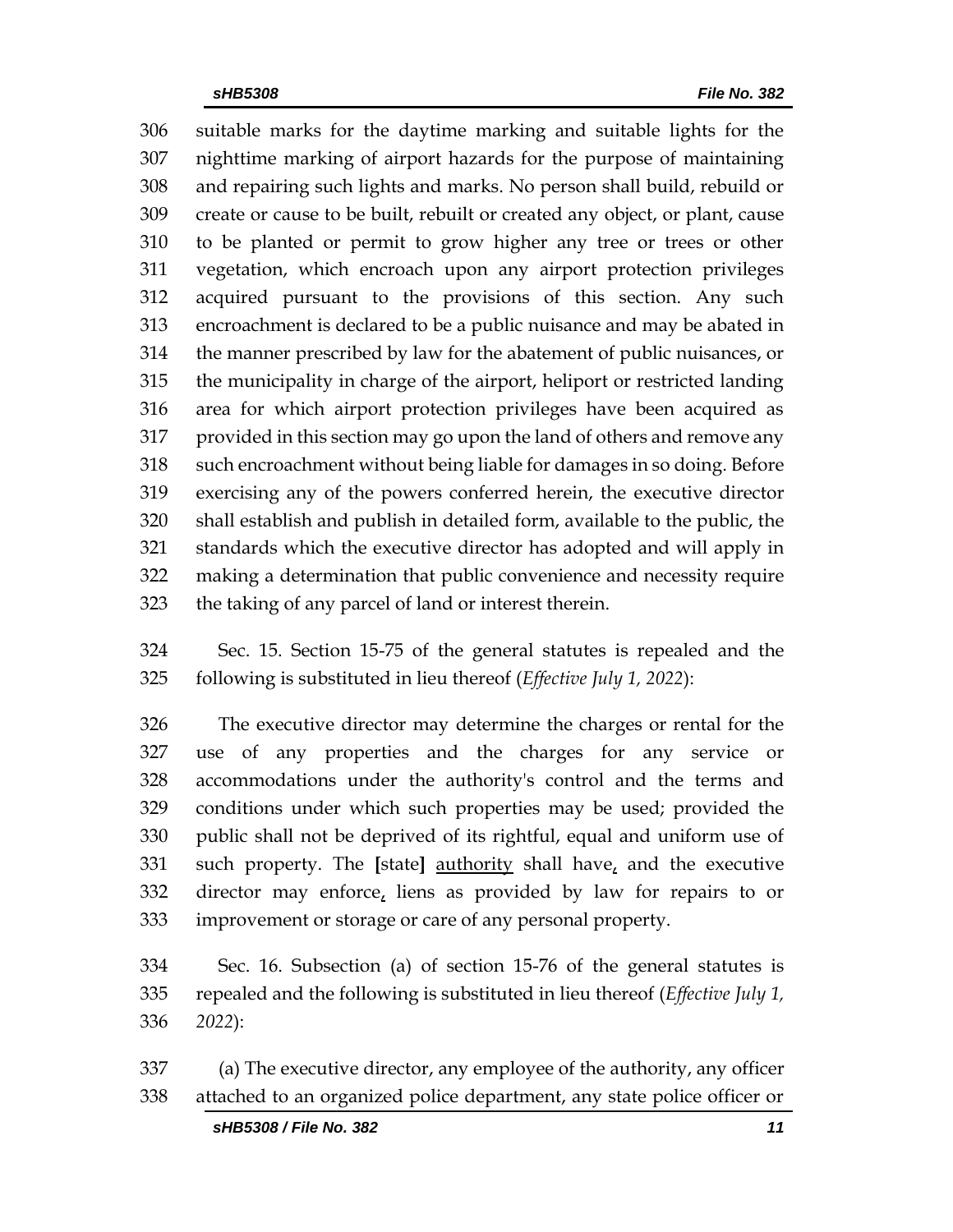any constable, within his or her precinct, upon discovery of any aircraft apparently abandoned, whether situated within or without any airport or landing field in this state, shall take such aircraft into custody and may cause the same to be taken to and stored in a suitable place. All charges necessarily incurred by such person in the performance of such duty shall be a lien upon such aircraft. The owner or keeper of any hangar or other place where such aircraft is stored shall have a lien upon the same for storage charges. If such aircraft has been so stored for a period of ninety days, such owner or keeper may sell the same at public auction for cash, at such owner's or keeper's place of business, and apply the avails of such sale toward the payment of such owner's or keeper's charges and the payment of any debt or obligation incurred by the person who placed the same in storage, provided such sale shall be advertised three times in a newspaper published or having a circulation in the town where such hangar or other place is located, such advertisement to commence at least five days before such sale; and, if the last place of abode of the owner of such aircraft is known to or may be ascertained by such hangar owner or keeper by the exercise of reasonable diligence, notice of the time and place of sale shall be given such owner by mailing such notice to the owner in a registered or certified letter, postage paid, at such last usual place of abode, at least five days before the time of sale. The proceeds of such sale, after deducting the amount due such hangar owner or keeper and all expenses connected with such sale, including the expenses of the officer who placed such aircraft in storage, shall be paid to the owner of such aircraft or the owner's legal representatives, if claimed by such owner or representatives, at any time within one year from the date of such sale. If such balance is not claimed within said period, it shall escheat to the **[**state**]** authority.

- Sec. 17. Section 15-90 of the general statutes is repealed and the following is substituted in lieu thereof (*Effective July 1, 2022*):
- **[**The executive director of the Connecticut Airport Authority**]** Each 371 publicly owned airport owner or operator is directed to formulate and adopt, and from time to time as may be necessary revise, an airport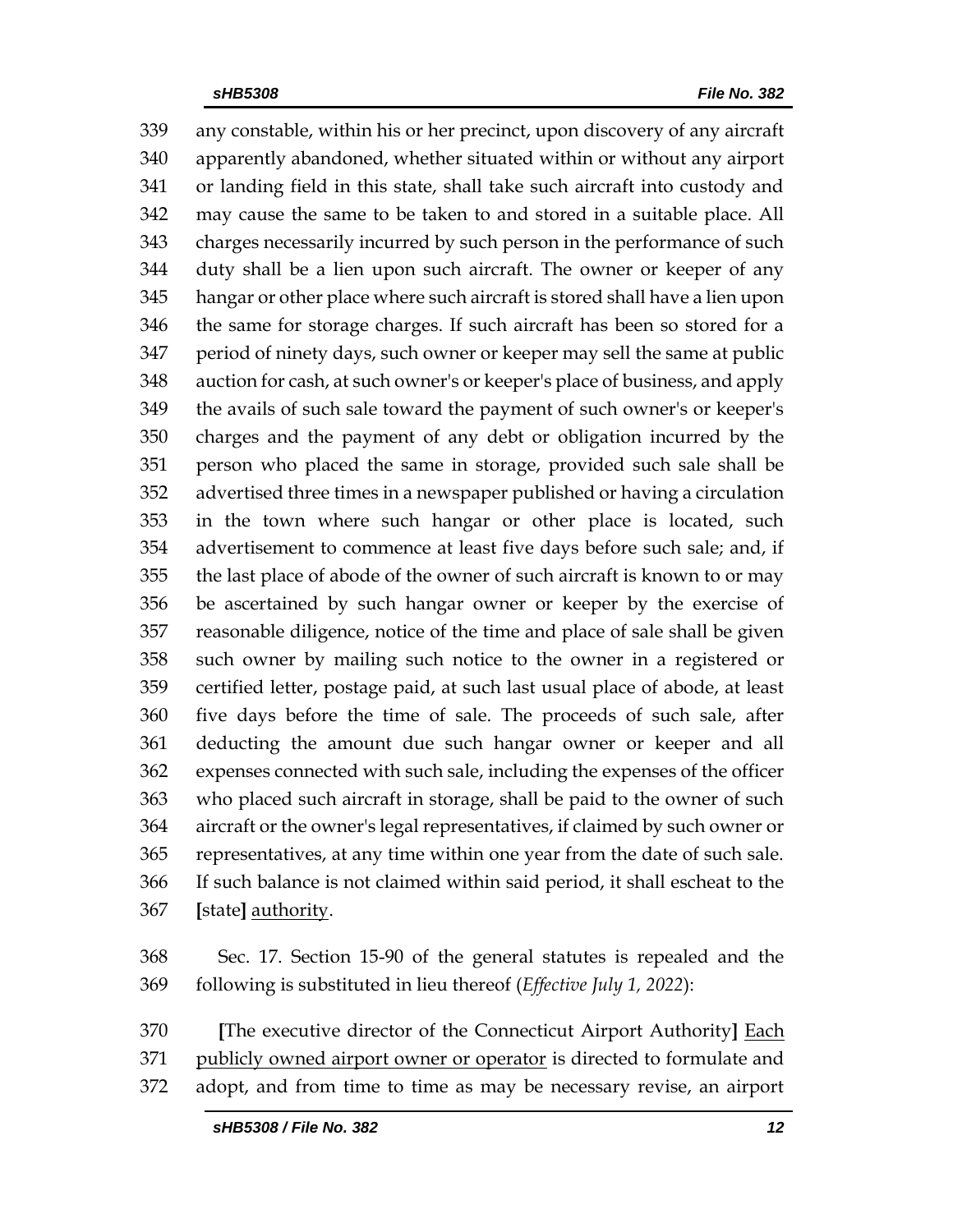approach plan. **[**for each publicly owned airport in the state.**]** Each such plan shall indicate the circumstances in which structures or trees or both are or would be airport hazards, the area within which measures for the protection of the airport's aerial approaches should be taken and what the height limits and other objectives of such measures should be. In adopting or revising any such plan, **[**the executive director**]** such owner or operator shall consider, among other things, the character of the flying operations expected to be conducted at the airport, the nature of the terrain, the height of existing structures and trees above the level of the airport, the practicability of lowering or removing existing obstructions and all other material matters. **[**, and the executive director may**]** Such owner or operator shall obtain and consider the views of the agency of the federal government charged with the fostering of civil aeronautics as to the aerial approaches necessary to safe flying operations at the airport.

 Sec. 18. Section 15-101m of the general statutes is repealed and the following is substituted in lieu thereof (*Effective July 1, 2022*):

 **[**(a)**]** Subject to the provisions of the general statutes and resolution authorizing the issuance of bonds pursuant to subsection (a) of section 15-101*l*, the **[**Commissioner of Transportation**]** executive director of the Connecticut Airport Authority is authorized to fix, revise, charge and collect rates, rents, fees and charges for the use of and for the services furnished or to be furnished by the facilities of Bradley International Airport and to contract with any person, partnership, association or corporation, or other body, public or private, in respect thereof. **[**except that, the commissioner shall not impose any fee, charge or commission on the gross revenues of off-airport parking operators for the right to access said airport that exceeds five per cent of such gross revenues for calendar quarters commencing on or after July 1, 1997, and prior to July 1, 1998, and four per cent of such gross revenues for calendar quarters commencing on or after July 1, 1998.**]** Such rates, rents, fees and charges shall be fixed and adjusted in respect of the aggregate of rates, rents, fees and charges from the operation of Bradley International Airport so as to provide funds sufficient with other revenues or moneys available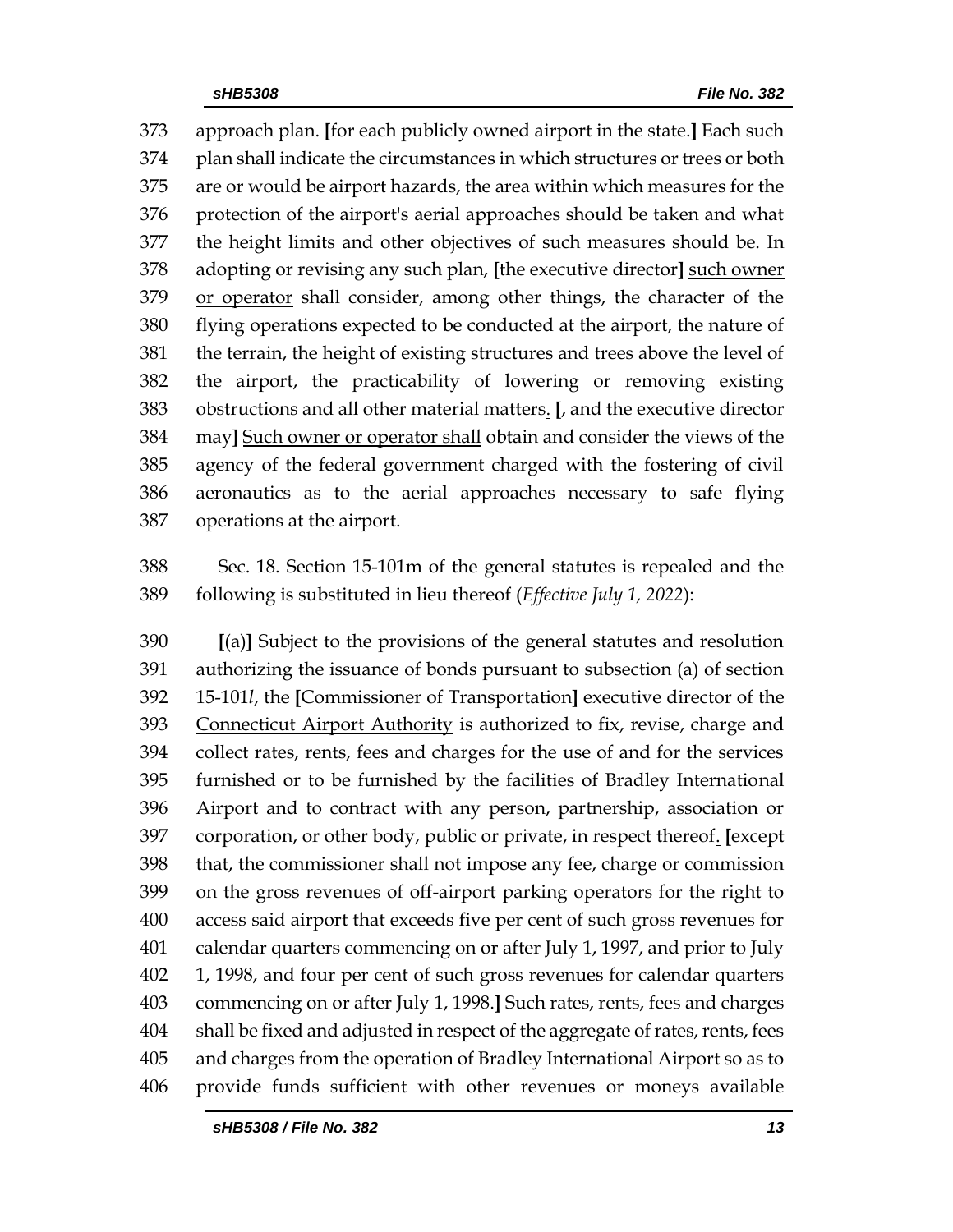therefor, if any, (1) to pay the cost of maintaining, repairing and operating the facilities of Bradley International Airport and each and every portion thereof, to the extent that the payment of such cost has not otherwise been adequately provided for, (2) to pay the principal of and 411 the interest on any outstanding revenue obligations of the state or the 412 authority issued in respect of the project as the same shall become due 413 and payable, and  $(3)$  to create and maintain reserves and sinking funds required or provided for in any resolution authorizing, or trust agreement securing, such bonds. A sufficient amount of the revenues as may be necessary to pay the cost of maintenance, repair and operation and to provide reserves and for renewals, replacements, extensions, enlargements and improvements as may be provided for in the resolution authorizing the issuance of any bonds or in the trust agreement securing the same, shall be set aside at such regular intervals as may be provided in such resolution or trust agreement in a reserve, sinking or other similar fund which is hereby pledged to, and charged with, the payment of the principal of and the interest on such bonds as the same shall become due, and the redemption price or the purchase price of bonds retired by call or purchase as therein provided. The use and disposition of moneys to the credit of such reserve, sinking or other similar fund shall be subject to the provisions of the resolution authorizing the issuance of such bonds or of such trust agreement.

 **[**(b) The Department of Transportation shall designate the beginning and ending dates of the fiscal year for the operation of Bradley International Airport. Each year, within ninety days prior to the beginning of the next ensuing fiscal year, the Department of Transportation shall prepare and submit to the Secretary of the Office of Policy and Management an annual operating budget for Bradley International Airport for such fiscal year, providing for (1) payment of the costs of maintaining, repairing and operating the facilities of Bradley International Airport and each and every portion thereof during such fiscal year, to the extent that the payment of such costs has not otherwise been adequately provided for, (2) the payment of the principal of and interest on any outstanding revenue obligations of the state issued in respect of the project and becoming due and payable in such fiscal year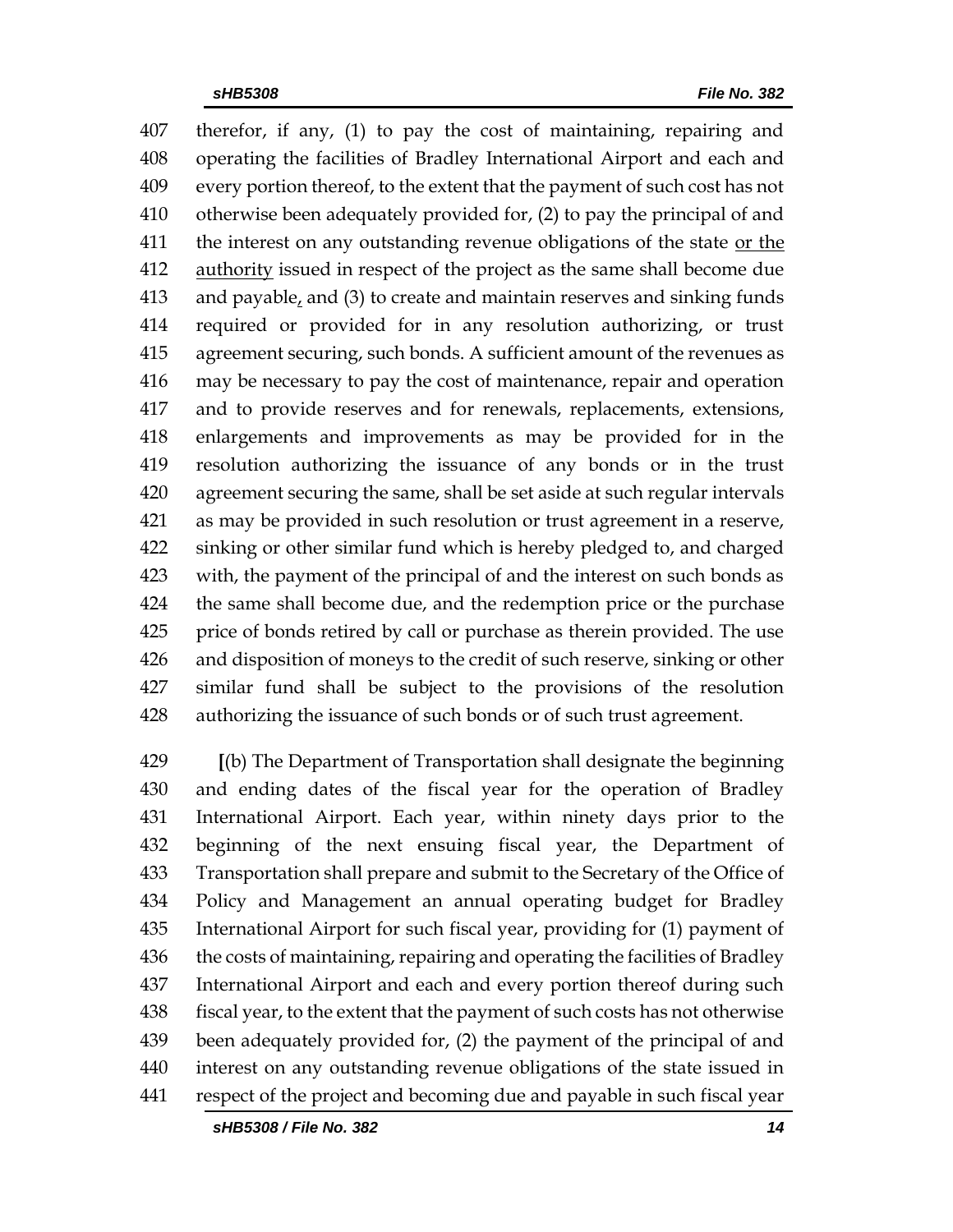and (3) the creation and maintenance of reserves and sinking funds required or provided for in any resolution authorizing, or trust agreement securing, such bonds. Such annual operating budget shall include an estimate of revenues from the rates, rents, fees and charges fixed by the Department of Transportation pursuant to subsection (a), and from any and all other sources, to meet the estimated expenditures of Bradley International Airport for such fiscal year. Within thirty days prior to the first day of such fiscal year the Secretary of the Office of Policy and Management shall approve said annual operating budget, with such changes, amendments, additions and deletions as shall be agreed upon prior to that date by the Department of Transportation and the Secretary of the Office of Policy and Management. The annual operating budget of Bradley International Airport as so approved shall take effect as of the date of its approval. On or before the twentieth day of each month, including the month next preceding the first month of the fiscal year to which the annual operating budget applies, the Treasurer or the trustee under any trust indenture securing the bonds issued under subsection (a) of section 15-101*l* shall pay to the Department of Transportation out of the funds available for such purpose such amount as may be necessary to make the amount then held by said department for the payment of operating expenses of Bradley International Airport equal to such amount as shall be necessary for the payment of such operating expenses during the next ensuing two months, as shown by the annual operating budget for such fiscal year. Except as otherwise provided in sections 15-101k to 15-101p, inclusive, either expressly or by implication, all provisions of the general statutes governing state employees and state property, and all other provisions of the general statutes applicable to Bradley International Airport, shall continue in effect. All pension, retirement or other similar benefits vested or acquired at any time before or after July 1, 1981, with respect to any state employees shall continue unaffected and as if the salaries and wages of such employees continued to be paid out of the general funds of the state.

 (c) On the day the Department of Transportation submits an annual operating budget for Bradley International Airport to the Secretary of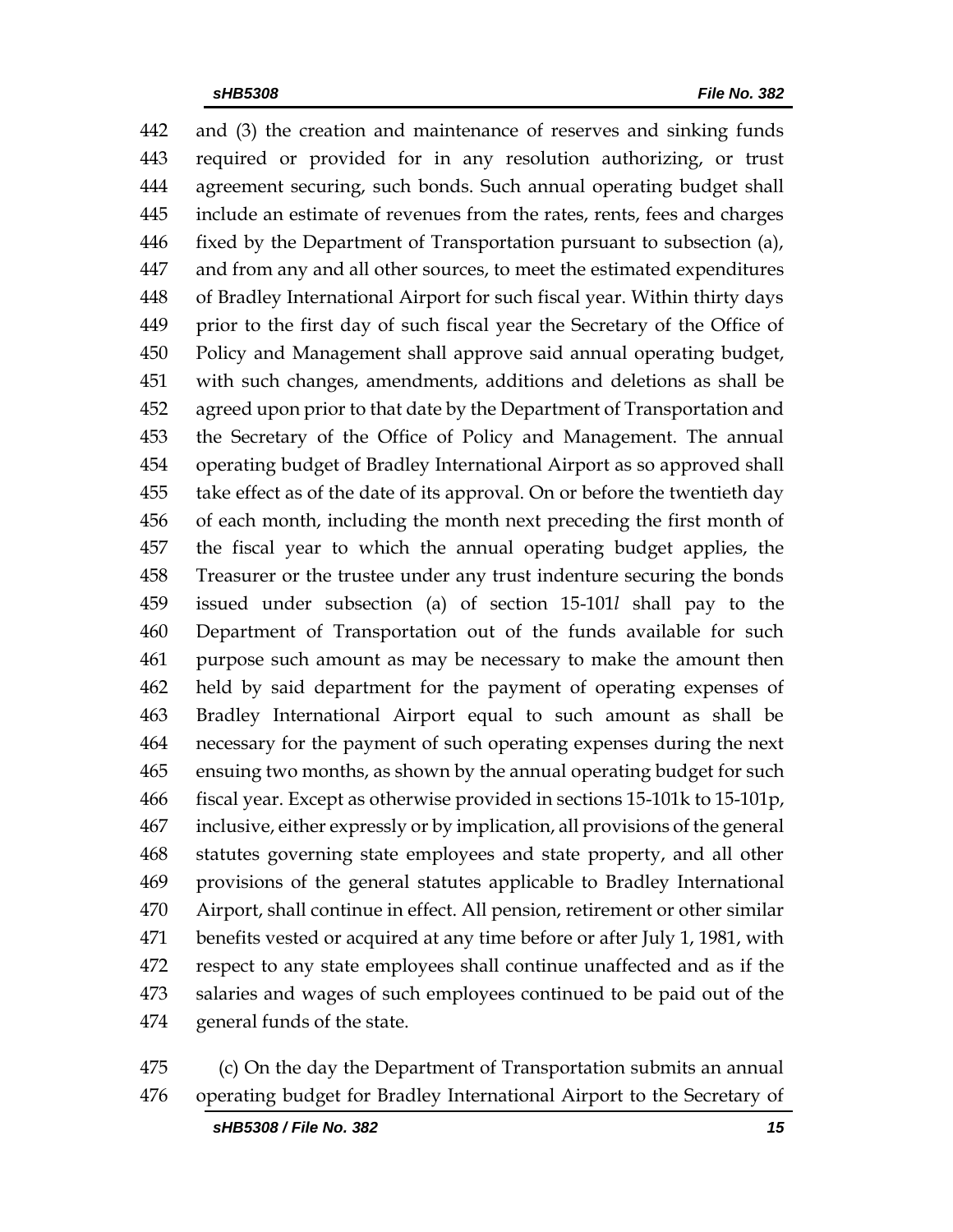the Office of Policy and Management pursuant to subsection (b) of this section, the department shall submit a copy of such budget to the joint standing committee of the General Assembly having cognizance of matters relating to appropriations and the budgets of state agencies, through the legislative Office of Fiscal Analysis. Upon the approval of the annual operating budget, the department shall submit a copy of the budget as so approved to said joint standing committee, through the Office of Fiscal Analysis.**]**

 Sec. 19. Subsection (b) of section 15-120ii of the general statutes is repealed and the following is substituted in lieu thereof (*Effective July 1, 2022*):

 (b) The authority shall designate the beginning and ending dates of the fiscal year for the operation of Bradley, the general aviation airports and any other airports. **[**Each year, within thirty days prior to the beginning of the next ensuing fiscal year, the**]** The authority shall approve an annual operating budget for Bradley, the general aviation 493 airports and any other airports for each such fiscal year, providing for (1) payment of the costs of maintaining, repairing and operating the facilities of Bradley, the general aviation airports and any other airports and each and every portion thereof during such fiscal year, to the extent that the payment of such costs has not otherwise been adequately provided for, (2) the payment of the principal of and interest on any outstanding revenue obligations of the authority, including obligations of the state that may be assumed by the authority, becoming due and payable in such fiscal year, and (3) the creation and maintenance of reserves and sinking funds, and compliance with rate covenants, required, permitted or provided for in any resolution authorizing, or trust agreement securing, such obligations. Such annual operating budget shall include an estimate of revenues from the rates, rents, fees and charges fixed by the authority pursuant to subsection (a) of this section, and from any and all other sources, to meet the estimated expenditures of Bradley, the general aviation airports and any other airports for such fiscal year. The annual operating budget of Bradley, the general aviation airports and any other airports as so approved shall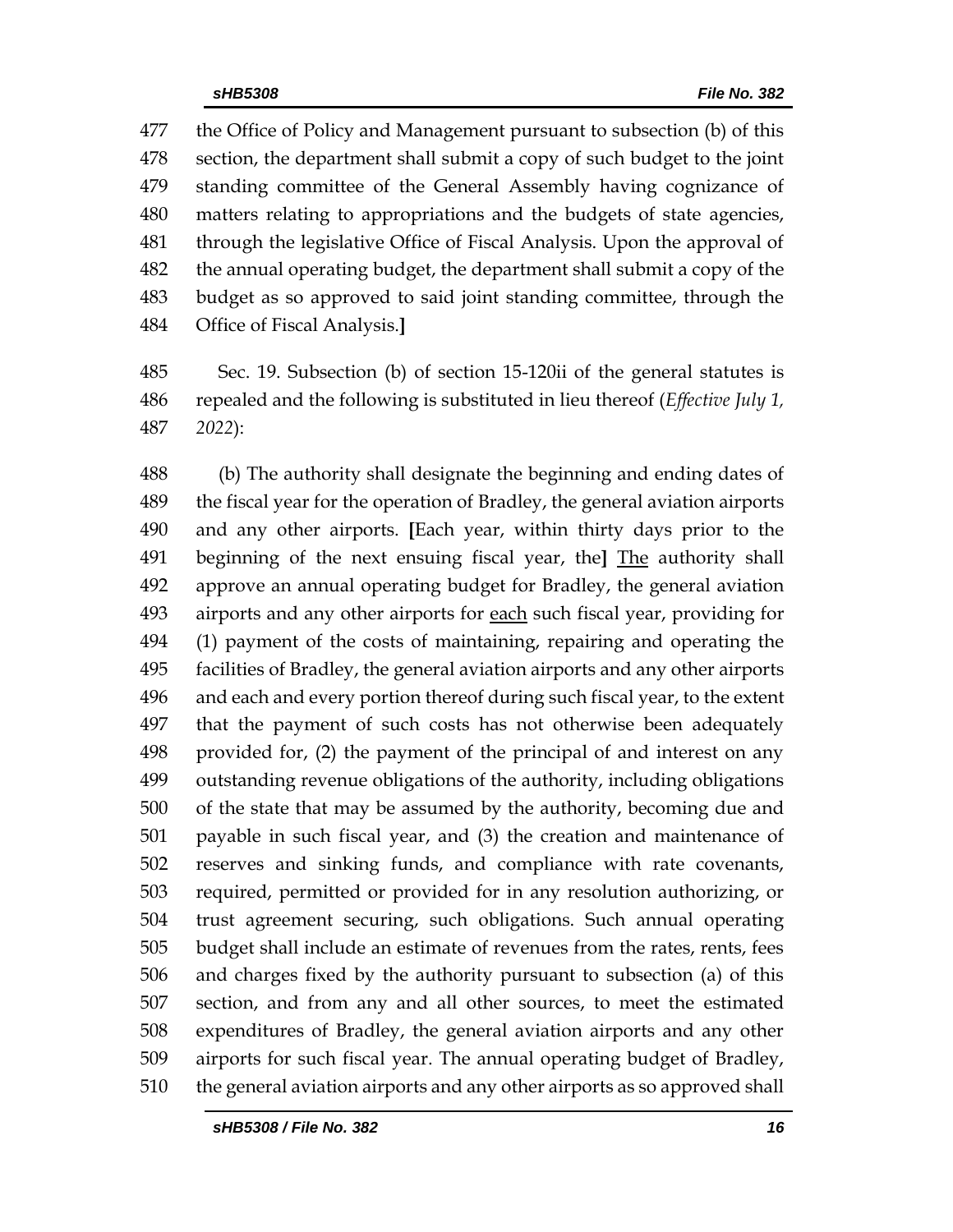take effect as of the date of its approval. On or before the twentieth day of each month, including the month next preceding the first month of the fiscal year to which the annual operating budget applies, the authority or the trustee under any trust indenture securing the bonds issued under section 15-120ff, at the direction of the authority, shall transfer to operating advance accounts established by the authority from the funds available for such purpose such amount as may be necessary to make the amount then held within such accounts for the payment of operating expenses of Bradley, the general aviation airports and any other airports equal to such amount as shall be necessary for the payment of such operating expenses during the next ensuing two months, as shown by the annual operating budget for such fiscal year. Except as otherwise provided in sections 15-120aa to 15-120oo, inclusive, either expressly or by implication, all provisions of the general statutes governing state employees and state property, and all other provisions of the general statutes applicable to Bradley, the general aviation airports and any other airports, shall continue in effect. All pension, retirement or other similar benefits vested or acquired at any time before or after July 1, 1981, with respect to any state employees shall continue unaffected and as if the salaries and wages of such employees continued to be paid out of the general funds of the state.

 Sec. 20. (NEW) (*Effective July 1, 2023*) (a) No person shall operate, nor any owner permit operation of, an aircraft based or hangered in this state unless there is a liability insurance policy on such aircraft that covers the owner and pilot for claims by passengers or other persons for any injuries to such passengers or other persons or their property that might arise out of the operation of such aircraft.

 (b) The liability insurance shall provide coverage of at least (1) five hundred thousand dollars for damages by reason of bodily injury or death or for property damages per accident, and (2) one hundred thousand dollars for damages by reason of bodily injury or death or for property damages per passenger seat.

(c) Each owner or operator of an air navigation facility in the state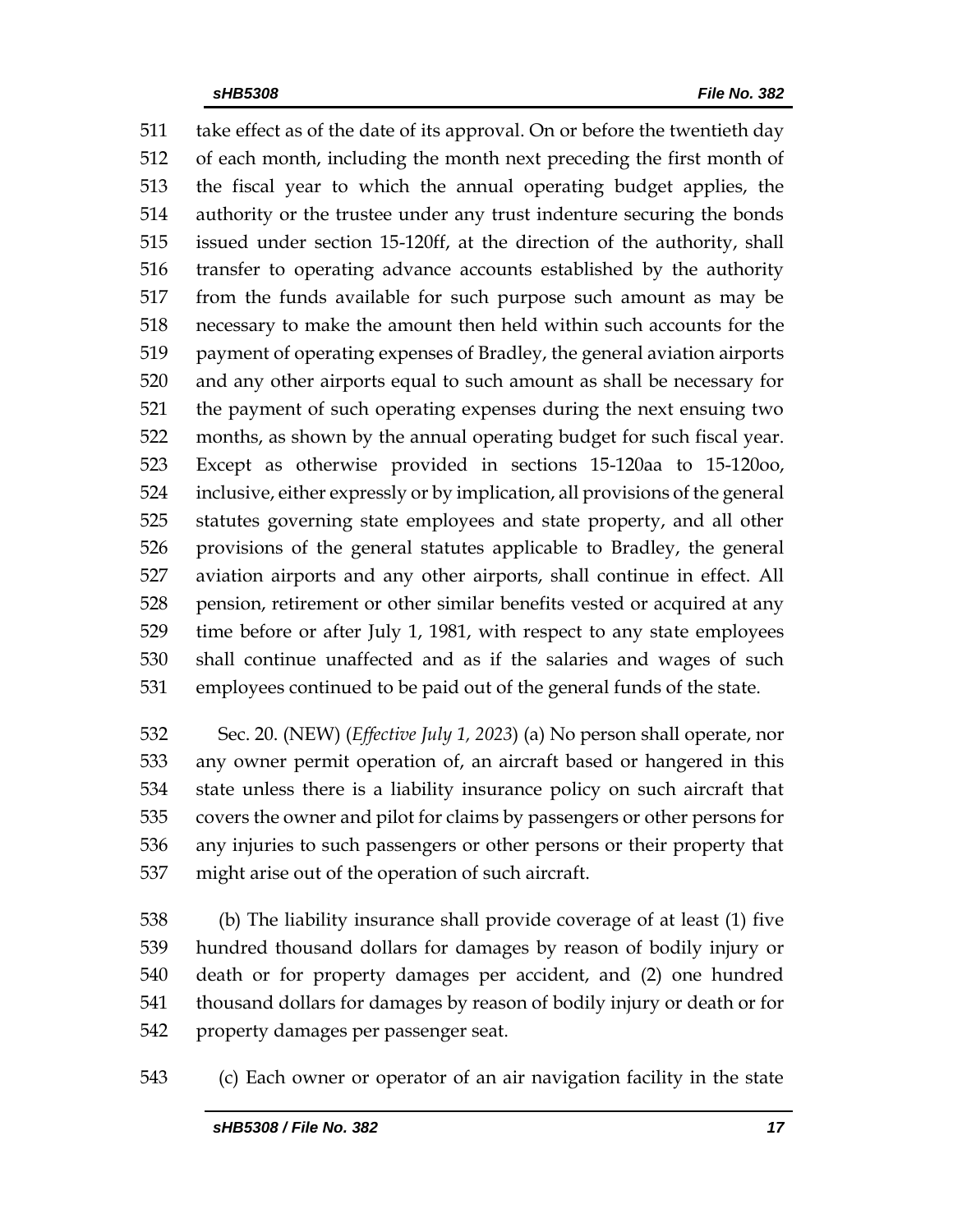shall maintain a list of aircraft based or hangered at such air navigation facility. Such list shall include for each such aircraft: (1) The registration number, type and model of the aircraft, (2) the name and address of the owner or operator of the aircraft, (3) the period of time the aircraft has been based or hangered at the air navigation facility, (4) the liability insurance policy or binder number, (5) the name of the insurance company as shown on the liability insurance policy, and (6) the name of the liability insurance agent or broker.

 (d) The owner or operator of an aircraft based or hangered in the state shall provide proof of aircraft liability insurance satisfying the coverage required pursuant to this section upon request of the executive director of the Connecticut Airport Authority, any official of the authority or a law enforcement officer.

 (e) The provisions of this section shall not apply to aircraft regulated under 14 CFR 205, as amended from time to time.

 Sec. 21. Section 15-120nn of the general statutes is repealed and the following is substituted in lieu thereof (*Effective July 1, 2022*):

 (a) The authority shall have entire charge, control, operation and management of any airport or restricted landing area which it owns, leases, controls, operates or manages.

 (b) The authority may sell, lease or grant any interest in any airport or airport site, or any part thereof, hangars, shops or other buildings or other property which it owns, leases, operates or manages. Leases of land of the state shall be for periods determined by the authority and may provide for the construction of buildings on the land. The authority may confer the privilege of concessions of supplying, upon the airports, goods, commodities, service and facilities. The authority shall grant no exclusive right for the use of any airway, airport, restricted landing area or other air navigation facility under its jurisdiction.

573 (c) The authority may purchase, take or acquire title in fee simple to, or any lesser estate, interest or right in, any airport, restricted landing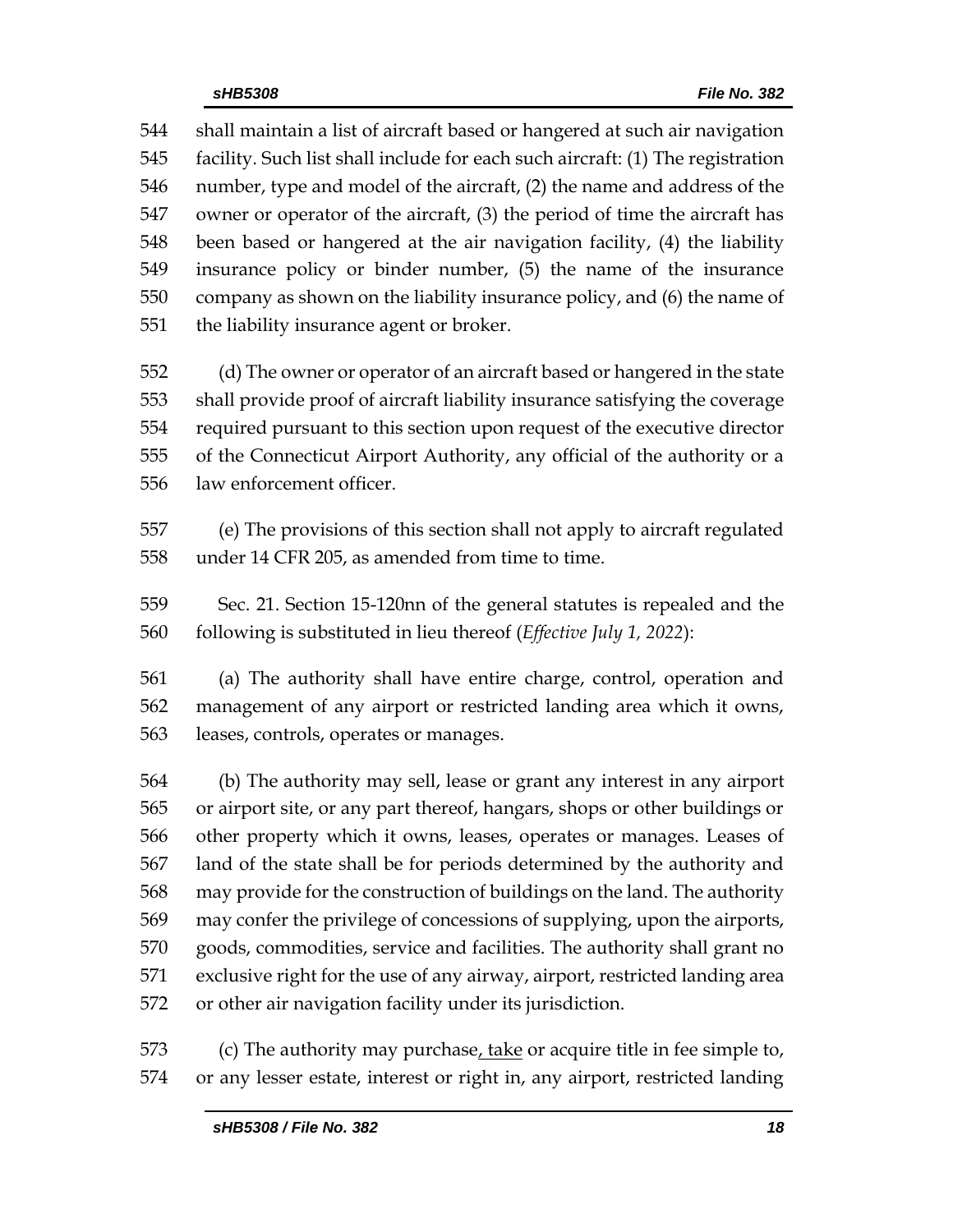area or other air navigation facility owned or controlled by any municipality or by any two or more municipalities jointly or by any other person, if the executive director finds that the acquisition of such airport, restricted landing area or other air navigation facility is necessary to the maintenance of adequate air transportation in the state or is required by public convenience and safety, except that no such purchase, taking or acquisition may be made by the authority of any such airport, restricted landing area or other air navigation facility which is owned or controlled by and used as a part of a research, development or manufacturing activity, unless with the consent of the one owning or controlling such airport, area or facility. In connection with the purchase or taking by the executive director of any such property owned by any person other than a municipality, the determination by the executive director that the purchase or taking is necessary shall be conclusive. The taking shall be in the manner prescribed in section 48-12 for the taking of land for state institutions. (d) In connection with the purchase or taking by the executive

 director of any such property owned or controlled by a municipality, the executive director shall file with the chief executive officer or first selectman of the municipality a written statement finding that the purchase or taking is necessary, setting forth the reasons supporting such finding and requesting approval by the municipality of the purchase or taking, which approval shall be by vote of the municipality at a referendum held at the next regular election held in the municipality. If the municipality by vote disapproves the purchase or taking, the executive director may, not later than thirty days following the vote, appeal to the superior court for the judicial district in which the municipality is located and the appeal shall be accorded a privileged status. The court shall, after hearing, determine whether the executive director has proven the necessity for the purchase or taking and the burden of proving such necessity shall be upon the executive director. If the court, after hearing, deems that the executive director has not sustained such burden of proof, the court shall enter judgment for, and may award reasonable costs to, the municipality. If the court, after hearing, determines that the executive director has sustained such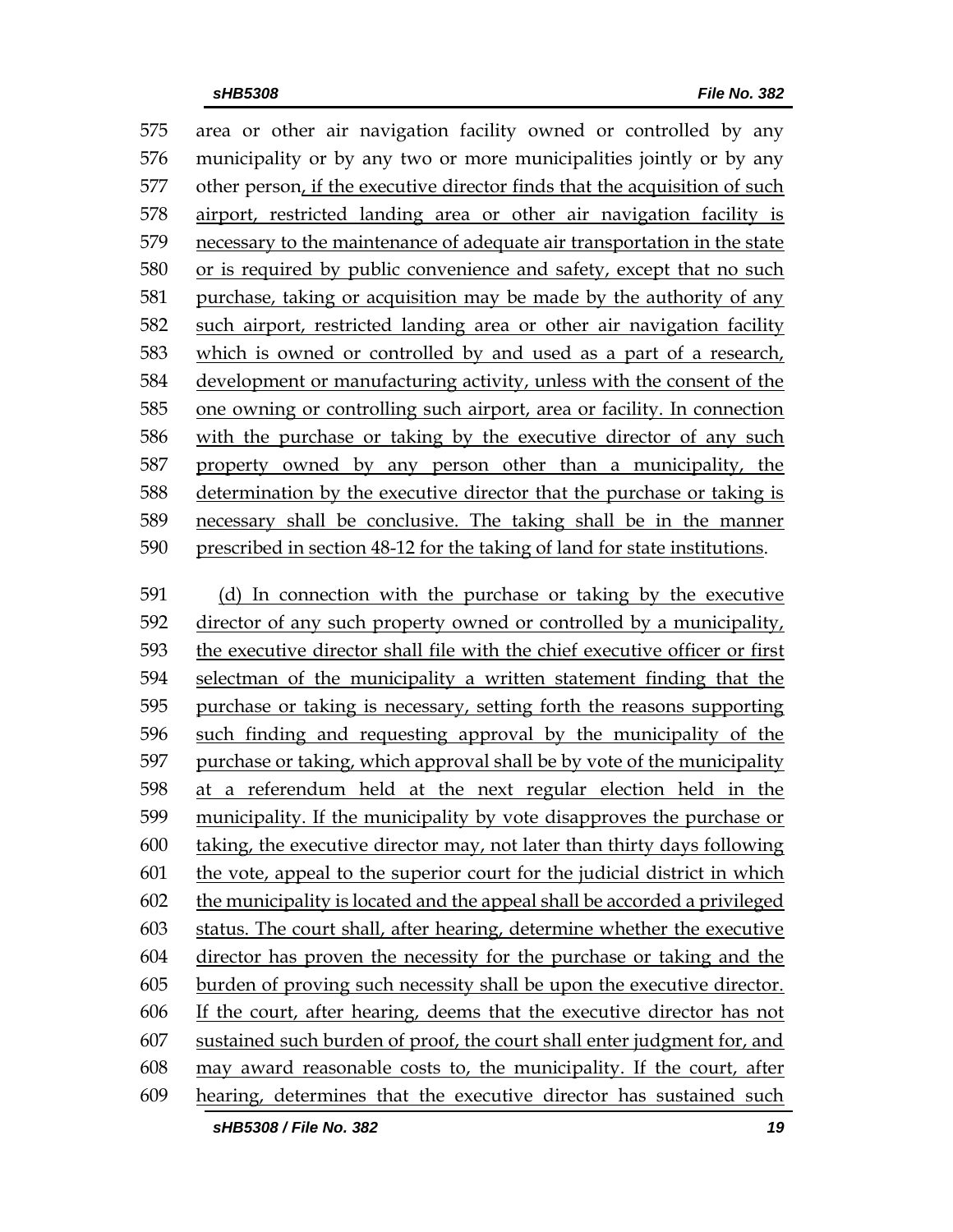burden of proof, the court may set aside the action of the municipality disapproving the purchase or taking and may enter an order upon terms and conditions that it deems appropriate to safeguard the rights of the parties and the public. After a purchase or taking has been legally approved, or its disapproval has been set aside by the Superior Court, the authority may proceed with the purchase or taking upon paying just compensation to the municipality. In case the authority cannot agree with the municipality upon the amount of the compensation, the amount shall be determined in the manner prescribed in section 48-12. An appeal from the amount so determined shall not act as a stay of the purchase or taking.

 **[**(d)**]** (e) The authority may purchase, take or acquire any interest, in whole or in part, in land, buildings, equipment or facilities that it has leased or granted in any airport, airport site or any part thereof pursuant to subsection **[**(b)**]** (c) of this section. The authority's determination that such purchase, taking or acquisition is necessary shall be conclusive.

 **[**(e)**]** (f) The authority may (1) prohibit, limit or restrict the parking of vehicles, (2) determine speed limits with the approval of the Office of the State Traffic Administration, (3) restrict roads or portions thereof to one-way traffic, (4) designate the location of crosswalks, on any portion of any road or highway upon the grounds of any airport owned or held under lease by the state, and (5) erect and maintain signs designating such prohibitions or restrictions. The authority may provide by procedure for a fine for any person who fails to comply with any such prohibition or restriction.

 **[**(f)**]** (g) The authority may enter into an agreement with any municipality within or near which any airport owned or leased by the state is located, for the purpose of mutual assistance for fire protection.

 Sec. 22. Subsection (d) of section 13b-59 of the general statutes is repealed and the following is substituted in lieu thereof (*Effective July 1, 2022*):

(d) "License, permit and fee revenues" means (1) all fees and other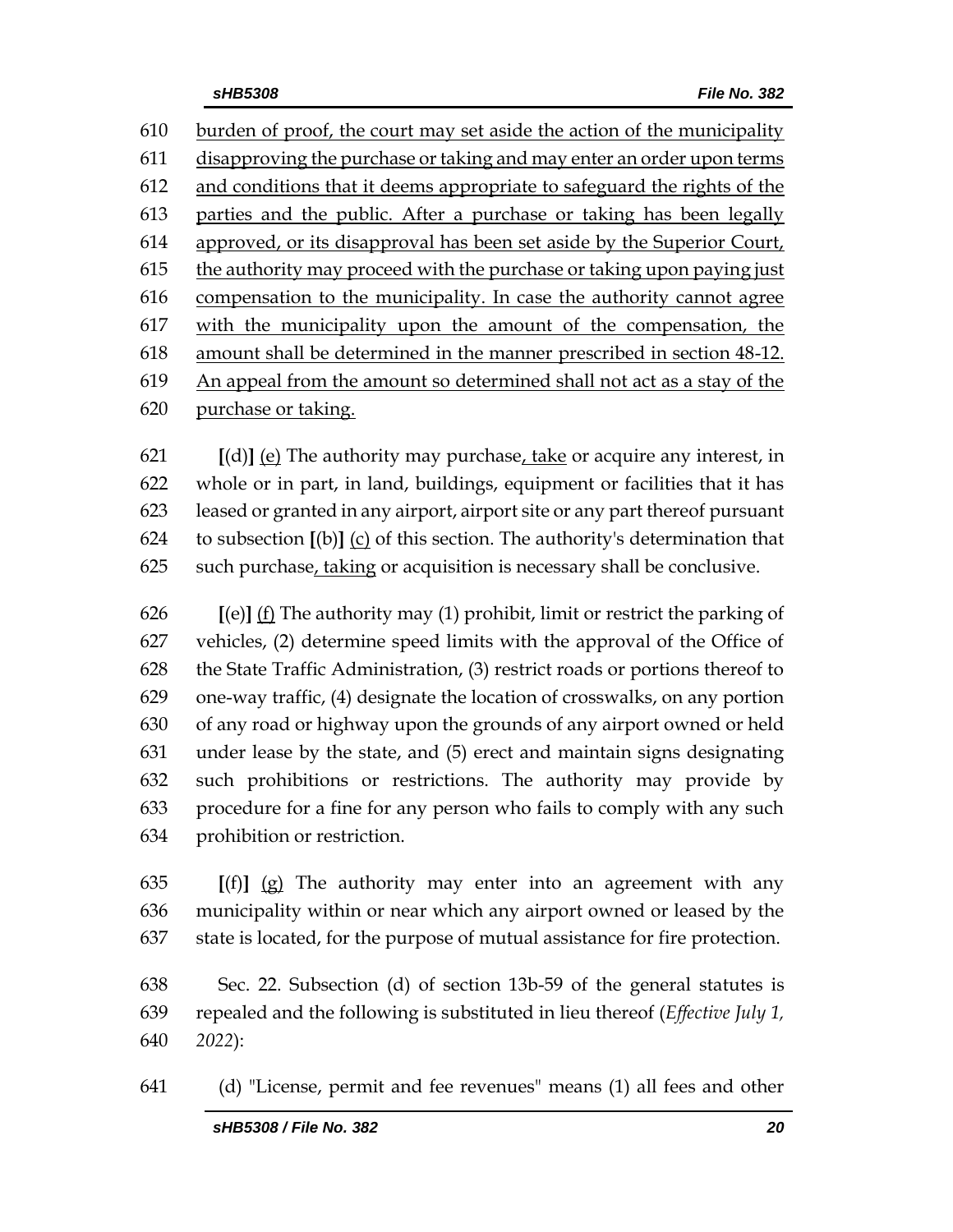charges required by, or levied pursuant to sections 12-487, 13b-80 and 13b-97, subsection (b) of section 14-12, sections 14-16a, 14-21c, 14-44h and 14-44i, subsection (v) of section 14-49, subsections (b) and (f) of section 14-50, subdivisions (7) to (9), inclusive, of subsection (a) of section 14-50a, sections 14-52, 14-58, 14-67*l* and 14-69, subsection (e) of section 14-73, sections 14-96q and 14-103a, subsection (a) of section 14- 164a, subsection (a) of section 14-192, subsection (d) of section 14-270, sections 14-319 and 14-320 and sections 13b-410a to 13b-410c, inclusive; (2) all aeronautics, waterways, and other fees and charges required by, or levied pursuant to sections 13a-80 and 13a-80a **[**, subsection (b) of section 13b-42**]** and subsections (c) and (d) of section 15-13; and (3) all motor vehicle related fines, penalties or other charges as defined in subsection (g) of this section;

 Sec. 23. Subsections (a) and (b) of section 13b-76 of the general statutes are repealed and the following is substituted in lieu thereof (*Effective July 1, 2022*):

 (a) Bonds and bond anticipation notes issued pursuant to sections 13b-74 to 13b-77, inclusive, as amended by this act, are hereby determined to be issued for valid public purposes in exercise of essential governmental functions. Such bonds and bond anticipation notes shall be special obligations of the state and shall not be payable from or charged upon any funds other than the pledged revenues or other receipts, funds or moneys pledged therefor as provided in sections 3- 21a, 3-27a, 3-27f, 12-458 and 12-458d, subsection (c) of section 13a-80a, sections 13a-175p to 13a-175u, inclusive, **[**subsection (f) of section 13b- 42, sections**]** 13b-59, as amended by this act, 13b-61, 13b-69, 13b-71, 13b- 74 to 13b-77, inclusive, as amended by this act, and 13b-80, subsection (a) of section 13b-97, subsection (a) of section 14-12, except for subdivision (2) of said subsection (a), sections 14-15, 14-16a and 14-21c, subsection (a) of section 14-25a, section 14-28, subsection (b) of section 14-35, subsection (a) of section 14-41, section 14-41a, subsection (a) of section 14-44, sections 14-47, 14-48b, 14-49 and 14-50, subsection (a) of section 14-50a, sections 14-52 and 14-58, subsection (c) of section 14-66, subsection (e) of section 14-67, sections 14-67a, 14-67d, 14-67*l* and 14-69,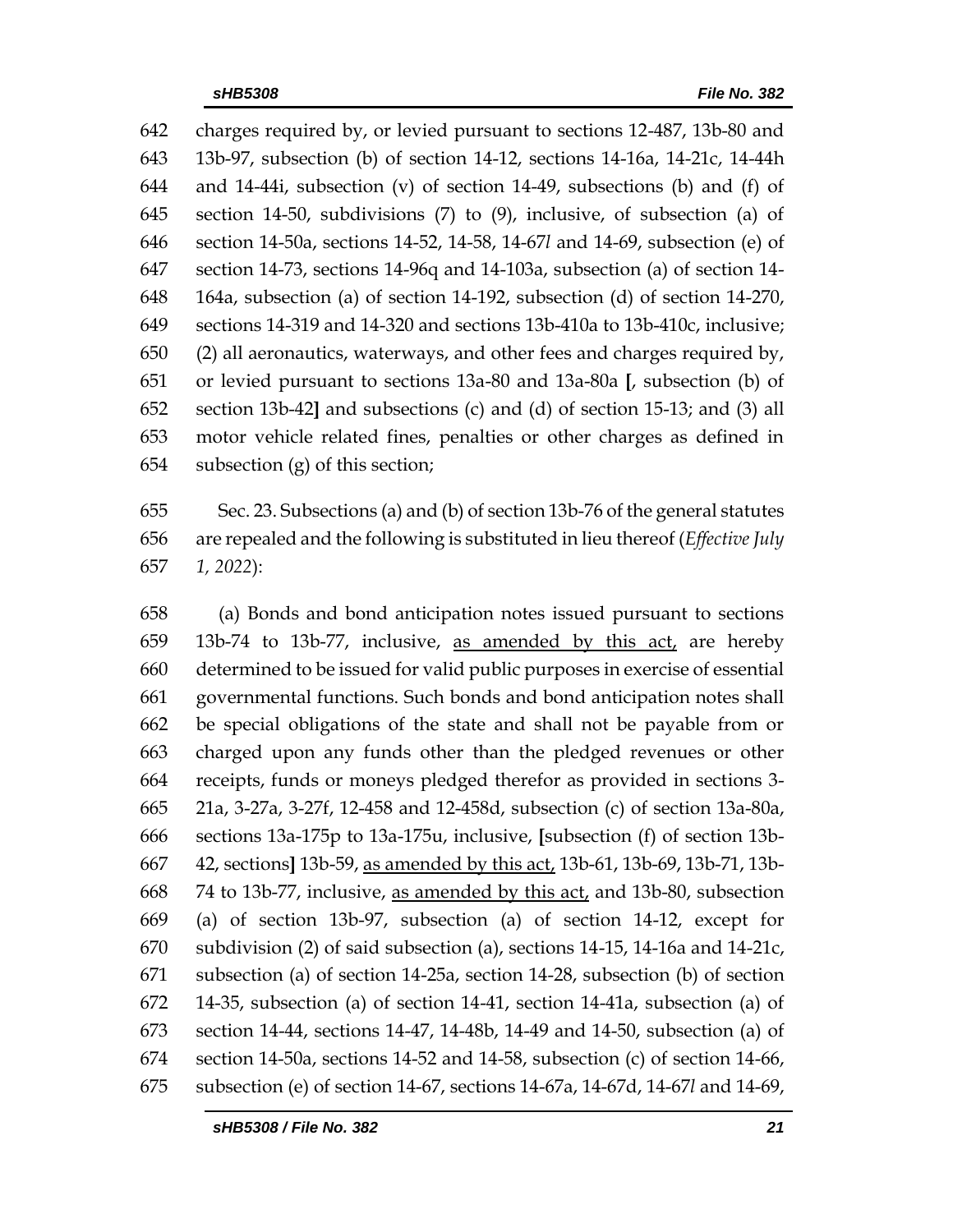subsection (e) of section 14-73, subsection (c) of section 14-96q, sections 14-103a and 14-160, subsection (a) of section 14-164a, subsection (a) of section 14-192, sections 14-319, 14-320 and 14-381, subsection (b) of section 14-382 and sections 15-14 and 16-299, nor shall the state or any political subdivision thereof be subject to any liability thereon, except to the extent of such pledged revenues or other receipts, funds or moneys pledged therefor as provided in said sections. As part of the contract of the state with the owners of said bonds and bond anticipation notes, all amounts necessary for punctual payment of the debt service requirements with respect to such bonds and bond anticipation notes shall be deemed to be appropriated, but only from the sources pledged pursuant to said sections, upon the authorization of issuance of such bonds and bond anticipation notes by the State Bond Commission, or the filing of a certificate of determination by the Treasurer in accordance with subsection (c) of this section, and the Treasurer shall pay such principal and interest as the same shall accrue, but only from such sources. The issuance of bonds or bond anticipation notes issued under sections 13b-74 to 13b-77, inclusive, as amended by this act, shall not directly or indirectly or contingently obligate the state or any political subdivision thereof to levy or to pledge any form of taxation whatever therefor, except for taxes included in the pledged revenues, or to make any additional appropriation for their payment. Such bonds and bond anticipation notes shall not constitute a charge, lien or encumbrance, legal or equitable, upon any property of the state or of any political subdivision thereof other than the pledged revenues or other receipts, funds or moneys pledged therefor as provided in sections 3-21a, 3-27a, 3-27f, 12-458 and 12-458d, subsection (c) of section 13a-80a, sections 13a- 175p to 13a-175u, inclusive, **[**subsection (f) of section 13b-42, sections**]** 13b-59, as amended by this act, 13b-61, 13b-69, 13b-71, 13b-74 to 13b-77, 705 inclusive, as amended by this act, and 13b-80, subsection (a) of section 13b-97, subsection (a) of section 14-12, except for subdivision (2) of said subsection (a), sections 14-15, 14-16a and 14-21c, subsection (a) of section 14-25a, section 14-28, subsection (b) of section 14-35, subsection (a) of section 14-41, section 14-41a, subsection (a) of section 14-44, sections 14- 47, 14-48b, 14-49 and 14-50, subsection (a) of section 14-50a, sections 14-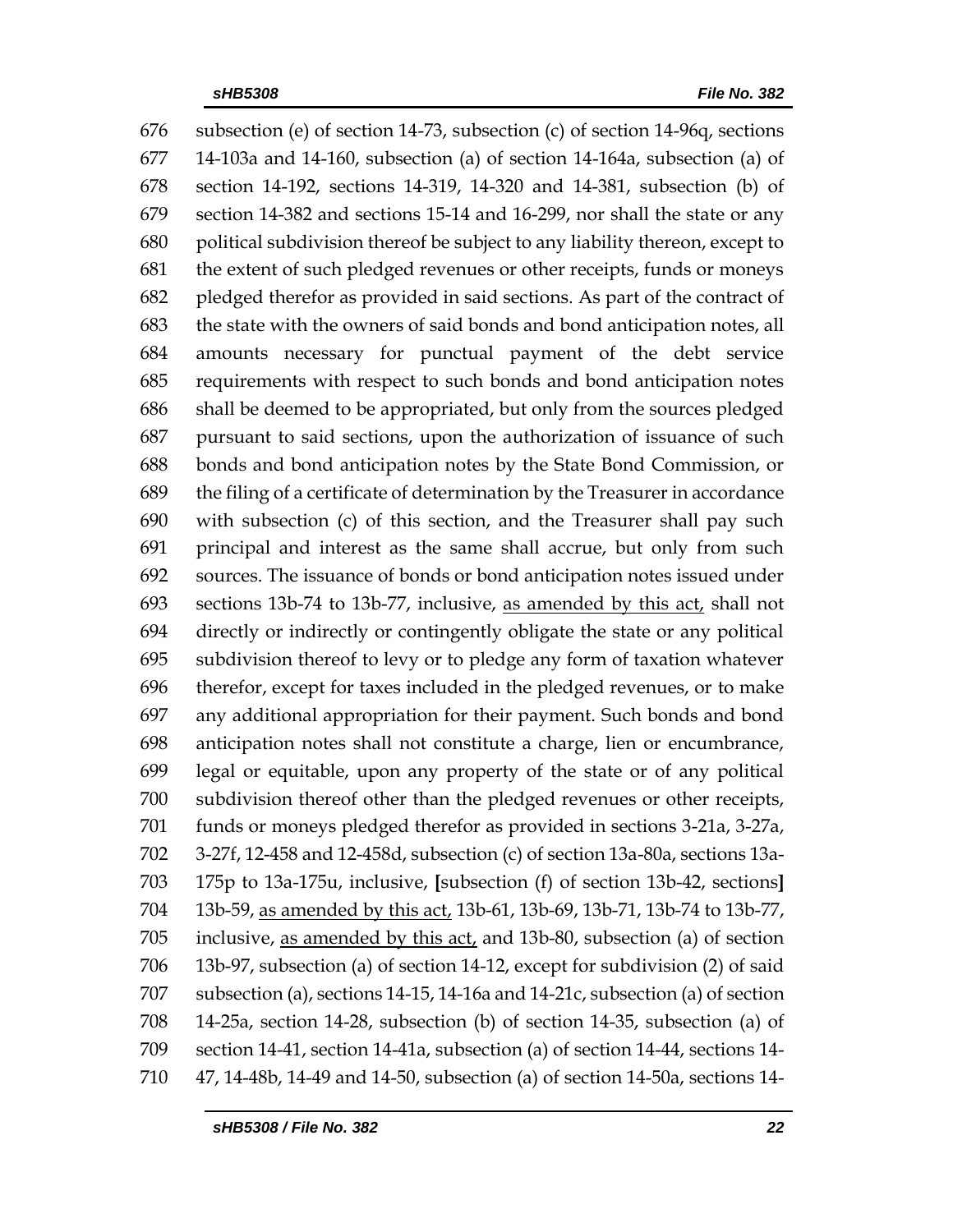52 and 14-58, subsection (c) of section 14-66, subsection (e) of section 14- 67, sections 14-67a, 14-67d, 14-67*l* and 14-69, subsection (e) of section 14- 73, subsection (c) of section 14-96q, sections 14-103a and 14-160, subsection (a) of section 14-164a, subsection (a) of section 14-192, sections 14-319, 14-320 and 14-381, subsection (b) of section 14-382 and section 15-14, and the substance of such limitation shall be plainly stated on the face of each such bond and bond anticipation note. Bonds and bond anticipation notes issued pursuant to sections 13b-74 to 13b-77, inclusive, as amended by this act, shall not be subject to any statutory limitation on the indebtedness of the state, and, when issued, shall not be included in computing the aggregate indebtedness of the state in respect to and to the extent of any such limitation.

 (b) Bonds issued pursuant to sections 13b-74 to 13b-77, inclusive, as amended by this act, may be executed and delivered at such time or times and shall be dated, bear interest at such rate or rates, including variable rates to be determined in such manner as set forth in the proceedings authorizing the issuance of the bonds, provide for payment of interest on such dates, whether before or at maturity, be issued at, above or below par, mature at such time or times not exceeding thirty years from their date, have such rank or priority, be payable in such medium of payment, be issued in such form, including without limitation registered or book-entry form, carry such registration and transfer privileges and be made subject to purchase or redemption before maturity at such price or prices and under such terms and conditions, including the condition that such bonds be subject to 736 purchase or redemption on the demand of the owner thereof, all as may be provided by the State Bond Commission. The State Bond Commission shall determine the form of the bonds, the manner of execution of the bonds, the denomination or denominations of the bonds and the manner of payment of principal and interest. Prior to the preparation of definitive bonds, the State Bond Commission may, under like restrictions, authorize the issuance of interim receipts or temporary bonds, exchangeable for definitive bonds when such bonds have been executed and are available for delivery. If any of the officers whose signatures appear on the bonds cease to be officers before the delivery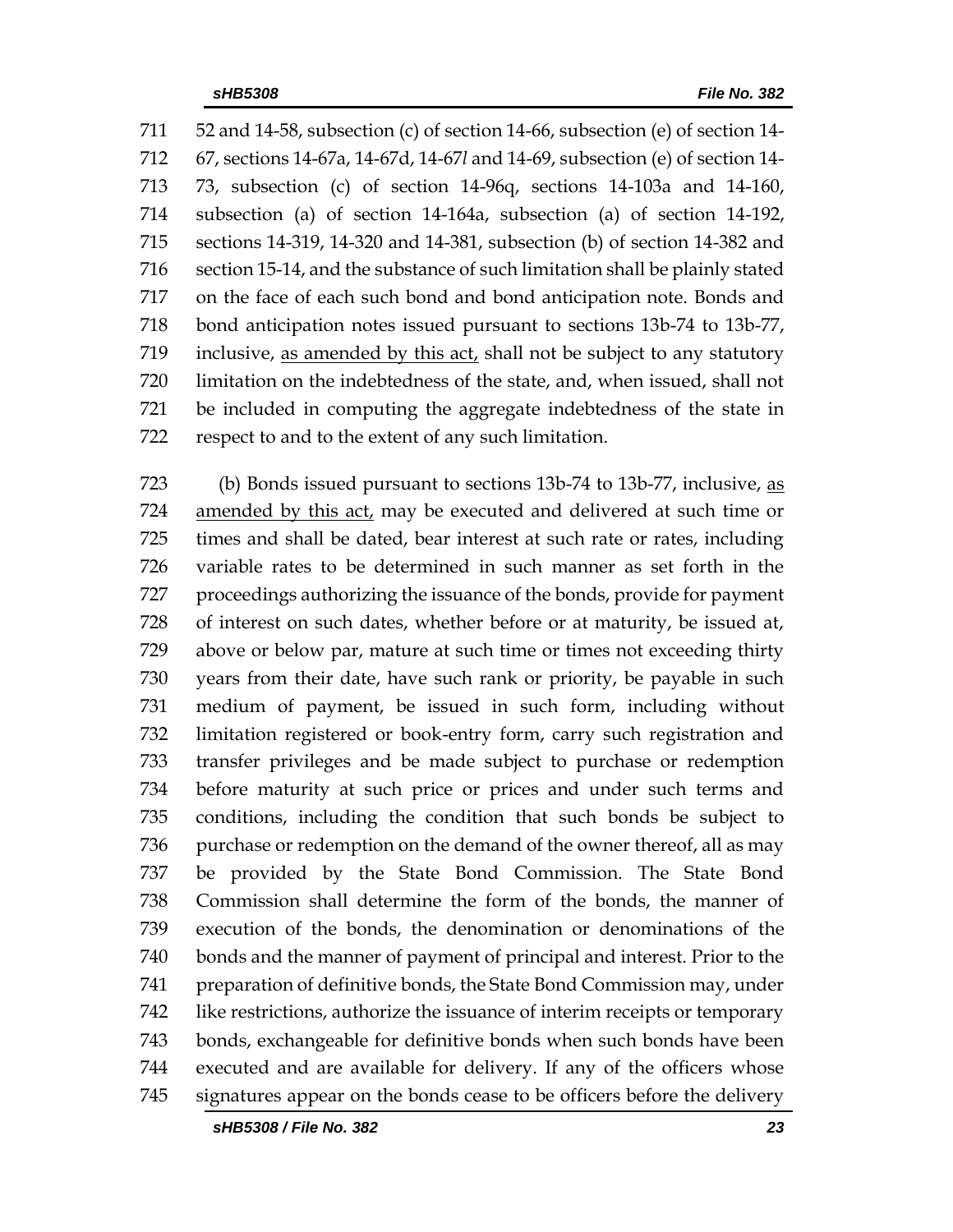of any such bonds, such signatures shall, nevertheless, be valid and sufficient for all purposes, the same as if such officers had remained in office until delivery. Nothing herein shall prevent any series of bonds issued under sections 3-21a, 3-27a, 3-27f, 12-458 and 12-458d, subsection (c) of section 13a-80a, sections 13a-175p to 13a-175u, inclusive, **[**subsection (f) of section 13b-42, sections**]** 13b-59, as amended by this act, 13b-61, 13b-69, 13b-71, 13b-74 to 13b-77, inclusive, as amended by this act, and 13b-80, subsection (a) of section 13b-97, subsection (a) of section 14-12, except for subdivision (2) of said subsection (a), sections 14-15, 14-16a and 14-21c, subsection (a) of section 14-25a, section 14-28, subsection (b) of section 14-35, subsection (a) of section 14-41, section 14- 41a, subsection (a) of section 14-44, sections 14-47, 14-48b, 14-49 and 14- 50, subsection (a) of section 14-50a, sections 14-52 and 14-58, subsection (c) of section 14-66, subsection (e) of section 14-67, sections 14-67a, 14- 67d, 14-67*l* and 14-69, subsection (e) of section 14-73, subsection (c) of section 14-96q, sections 14-103a and 14-160, subsection (a) of section 14- 164a, subsection (a) of section 14-192, sections 14-319, 14-320 and 14-381, subsection (b) of section 14-382 and sections 15-14 and 16-299 from being issued in coupon form, in which case references to the bonds herein also shall refer to the coupons attached thereto where appropriate, and references to owners of bonds shall include holders of such bonds where appropriate.

 Sec. 24. Subsections (d) and (e) of section 13b-76 of the general statutes are repealed and the following is substituted in lieu thereof (*Effective July 1, 2022*):

 (d) The debt service requirements with respect to any bonds and bond anticipation notes issued pursuant to sections 13b-74 to 13b-77, 773 inclusive, as amended by this act, shall be secured by  $(1)$  a first call upon the pledged revenues as they are received by the state and credited to the Special Transportation Fund established under section 13b-68, and (2) a lien upon any and all amounts held to the credit of said Special Transportation Fund from time to time, provided said lien shall not extend to amounts held to the credit of such Special Transportation Fund which represent (A) amounts borrowed by the Treasurer in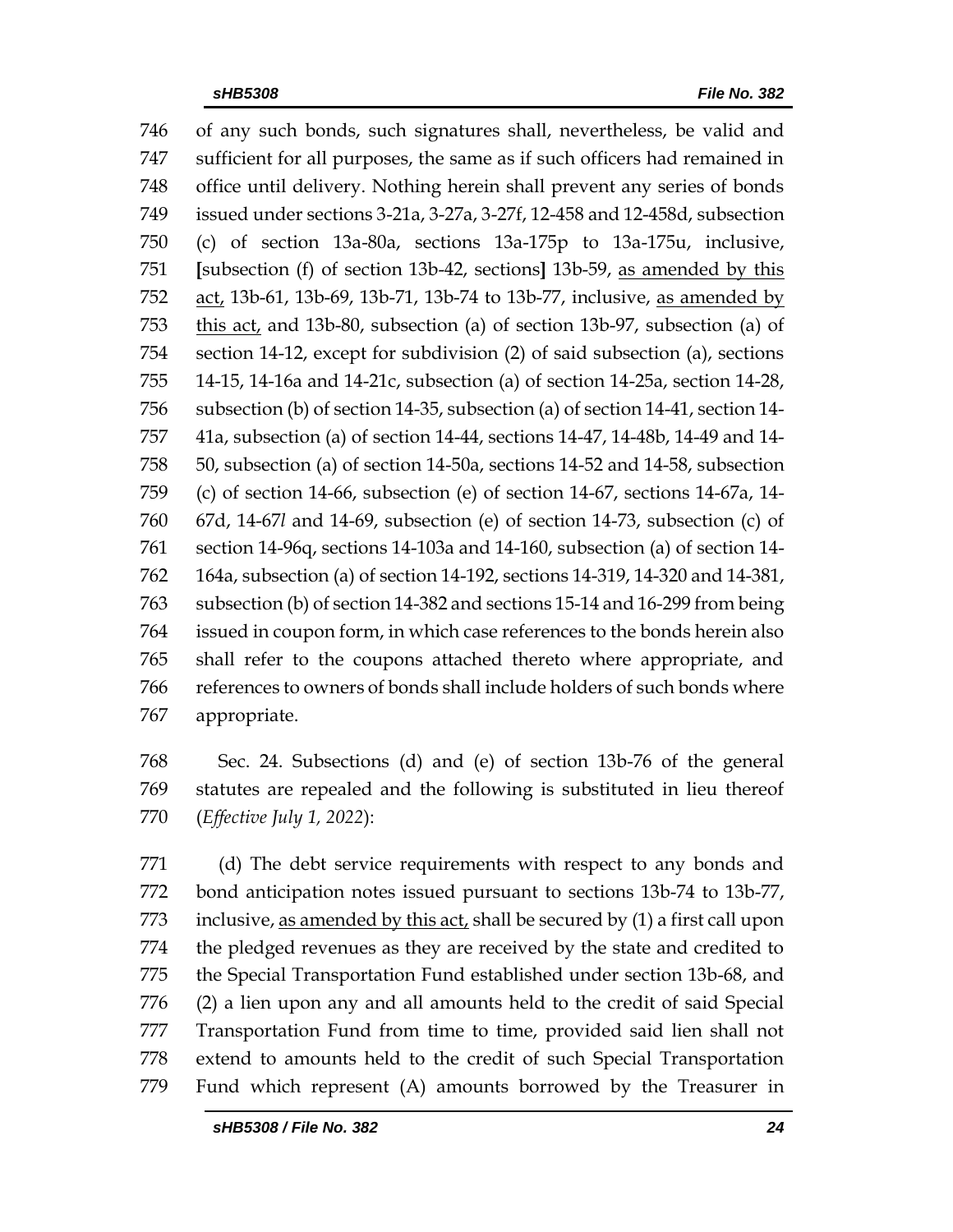anticipation of state revenues pursuant to section 3-16, or (B) transportation-related federal revenues of the state. Any obligation of the state secured by said lien to pay the unrefunded principal of bond anticipation notes, including for this purpose any obligation of the state under a reimbursement agreement entered into in connection with a credit facility providing for payment of the unrefunded principal of bond anticipation notes, shall be subordinate to any obligation of the state secured by said lien to pay (i) the debt service requirements with respect to bonds, or (ii) any debt service requirements with respect to bond anticipation notes other than debt service requirements relating to unrefunded principal of bond anticipation notes or to obligations under a credit facility for the payment of such unrefunded principal. The debt service requirements with respect to bonds and bond anticipation notes also may be secured by a pledge of reserves, sinking funds and any other funds and accounts, including proceeds from investment of any of the foregoing, established pursuant to sections 3-21a, 3-27a, 3-27f, 12-458 and 12-458d, subsection (c) of section 13a-80a, sections 13a-175p to 13a- 175u, inclusive, **[**subsection (f) of section 13b-42, sections**]** 13b-59, as amended by this act, 13b-61, 13b-69, 13b-71, 13b-74 to 13b-77, inclusive, as amended by this act, and 13b-80, subsection (a) of section 13b-97, subsection (a) of section 14-12, except for subdivision (2) of said subsection (a), sections 14-15, 14-16a and 14-21c, subsection (a) of section 14-25a, section 14-28, subsection (b) of section 14-35, subsection (a) of section 14-41, section 14-41a, subsection (a) of section 14-44, sections 14- 47, 14-48b, 14-49 and 14-50, subsection (a) of section 14-50a, sections 14- 52 and 14-58, subsection (c) of section 14-66, subsection (e) of section 14- 67, sections 14-67a, 14-67d, 14-67*l* and 14-69, subsection (e) of section 14- 73, subsection (c) of section 14-96q, sections 14-103a and 14-160, subsection (a) of section 14-164a, subsection (a) of section 14-192, sections 14-319, 14-320 and 14-381, subsection (b) of section 14-382 and sections 15-14 and 16-299 or the proceedings authorizing the issuance of such bonds, and by moneys paid under a credit facility, including, but not limited to, a letter of credit or policy of bond insurance, issued by a financial institution pursuant to an agreement authorized by such proceedings.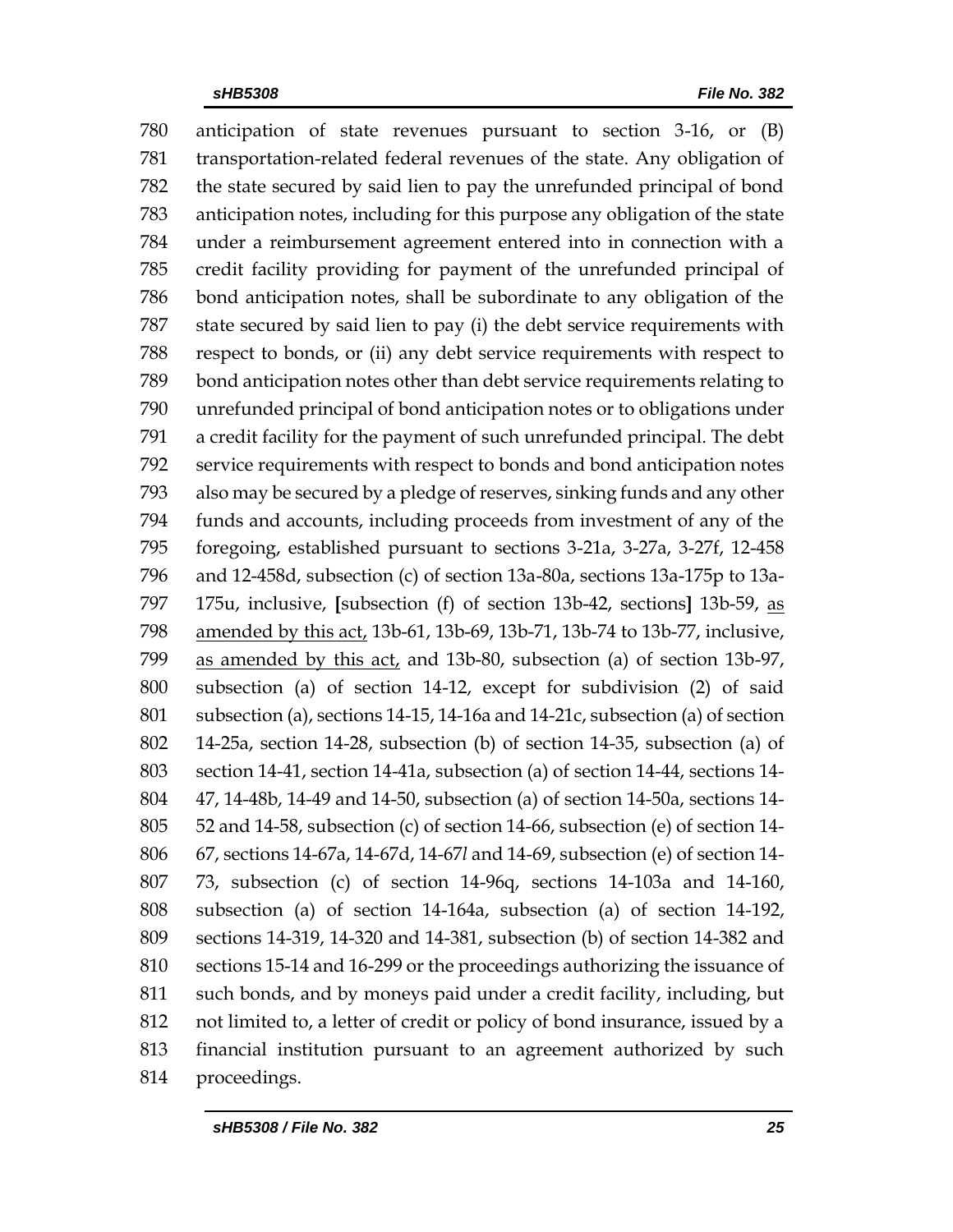(e) The proceedings under which bonds are authorized to be issued may, subject to the provisions of the general statutes, contain any or all of the following: (1) Provisions respecting custody of the proceeds from the sale of the bonds and any bond anticipation notes, including any requirements that such proceeds be held separate from or not be commingled with other funds of the state; (2) provisions for the investment and reinvestment of bond proceeds until used to pay transportation costs and for the disposition of any excess bond proceeds or investment earnings thereon; (3) provisions for the execution of reimbursement agreements or similar agreements in connection with credit facilities, including, but not limited to, letters of credit or policies of bond insurance, remarketing agreements and agreements for the purpose of moderating interest rate fluctuations, and of such other agreements entered into pursuant to section 3-20a; (4) provisions for the collection, custody, investment, reinvestment and use of the pledged revenues or other receipts, funds or moneys pledged therefor as provided in sections 3-21a, 3-27a, 3-27f, 12-458 and 12-458d, subsection (c) of section 13a-80a, sections 13a-175p to 13a-175u, inclusive, **[**subsection (f) of section 13b-42, sections**]** 13b-59, as amended by this act, 13b-61, 13b-69, 13b-71, 13b-74 to 13b-77, inclusive, as amended by this act, and 13b-80, subsection (a) of section 13b-97, subsection (a) of section 14-12, except for subdivision (2) of said subsection (a), sections 14-15, 14-16a and 14-21c, subsection (a) of section 14-25a, section 14-28, subsection (b) of section 14-35, subsection (a) of section 14-41, section 14- 41a, subsection (a) of section 14-44, sections 14-47, 14-48b, 14-49 and 14- 50, subsection (a) of section 14-50a, sections 14-52 and 14-58, subsection (c) of section 14-66, subsection (e) of section 14-67, sections 14-67a, 14- 67d, 14-67*l* and 14-69, subsection (e) of section 14-73, subsection (c) of section 14-96q, sections 14-103a and 14-160, subsection (a) of section 14- 164a, subsection (a) of section 14-192, sections 14-319, 14-320 and 14-381, subsection (b) of section 14-382 and sections 15-14 and 16-299; (5) provisions regarding the establishment and maintenance of reserves, sinking funds and any other funds and accounts as shall be approved by the State Bond Commission in such amounts as may be established by the State Bond Commission, and the regulation and disposition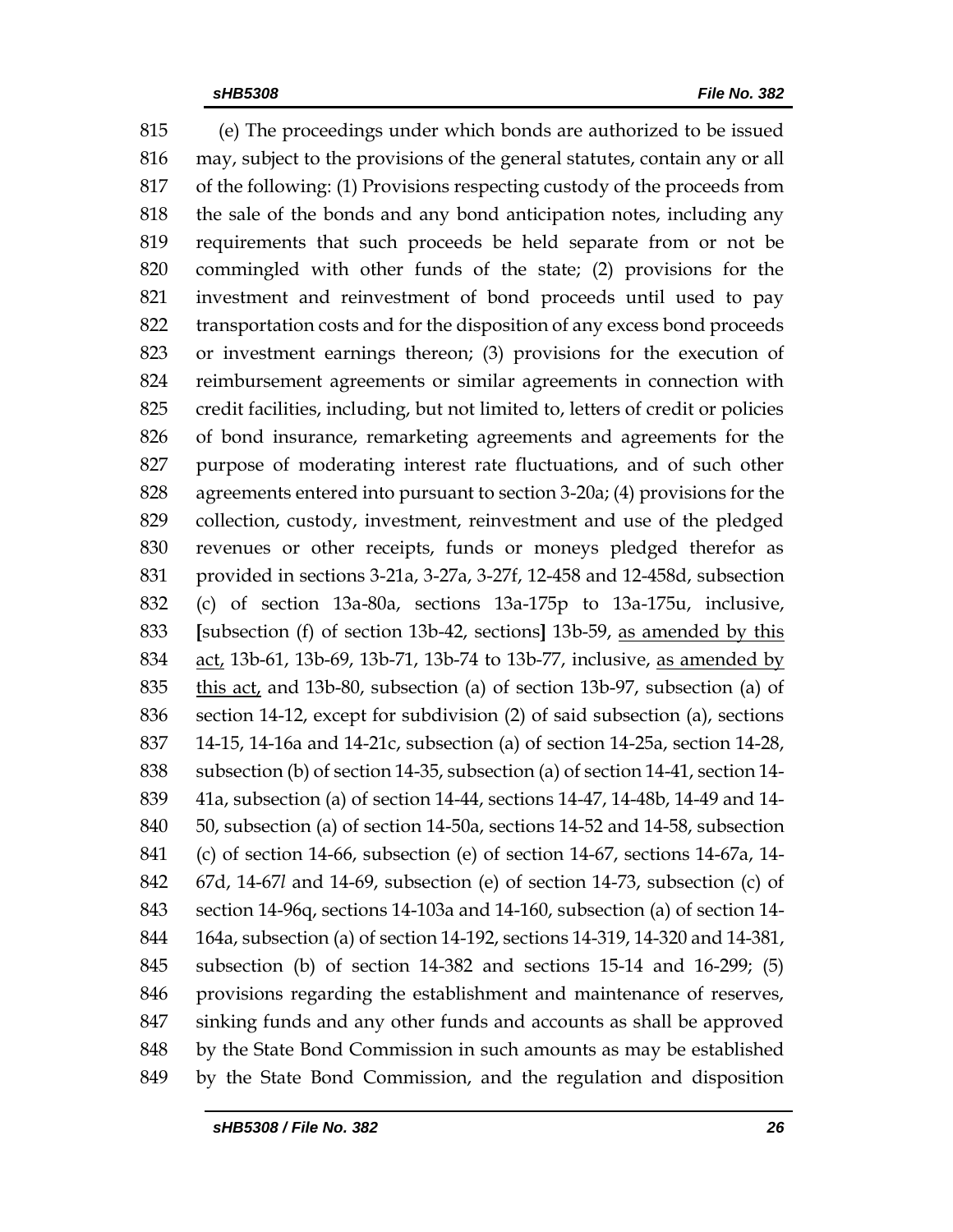thereof, including requirements that any such funds and accounts be held separate from or not be commingled with other funds of the state; (6) covenants for the establishment of pledged revenue coverage requirements for the bonds and bond anticipation notes, provided that no such covenant shall obligate the state to provide coverage in any year with respect to any bonds or bond anticipation notes in excess of four times the aggregate debt service on bonds and bond anticipation notes, as described in subparagraph (A) of subdivision (3) of section 13b-75, during such year; (7) covenants for the establishment of maintenance requirements with respect to state transportation facilities and properties; (8) provisions for the issuance of additional bonds on a parity with bonds theretofore issued, including establishment of coverage requirements with respect thereto as herein provided; (9) provisions regarding the rights and remedies available in case of a default to the bondowners, noteowners or any trustee under any contract, loan agreement, document, instrument or trust indenture, including the right to appoint a trustee to represent their interests upon occurrence of an event of default, as defined in said proceedings, provided that if any bonds or bond anticipation notes shall be secured by a trust indenture, the respective owners of such bonds or notes shall have no authority except as set forth in such trust indenture to appoint a separate trustee to represent them; and (10) provisions or covenants of like or different character from the foregoing which are consistent with sections 3-21a, 3-27a, 3-27f, 12-458 and 12-458d, subsection (c) of section 13a-80a, sections 13a-175p to 13a-175u, inclusive, **[**subsection (f) of section 13b-42, sections**]** 13b-59, as amended by this act, 13b-61, 13b-69, 13b-71, 13b-74 to 13b-77, inclusive, as amended by this act, and 13b-80, subsection (a) of section 13b-97, subsection (a) of section 14-12, except for subdivision (2) of said subsection (a), sections 14-15, 14-16a and 14- 21c, subsection (a) of section 14-25a, section 14-28, subsection (b) of section 14-35, subsection (a) of section 14-41, section 14-41a, subsection (a) of section 14-44, sections 14-47, 14-48b, 14-49 and 14-50, subsection (a) of section 14-50a, sections 14-52 and 14-58, subsection (c) of section 14-66, subsection (e) of section 14-67, sections 14-67a, 14-67d, 14-67*l* and 14-69, subsection (e) of section 14-73, subsection (c) of section 14-96q,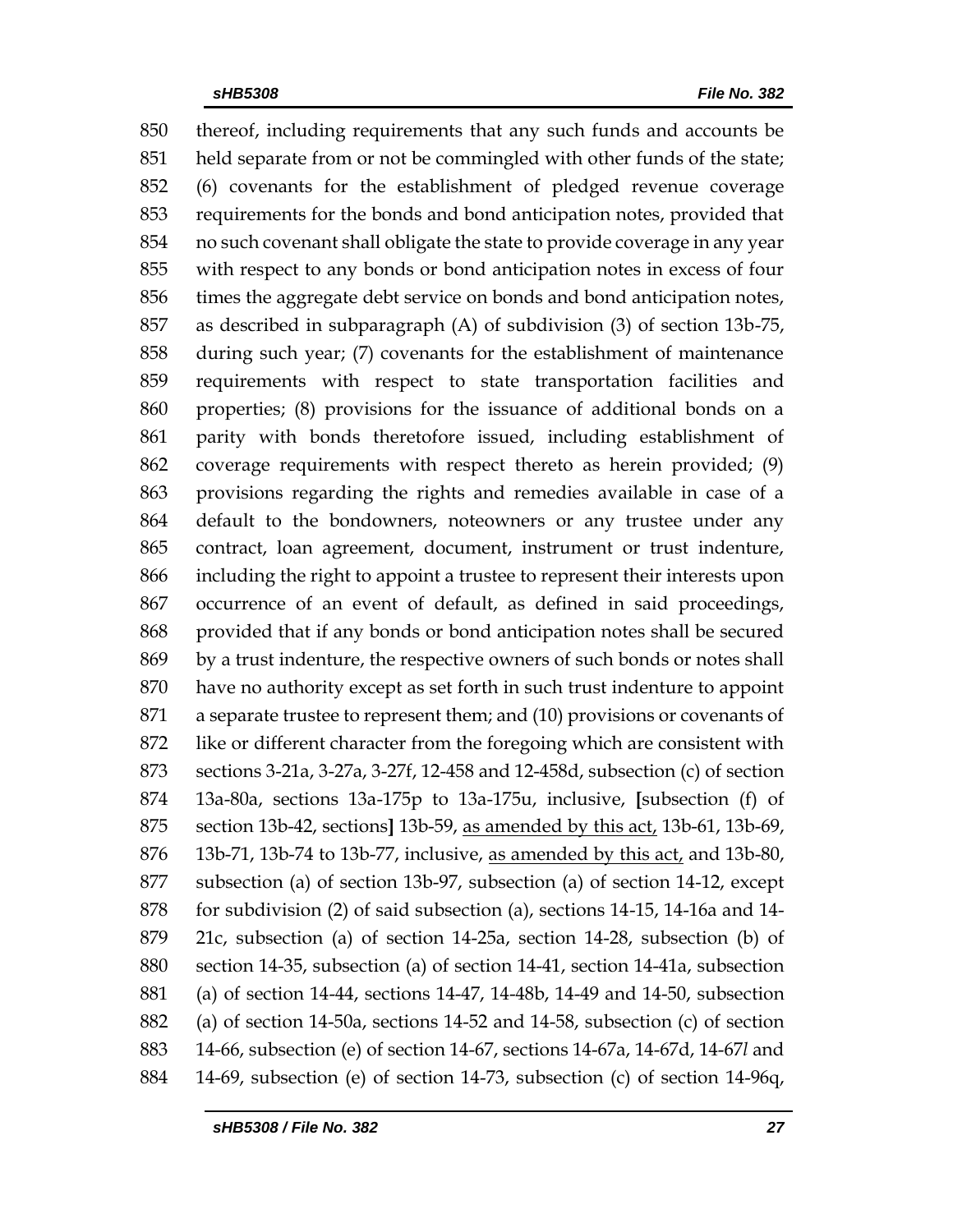sections 14-103a and 14-160, subsection (a) of section 14-164a, subsection (a) of section 14-192, sections 14-319, 14-320 and 14-381, subsection (b) of section 14-382 and sections 15-14 and 16-299 and which the State Bond Commission determines in such proceedings are necessary, convenient or desirable in order to better secure the bonds or bond anticipation notes, or will tend to make the bonds or bond anticipation notes more marketable, and which are in the best interests of the state. Any provision which may be included in proceedings authorizing the issuance of bonds hereunder may be included in an indenture of trust 894 duly approved in accordance with subsection  $(g)$  of this section which secures the bonds and any notes issued in anticipation thereof, and in such case the provisions of such indenture shall be deemed to be a part of such proceedings as though they were expressly included therein.

 Sec. 25. Subsection (g) of section 13b-76 of the general statutes is repealed and the following is substituted in lieu thereof (*Effective July 1, 2022*):

 (g) In the discretion of the State Bond Commission, bonds issued pursuant to sections 13b-74 to 13b-77, inclusive, as amended by this act, including for this purpose any bond anticipation notes, may be secured by a trust indenture by and between the state and a corporate trustee, which may be any trust company or bank having the powers of a trust company within or without the state. Such trust indenture may contain such provisions for protecting and enforcing the rights and remedies of the bondowners and noteowners as may be reasonable and proper and not in violation of law, including covenants setting forth the duties of the state in relation to the exercise of its powers pursuant to sections 3- 21a, 3-27a, 3-27f, 12-458 and 12-458d, subsection (c) of section 13a-80a, sections 13a-175p to 13a-175u, inclusive, **[**subsection (f) of section 13b- 42, sections**]** 13b-59, as amended by this act, 13b-61, 13b-69, 13b-71, 13b- 74 to 13b-77, inclusive, as amended by this act, and 13b-80, subsection (a) of section 13b-97, subsection (a) of section 14-12, except for subdivision (2) of said subsection (a), sections 14-15, 14-16a and 14-21c, subsection (a) of section 14-25a, section 14-28, subsection (b) of section 14-35, subsection (a) of section 14-41, section 14-41a, subsection (a) of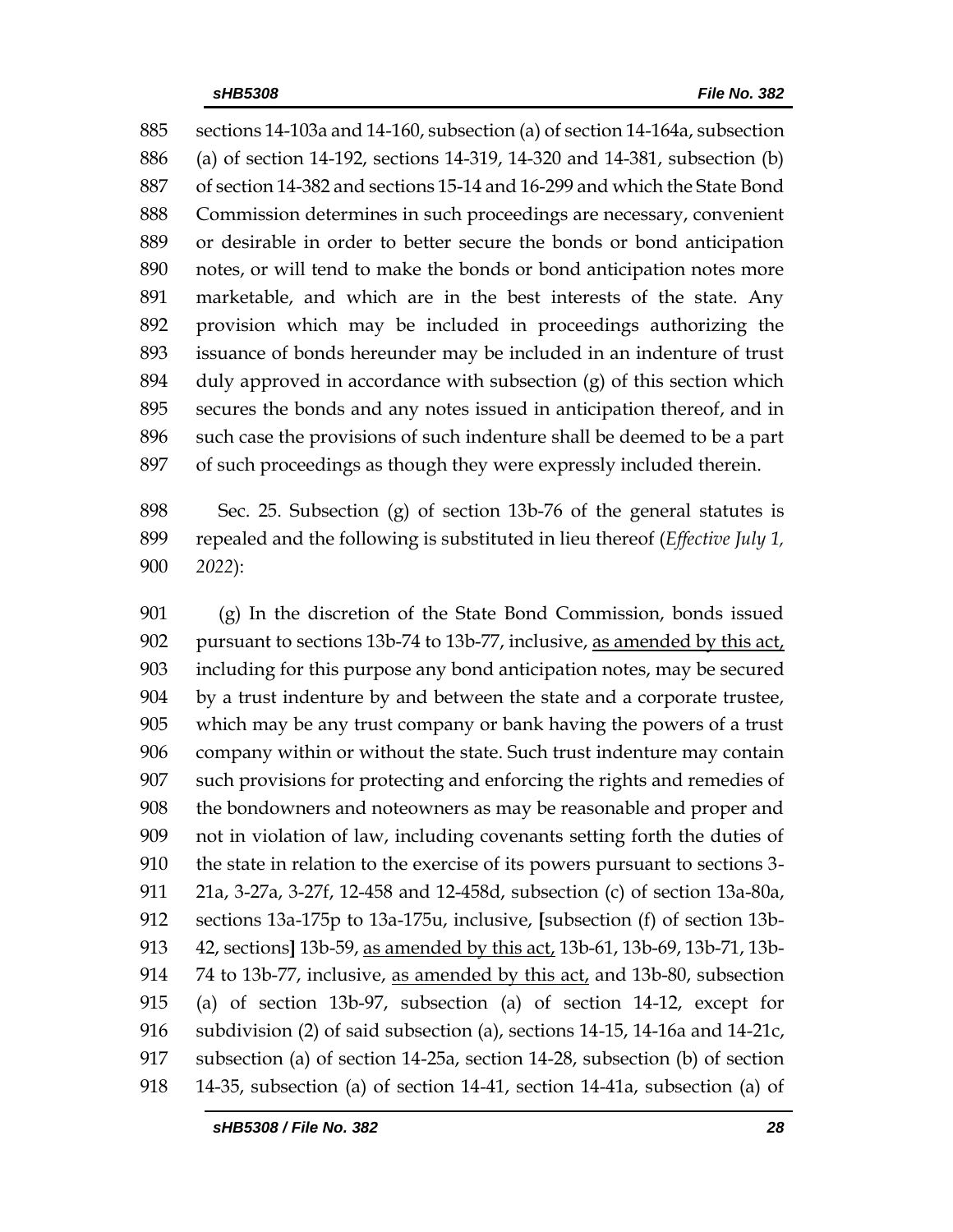section 14-44, sections 14-47, 14-48b, 14-49 and 14-50, subsection (a) of section 14-50a, sections 14-52 and 14-58, subsection (c) of section 14-66, subsection (e) of section 14-67, sections 14-67a, 14-67d, 14-67*l* and 14-69, subsection (e) of section 14-73, subsection (c) of section 14-96q, sections 14-103a and 14-160, subsection (a) of section 14-164a, subsection (a) of section 14-192, sections 14-319, 14-320 and 14-381, subsection (b) of section 14-382 and sections 15-14 and 16-299 and the custody, safeguarding and application of all moneys. The state may provide by such trust indenture for the payment of the pledged revenues or other receipts, funds or moneys to the trustee under such trust indenture or to any other depository, and for the method of disbursement thereof, with such safeguards and restrictions as it may determine. All expenses incurred in carrying out such trust indenture may be treated as transportation costs, as defined in section 13b-75.

 Sec. 26. Subsection (c) of section 13b-77 of the general statutes is repealed and the following is substituted in lieu thereof (*Effective July 1, 2022*):

 (c) The state covenants with the purchasers and all subsequent owners and transferees of bonds and bond anticipation notes issued by 938 the state pursuant to sections 13b-74 to 13b-77, inclusive, as amended by 939 this  $\arct{act}_t$  in consideration of the acceptance of the payment for the bonds and bond anticipation notes, until such bonds and bond anticipation notes, together with the interest thereon, with interest on any unpaid installment of interest and all costs and expenses in connection with any action or proceeding on behalf of such owners, are fully met and discharged, or unless expressly permitted or otherwise authorized by 945 the terms of each contract and agreement made or entered into by or on behalf of the state with or for the benefit of such owners, that the state will impose, charge, raise, levy, collect and apply the pledged revenues and other receipts, funds or moneys pledged for the payment of debt service requirements as provided in sections 13b-74 to 13b-77, inclusive, 950 as amended by this  $act<sub>t</sub>$  in such amounts as may be necessary to pay such debt service requirements in each year in which bonds or bond anticipation notes are outstanding and further, that the state (1) will not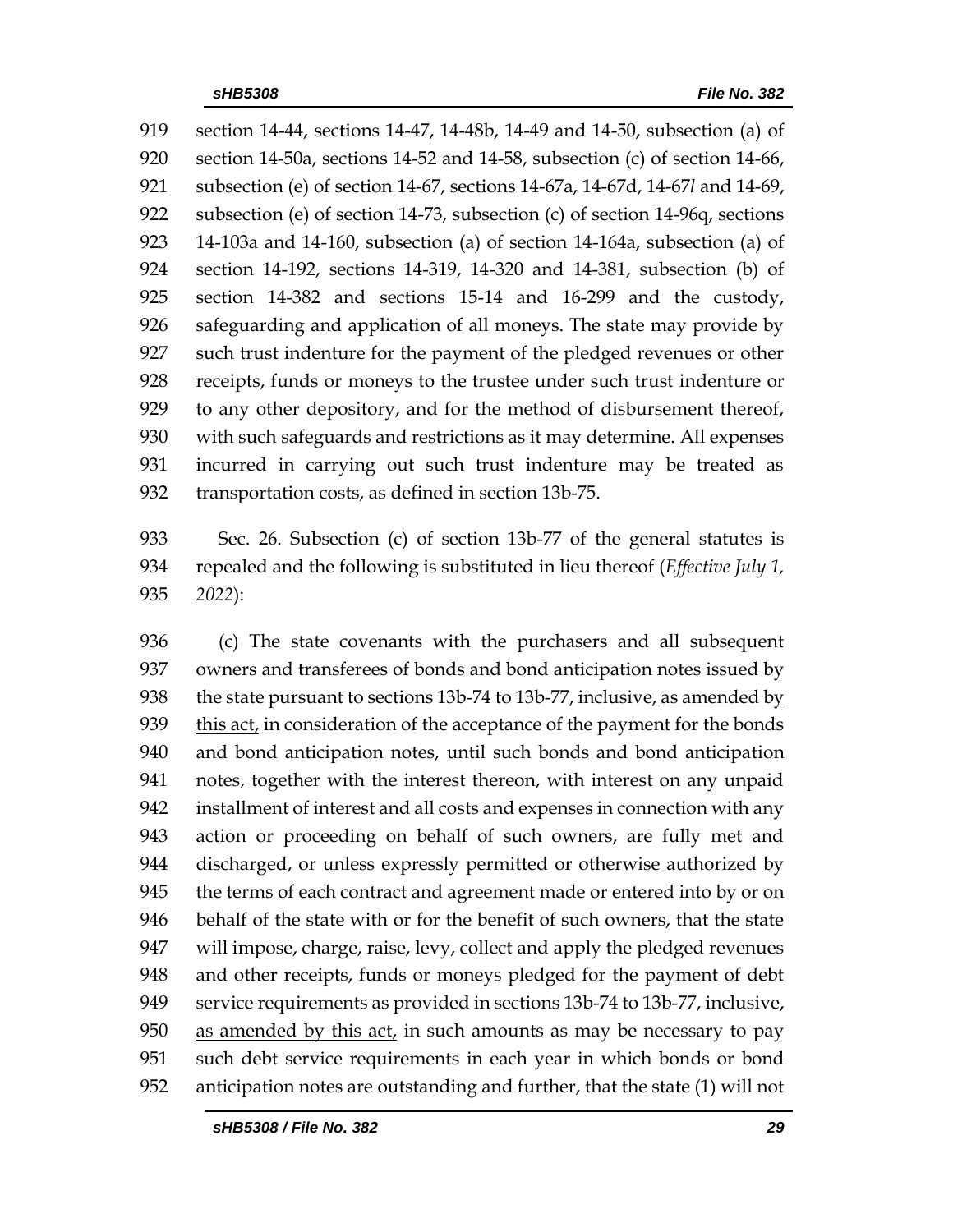limit or alter the duties imposed on the Treasurer and other officers of the state by sections 3-21a, 3-27a, 3-27f, 12-458 and 12-458d, subsection (c) of section 13a-80a, sections 13a-175p to 13a-175u, inclusive, **[**subsection (f) of section 13b-42, sections**]** 13b-59, as amended by this 957 act, 13b-61, 13b-69, 13b-71, 13b-74 to 13b-77, inclusive, as amended by 958 this act, and 13b-80, subsection (a) of section 13b-97, subsection (a) of section 14-12, except for subdivision (2) of said subsection (a), sections 14-15, 14-16a and 14-21c, subsection (a) of section 14-25a, section 14-28, subsection (b) of section 14-35, subsection (a) of section 14-41, section 14- 41a, subsection (a) of section 14-44, sections 14-47, 14-48b, 14-49 and 14- 50, subsection (a) of section 14-50a, sections 14-52 and 14-58, subsection (c) of section 14-66, subsection (e) of section 14-67, sections 14-67a, 14- 67d, 14-67*l* and 14-69, subsection (e) of section 14-73, subsection (c) of section 14-96q, sections 14-103a and 14-160, subsection (a) of section 14- 164a, subsection (a) of section 14-192, sections 14-319, 14-320 and 14-381, subsection (b) of section 14-382 and section 15-14 and by the proceedings authorizing the issuance of bonds with respect to application of pledged revenues or other receipts, funds or moneys pledged for the payment of debt service requirements as provided in said sections; (2) will not issue any bonds, notes or other evidences of indebtedness, other than the bonds and bond anticipation notes, having any rights arising out of said sections or secured by any pledge of or other lien or charge on the pledged revenues or other receipts, funds or moneys pledged for the payment of debt service requirements as provided in said sections; (3) will not create or cause to be created any lien or charge on such pledged amounts, other than a lien or pledge created thereon pursuant to said sections, provided nothing in this subsection shall prevent the state from issuing evidences of indebtedness (A) which are secured by a pledge or lien which is and shall on the face thereof be expressly subordinate and junior in all respects to every lien and pledge created by or pursuant to said sections; or (B) for which the full faith and credit of the state is pledged and which are not expressly secured by any specific lien or charge on such pledged amounts; or (C) which are secured by a pledge of or lien on moneys or funds derived on or after such date as every pledge or lien thereon created by or pursuant to said sections shall be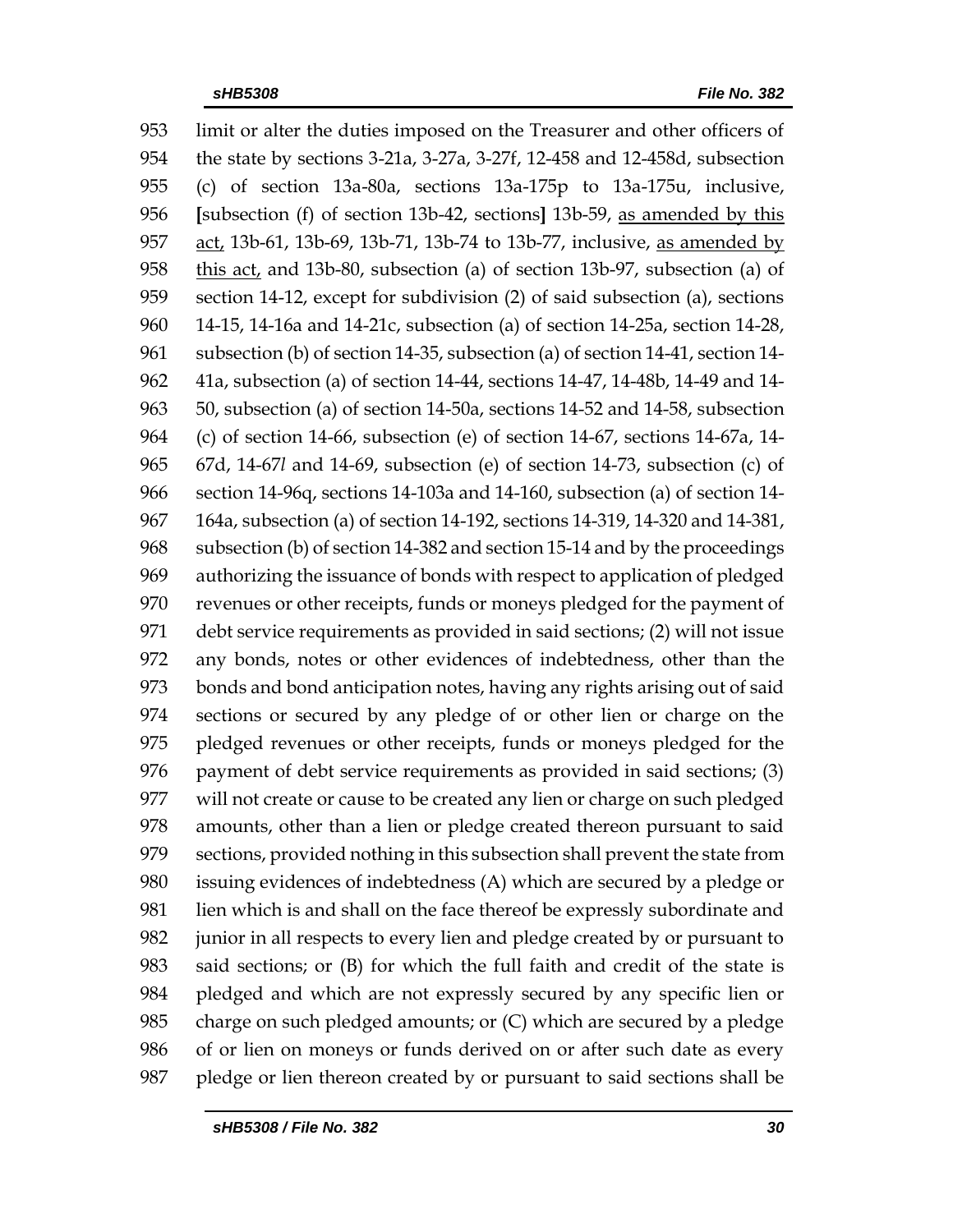discharged and satisfied; (4) will carry out and perform, or cause to be carried out and performed, each and every promise, covenant, agreement or contract made or entered into by the state or on its behalf with the owners of any bonds or bond anticipation notes; (5) will not in any way impair the rights, exemptions or remedies of such owners; and (6) will not limit, modify, rescind, repeal or otherwise alter the rights or obligations of the appropriate officers of the state to impose, maintain, charge or collect the taxes, fees, charges and other receipts constituting the pledged revenues as may be necessary to produce sufficient revenues to fulfill the terms of the proceedings authorizing the issuance of the bonds, including pledged revenue coverage requirements, and provided nothing herein shall preclude the state from exercising its power, through a change in law, to limit, modify, rescind, repeal or otherwise alter the character or amount of such pledged revenues or to substitute like or different sources of taxes, fees, charges or other receipts as pledged revenues if, for the ensuing fiscal year, as evidenced by the proposed or adopted budget of the state with respect to the Special Transportation Fund, the projected revenues meet or exceed the estimated expenses of the Special Transportation Fund including accumulated deficits, if any, debt service requirements and any pledged revenue coverage requirement. The State Bond Commission is authorized to include this covenant of the state in any agreement with 1010 the owner of any such bonds or bond anticipation notes.

 Sec. 27. Subsection (d) of section 15-120bb of the general statutes is repealed and the following is substituted in lieu thereof (*Effective July 1, 2022*):

 (d) The board of directors of the authority shall appoint an executive director who shall not be a member of the board and who shall serve at the pleasure of the board and receive such compensation as shall be fixed by the board. The executive director shall be the chief administrative officer of the authority and shall direct and supervise administrative affairs and technical activities in accordance with the directives of the board. The executive director shall approve all accounts for salaries, allowable expenses of the authority or of any employee or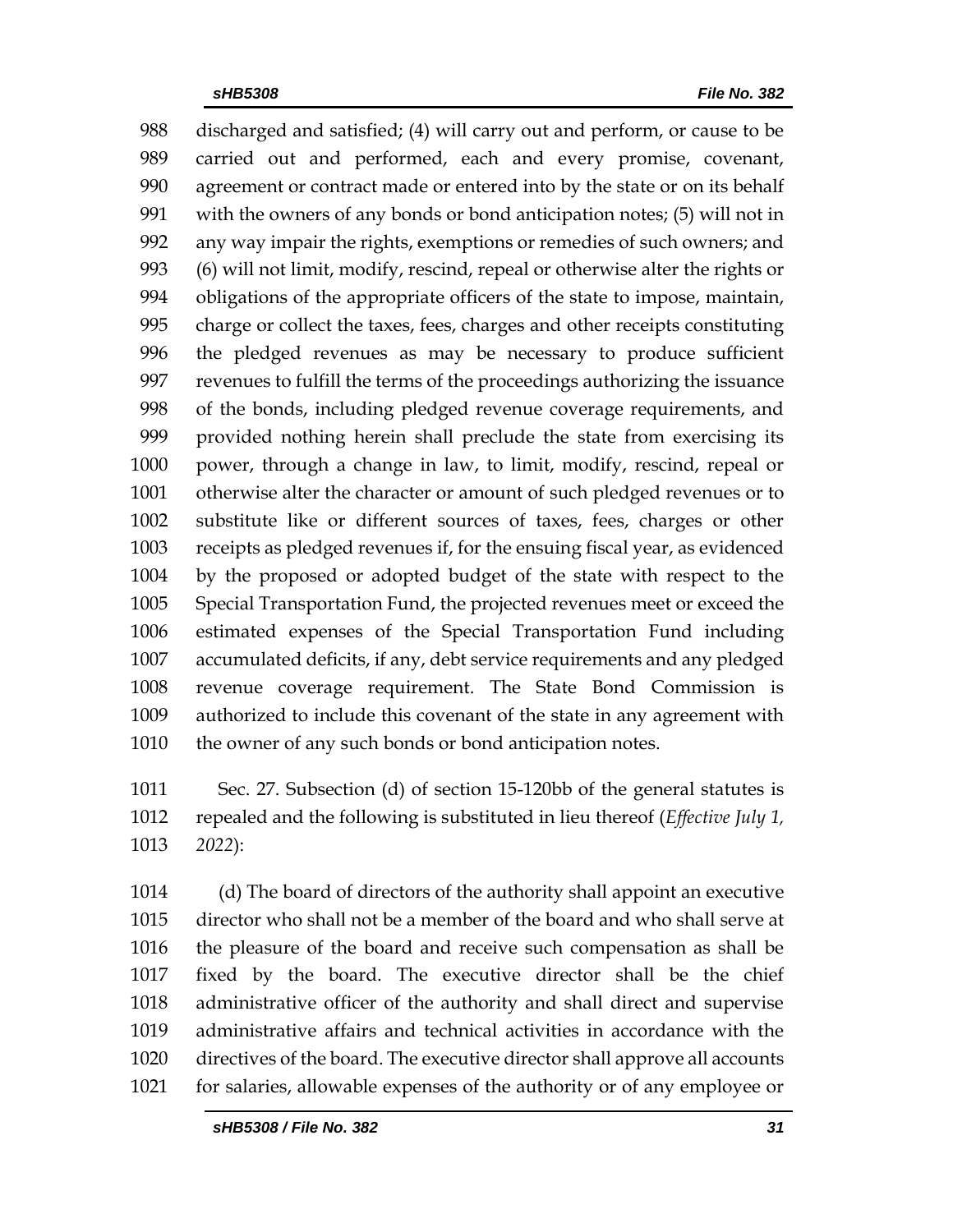consultant thereof, and expenses incidental to the operation of the authority. The executive director shall perform such other duties as may be directed by the board in carrying out the purposes of subdivision (12) of section 1-79, sections 1-120, 1-124 and 1-125, subsection (f) of section 4b-3, **[**sections**]** section 13b-4, **[**and 13b-42,**]** subsection (a) of section 13b- 44 and sections 15-101aa and 15-120aa to 15-120oo, inclusive. The executive director shall be exempt from the classified service. The executive director shall attend all meetings of the board, keep a record of the proceedings of the authority and shall maintain and be custodian of all books, documents and papers filed with the authority and of the minute book or journal of the authority and of its official seal. The executive director may cause copies to be made of all minutes and other records and documents of the authority and may give certificates under the official seal of the authority to the effect that such copies are true copies, and all persons dealing with the authority may rely upon such certificates.

 Sec. 28. Subsection (f) of section 15-120*ll* of the general statutes is repealed and the following is substituted in lieu thereof (*Effective July 1, 2022*):

 (f) The Comptroller may establish such funds and accounts for the authority as may be requested by the authority or as may be necessary or appropriate to effect the terms of any memorandum of understanding or as may be convenient to effect the purposes of subdivision (12) of section 1-79, sections 1-120, 1-124 and 1-125, subsection (f) of section 4b-3, **[**sections**]** section 13b-4, **[**and 13b-42,**]** subsection (a) of section 13b-44 and sections 15-101aa and 15-120aa to 15-120oo, inclusive, including, without limitation, a fund to support the general aviation airports and a fund for the authority's general operations. All revenue from the licensing of state airports and use of services of the authority shall be paid into the fund established for the authority's general operations, to be used by the authority according to the authority's budget for its authorized purposes.

Sec. 29. Subsection (b) of section 51-164n of the 2022 supplement to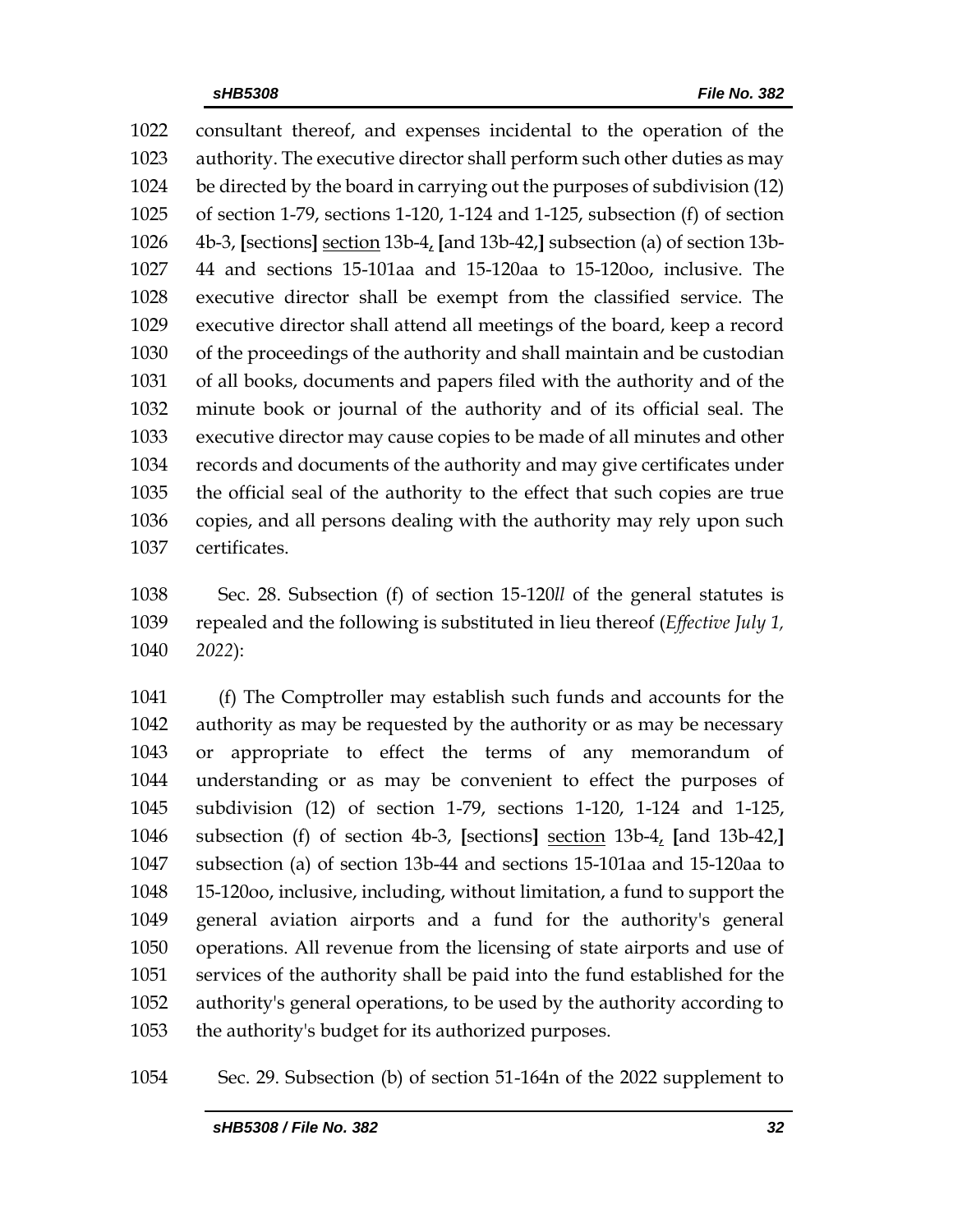the general statutes is repealed and the following is substituted in lieu thereof (*Effective July 1, 2022*):

 (b) Notwithstanding any provision of the general statutes, any person who is alleged to have committed (1) a violation under the provisions of section 1-9, 1-10, 1-11, 4b-13, 7-13, 7-14, 7-35, 7-41, 7-83, 7-283, 7-325, 7- 393, 8-12, 8-25, 8-27, 9-63, 9-322, 9-350, 10-193, 10-197, 10-198, 10-230, 10- 251, 10-254, 12-52, 12-170aa, 12-292, 12-314b or 12-326g, subdivision (4) of section 12-408, subdivision (3), (5) or (6) of section 12-411, section 12- 435c, 12-476a, 12-476b, 12-487, 13a-71, 13a-107, 13a-113, 13a-114, 13a-115, 13a-117b, 13a-123, 13a-124, 13a-139, 13a-140, 13a-143b, 13a-247, 13a-253, **[**or**]** 13a-263, **[**subsection (f) of section 13b-42, section**]** 13b-90, 13b-221, 13b-292, 13b-336, 13b-337, 13b-338, 13b-410a, 13b-410b or 13b-410c, subsection (a), (b) or (c) of section 13b-412, section 13b-414, subsection (d) of section 14-12, section 14-20a or 14-27a, subsection (f) of section 14- 34a, subsection (d) of section 14-35, section 14-43, 14-49, 14-50a or 14-58, subsection (b) of section 14-66, section 14-66a or 14-67a, subsection (g) of section 14-80, subsection (f) of section 14-80h, section 14-97a, 14-100b, 14-103a, 14-106a, 14-106c, 14-146, 14-152, 14-153 or 14-163b, a first violation as specified in subsection (f) of section 14-164i, section 14-219 as specified in subsection (e) of said section, subdivision (1) of section 14-223a, section 14-240, 14-250 or 14-253a, subsection (a) of section 14- 261a, section 14-262, 14-264, 14-267a, 14-269, 14-270, 14-275a, 14-278 or 14-279, subsection (e) or (h) of section 14-283, section 14-291, 14-293b, 14- 296aa, 14-300, 14-300d, 14-319, 14-320, 14-321, 14-325a, 14-326, 14-330 or 14-332a, subdivision (1), (2) or (3) of section 14-386a, section 15-25 or 15- 33, subdivision (1) of section 15-97, subsection (a) of section 15-115, section 16-44, 16-256e, 16a-15 or 16a-22, subsection (a) or (b) of section 16a-22h, section 17a-24, 17a-145, 17a-149, 17a-152, 17a-465, 17b-124, 17b- 131, 17b-137, 19a-30, 19a-33, 19a-39 or 19a-87, subsection (b) of section 19a-87a, section 19a-91, 19a-105, 19a-107, 19a-113, 19a-215, 19a-219, 19a- 222, 19a-224, 19a-286, 19a-287, 19a-297, 19a-301, 19a-309, 19a-335, 19a- 336, 19a-338, 19a-339, 19a-340, 19a-425, 19a-502, 20-7a, 20-14, 20-158, 20- 231, 20-249, 20-257, 20-265, 20-324e, subsection (b) of section 20-334, section 20-341*l*, 20-366, 20-597, 20-608, 20-610, 21-1, 21-38, 21-39, 21-43, 21-47, 21-48, 21-63, subsection (d) of section 21-71 or section 21-76a,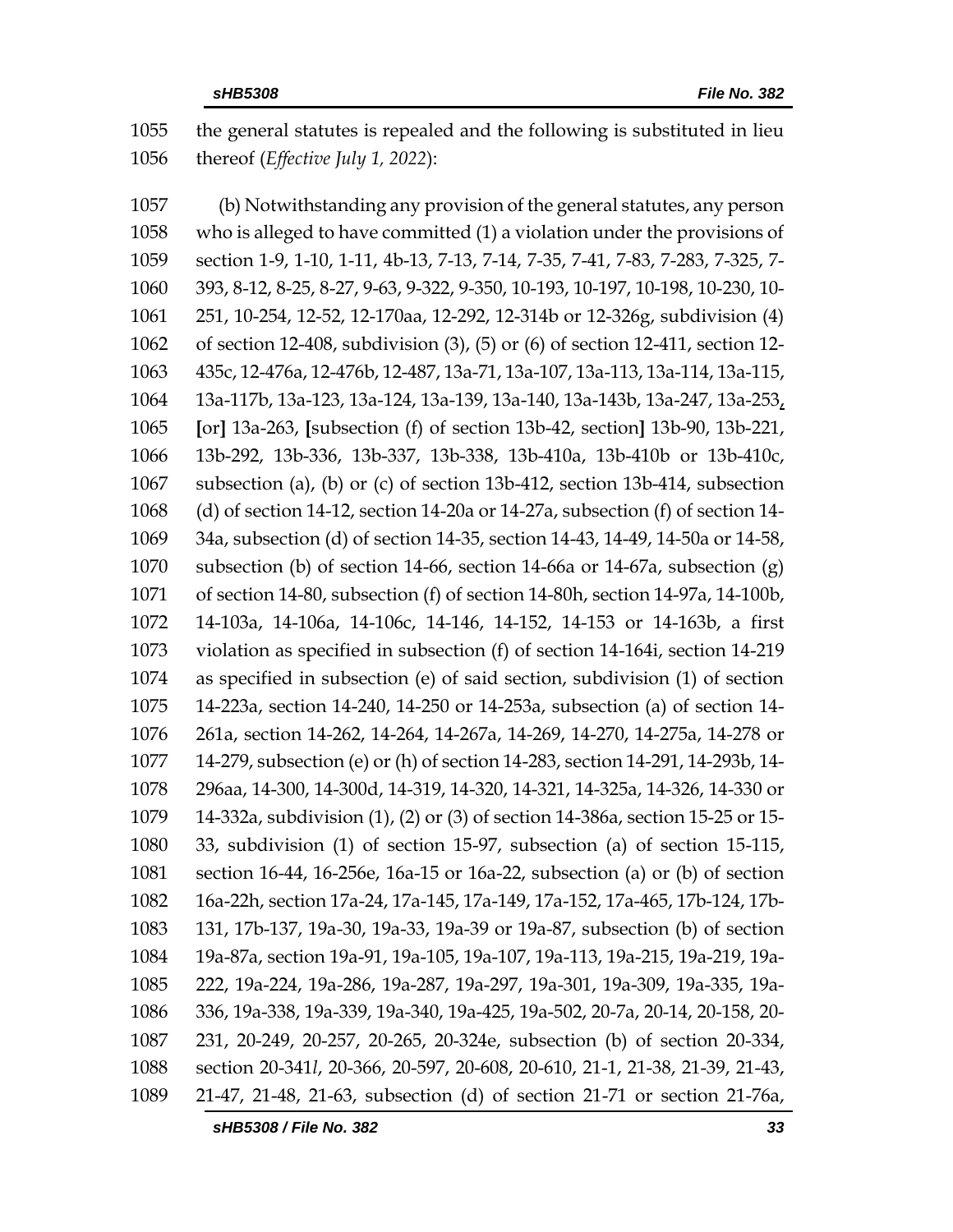subsection (c) of section 21a-2, subdivision (1) of section 21a-19, section 21a-21, subdivision (1) of subsection (b) of section 21a-25, section 21a-26 or 21a-30, subsection (a) of section 21a-37, section 21a-46, 21a-61, 21a-63 or 21a-77, subsection (b) of section 21a-79, section 21a-85 or 21a-154, subdivision (1) of subsection (a) of section 21a-159, section 21a-278b, subsection (c), (d) or (e) of section 21a-279a, section 21a-421eee, 21a- 421fff, 22-12b, 22-13, 22-14, 22-15, 22-16, 22-26g, 22-29, 22-30, 22-34, 22- 35, 22-36, 22-38, 22-39, 22-39f, 22-49, 22-54, 22-61j or 22-61*l*, subdivision (1) of subsection (n) of section 22-61*l*, subsection (f) of section 22-61m, subdivision (1) of subsection (f) of section 22-61m, subsection (d) of section 22-84, section 22-89, 22-90, 22-96, 22-98, 22-99, 22-100, 22-111o, 22-167, subsection (c) of section 22-277, section 22-278, 22-279, 22-280a, 22-318a, 22-320h, 22-324a, 22-326, subsection (b), subdivision (1) or (2) of subsection (e) or subsection (g) of section 22-344, subdivision (2) of subsection (b) of section 22-344b, subsection (d) of section 22-344c, subsection (d) of section 22-344d, section 22-344f, 22-350a, 22-354, 22- 359, 22-366, 22-391, 22-413, 22-414, 22-415, 22a-66a or 22a-246, subsection (a) of section 22a-250, subsection (e) of section 22a-256h, section 22a-363 or 22a-381d, subsections (c) and (d) of section 22a-381e, section 22a-449, 22a-461, 23-4b, 23-38, 23-46 or 23-61b, subsection (a) or subdivision (1) of subsection (c) of section 23-65, section 25-37 or 25-40, subsection (a) of section 25-43, section 25-43d, 25-135, 26-18, 26-19, 26-21, 26-31, 26-40, 26- 40a, 26-42, 26-49, 26-54, 26-55, 26-56, 26-58 or 26-59, subdivision (1) of subsection (d) of section 26-61, section 26-64, subdivision (1) of section 26-76, section 26-79, 26-87, 26-89, 26-91, 26-94, 26-97, 26-98, 26-104, 26- 105, 26-107, 26-117, 26-128, 26-131, 26-132, 26-138 or 26-141, subdivision (1) of section 26-186, section 26-207, 26-215, 26-217 or 26-224a, subdivision (1) of section 26-226, section 26-227, 26-230, 26-232, 26-244, 26-257a, 26-260, 26-276, 26-284, 26-285, 26-286, 26-288, 26-294, 28-13, 29- 6a, 29-25, 29-143o, 29-143z or 29-156a, subsection (b), (d), (e) or (g) of section 29-161q, section 29-161y or 29-161z, subdivision (1) of section 29- 198, section 29-210, 29-243 or 29-277, subsection (c) of section 29-291c, section 29-316, 29-318, 29-381, 30-48a, 30-86a, 31-3, 31-10, 31-11, 31-12, 31-13, 31-14, 31-15, 31-16, 31-18, 31-23, 31-24, 31-25, 31-32, 31-36, 31-38, 31-40, 31-44, 31-47, 31-48, 31-51, 31-52, 31-52a or 31-54, subsection (a) or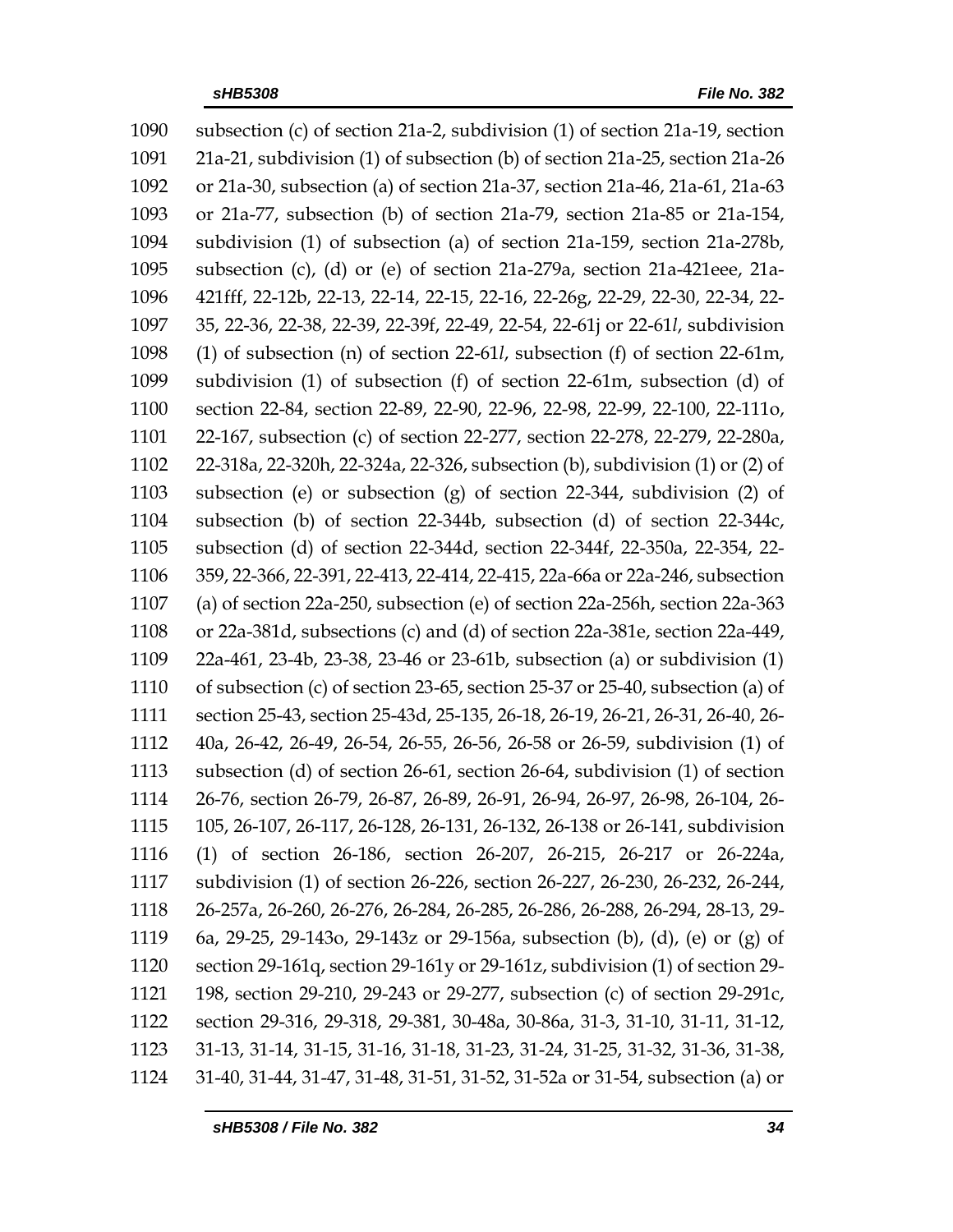(c) of section 31-69, section 31-70, 31-74, 31-75, 31-76, 31-76a, 31-89b or 31-134, subsection (i) of section 31-273, section 31-288, subdivision (1) of section 35-20, section 36a-787, 42-230, 45a-283, 45a-450, 45a-634 or 45a- 658, subdivision (13) or (14) of section 46a-54, section 46a-59, 46b-22, 46b-24, 46b-34, 47-34a, 47-47, 49-8a, 49-16, 53-133, 53-199, 53-212a, 53- 249a, 53-252, 53-264, 53-280, 53-302a, 53-303e, 53-311a, 53-321, 53-322, 53- 323, 53-331 or 53-344, subsection (c) of section 53-344b, or section 53-450, or (2) a violation under the provisions of chapter 268, or (3) a violation of any regulation adopted in accordance with the provisions of section 12-484, 12-487 or 13b-410, or (4) a violation of any ordinance, regulation or bylaw of any town, city or borough, except violations of building codes and the health code, for which the penalty exceeds ninety dollars but does not exceed two hundred fifty dollars, unless such town, city or borough has established a payment and hearing procedure for such violation pursuant to section 7-152c, shall follow the procedures set forth in this section.

 Sec. 30. Subsection (b) of section 15-120i of the general statutes is repealed and the following is substituted in lieu thereof (*Effective from passage and applicable to appointments made on and after said date*):

 (b) The authority shall be governed by a board of directors consisting of fifteen members, each member serving not more than two consecutive four-year terms. The terms of the members shall be staggered so that not more than four members' terms shall expire at the same time. Eight members of the board shall be appointed by the mayor of New Haven and five members shall be appointed by the mayor of East Haven. **[**, at least six of whom shall be residents of**]** At least ten of the members appointed by the mayors shall have principal residences 1152 located in New Haven or East Haven. Two members of the board shall be appointed by the South Central Regional Council of Governments, each of whom shall be a resident of any of the following towns or cities: Bethany, Branford, Guilford, Hamden, Madison, Milford, North Branford, North Haven, Orange, Wallingford, West Haven or Woodbridge. The board of directors shall elect a chairperson from among its members and shall annually elect one of its members as vice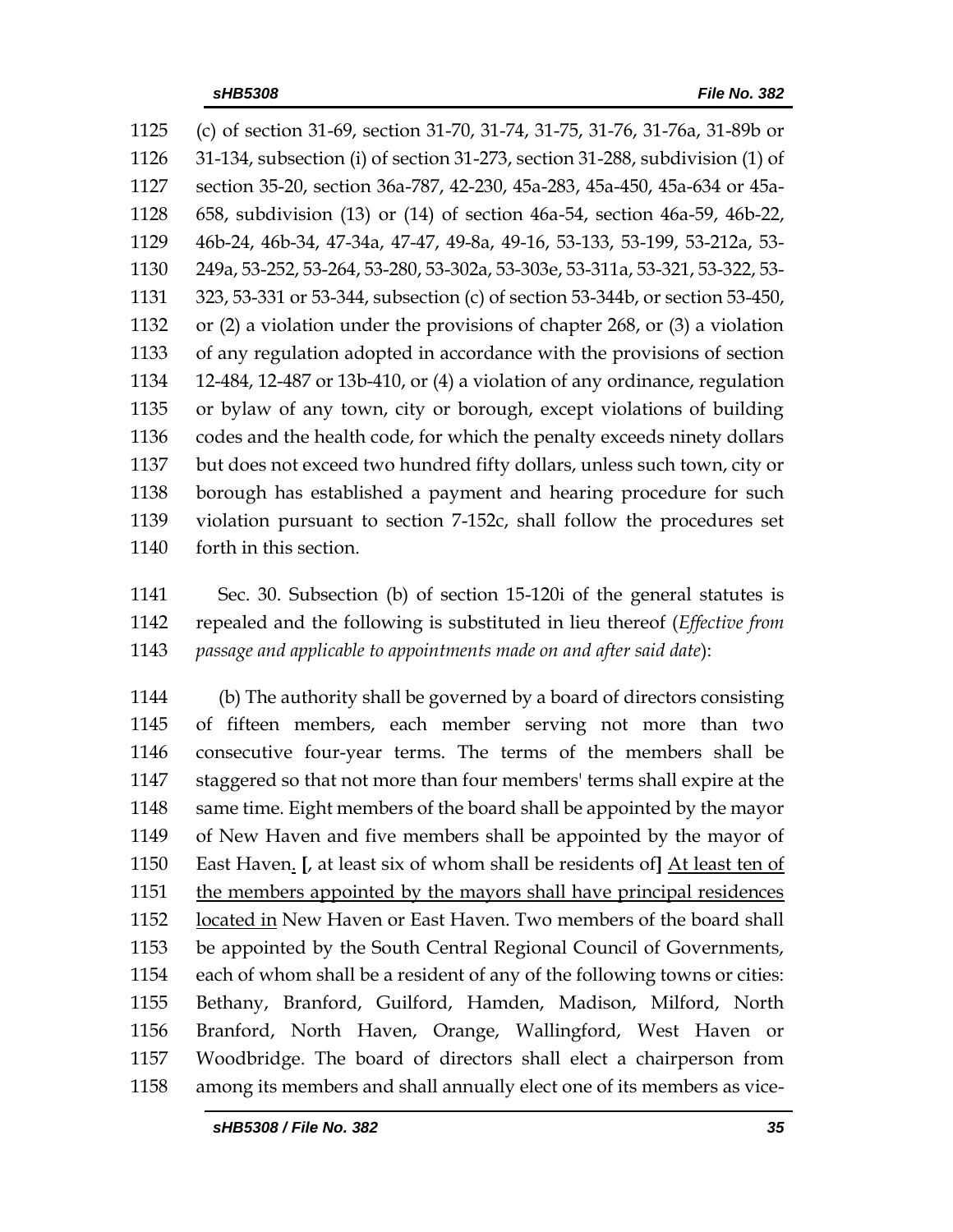chairperson and shall elect other members as officers, and establish bylaws as necessary for the operation of the authority. Members of the board of directors shall receive no compensation for the performance of their duties. No member of the board shall have any financial interest in Tweed-New Haven Airport or any of its tenants or concessions.

 Sec. 31. Section 15-120j of the general statutes is repealed and the following is substituted in lieu thereof (*Effective July 1, 2022*):

 (a) The authority shall maintain and improve Tweed-New Haven Airport as an important economic development asset for the south central Connecticut region which is comprised of the towns and cities of Bethany, Branford, East Haven, Guilford, Hamden, Madison, Milford, New Haven, North Branford, North Haven, Orange, Wallingford, West Haven and Woodbridge. The authority shall have the following powers and duties and may exercise such powers in its own name: (1) To manage, maintain, supervise and operate Tweed-New Haven Airport; (2) do all things necessary to maintain working relationships with the state, municipalities and persons, and conduct the business of a regional airport, in accordance with applicable statutes and regulations; (3) to charge reasonable fees for the services it performs and modify, reduce or increase such fees, provided fees shall apply uniformly to all airport users; (4) to enter into contracts, leases and agreements for goods and equipment and for services with airlines, concessions, counsel, engineers, architects, private consultants and advisors; (5) to contract for the construction, reconstruction, enlargement or alteration of airport projects with private persons and firms in accordance with such terms and conditions as the authority shall determine; (6) to make plans and studies in conjunction with the Federal Aviation Administration or other state or federal agencies; (7) to apply for and receive grant funds for airport purposes; (8) to plan and enter into contracts with municipalities, the state, businesses and other entities to finance the operations and debt of the airport, including compensation to the host municipalities of New Haven and East Haven for the use of the land occupied by the airport; (9) to borrow funds for airport purposes for such consideration and upon such terms as the authority may determine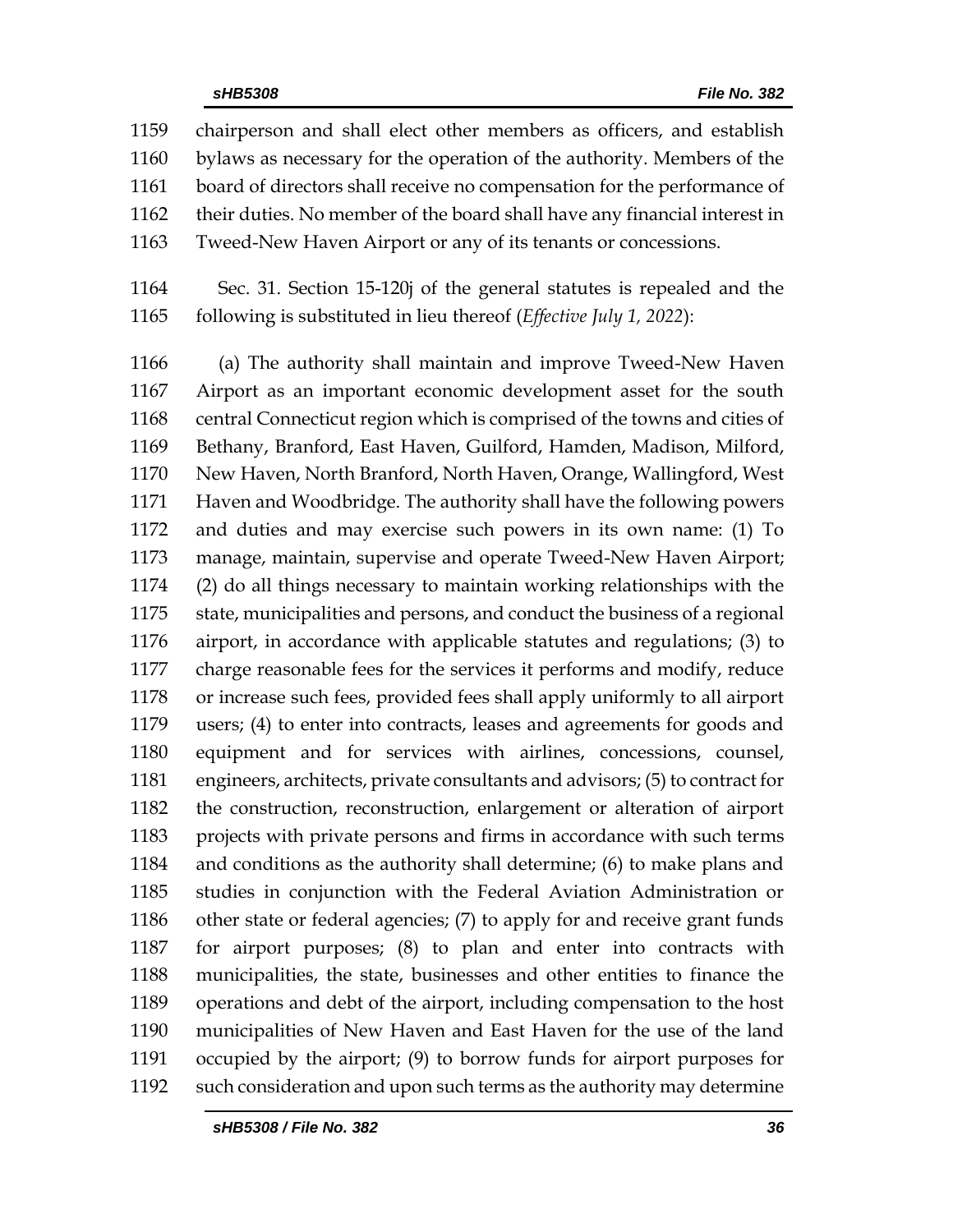to be reasonable; (10) to employ a staff necessary to carry out its functions and purposes and fix the duties, compensation and benefits of such staff; (11) to issue and sell bonds and to use the proceeds of such bonds for capital improvements to the airport; (12) to acquire property by purchase or lease for airport purposes, subject to applicable requirements of federal law and regulation; (13) to prepare and issue budgets, reports, procedures, audits and such other materials as may be necessary and desirable to its purposes; and (14) to exercise all other powers granted to such an authority by law.

 (b) The authority shall have full control of the operation and management of the airport, including land, buildings and easements by means of a lease to the authority by the city of New Haven and the town of East Haven.

 (c) Notwithstanding the provisions of subsections (a) and (b) of this section, Runway 2-20 of the airport shall not exceed the existing paved runway length of five thousand six hundred linear feet.

1209 (d) Notwithstanding any provision of the general statutes or any

1210 public or special act, the Tweed-New Haven Airport Authority shall be

- independent of the Connecticut Airport Authority and the Connecticut
- Airport Authority shall have no jurisdiction or authority over the
- Tweed-New Haven Airport Authority or the Tweed-New Haven
- Airport, including the power to inspect or approve any alteration or
- extension of the Tweed-New Haven Airport.
- Sec. 32. Sections 13b-42, 13b-44a, 13b-50b, 15-101t and 15-101pp of the
- general statutes are repealed. (*Effective July 1, 2022*)

Sec. 5 *July 1, 2022* 13b-39g

This act shall take effect as follows and shall amend the following sections: Section 1 *July 1, 2022* 13b-39(a) Sec. 2 *July 1, 2022* 13b-39a Sec. 3 *July 1, 2022* 13b-39b Sec. 4 *July 1, 2022* 13b-39d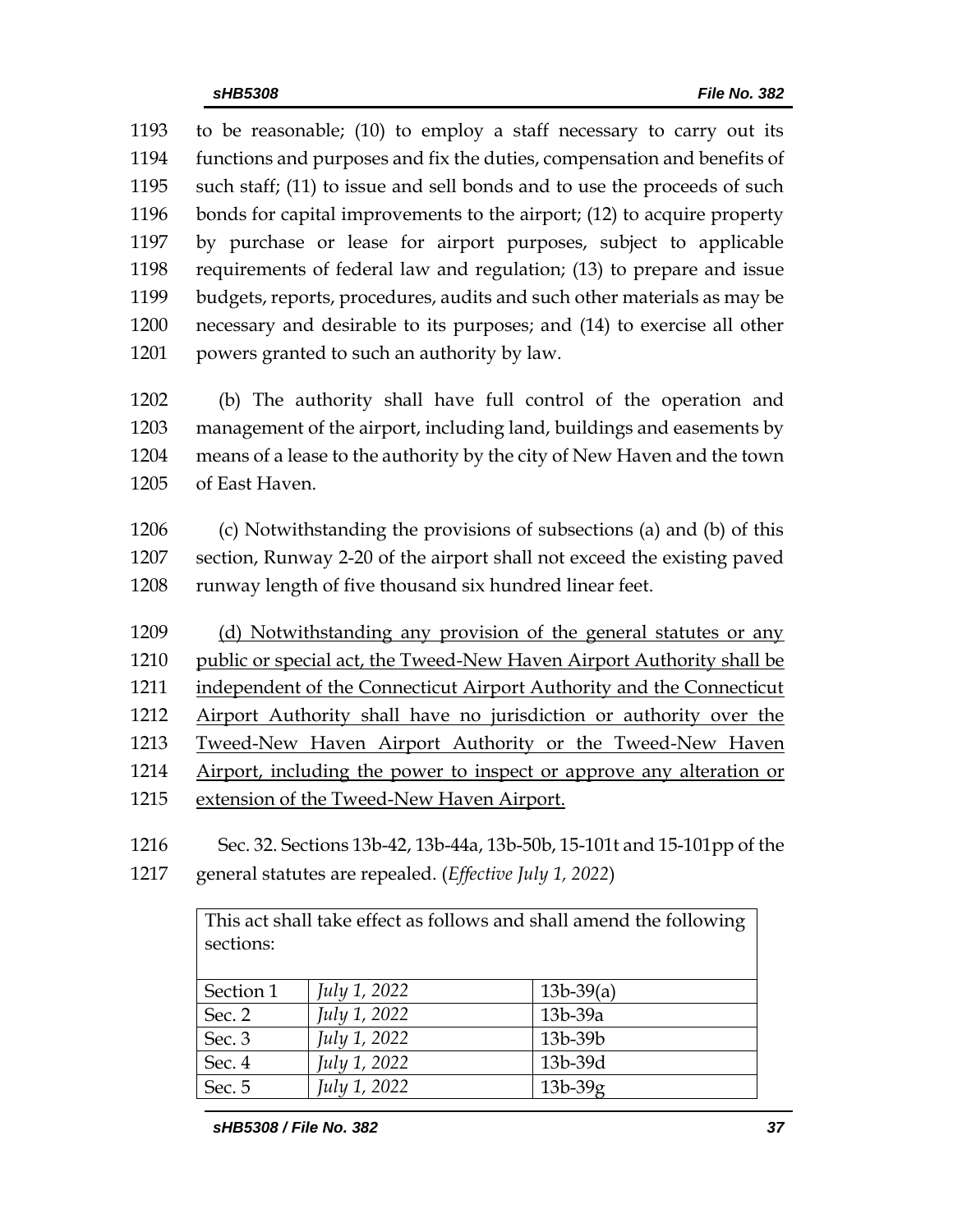| Sec. 6  | July 1, 2022                | $13b-44(e)$         |
|---------|-----------------------------|---------------------|
| Sec. 7  | July 1, 2022                | 13b-45              |
| Sec. 8  | July 1, 2022                | $13b-46(a)$         |
| Sec. 9  | July 1, 2022                | 13b-50              |
| Sec. 10 | July 1, 2022                | 13b-47              |
| Sec. 11 | July 1, 2022                | 13b-49a             |
| Sec. 12 | July 1, 2022                | 13b-50a             |
| Sec. 13 | July 1, 2022                | 15-44               |
| Sec. 14 | July 1, 2022                | 15-73               |
| Sec. 15 | July 1, 2022                | 15-75               |
| Sec. 16 | July 1, 2022                | $15-76(a)$          |
| Sec. 17 | July 1, 2022                | 15-90               |
| Sec. 18 | July 1, 2022                | 15-101m             |
| Sec. 19 | July 1, 2022                | $15-120ii(b)$       |
| Sec. 20 | July 1, 2023                | New section         |
| Sec. 21 | July 1, 2022                | 15-120nn            |
| Sec. 22 | July 1, 2022                | $13b-59(d)$         |
| Sec. 23 | July 1, 2022                | 13b-76(a) and $(b)$ |
| Sec. 24 | July 1, 2022                | 13b-76(d) and (e)   |
| Sec. 25 | July 1, 2022                | $13b-76(g)$         |
| Sec. 26 | July 1, 2022                | $13b-77(c)$         |
| Sec. 27 | July 1, 2022                | $15-120bb(d)$       |
| Sec. 28 | July 1, 2022                | $15-12011(f)$       |
| Sec. 29 | July 1, 2022                | $51-164n(b)$        |
| Sec. 30 | from passage and            | $15-120i(b)$        |
|         | applicable to appointments  |                     |
|         | made on and after said date |                     |
| Sec. 31 | July 1, 2022                | $15 - 120j$         |
| Sec. 32 | July 1, 2022                | Repealer section    |

#### *Statement of Legislative Commissioners:*

In Section 5, "and" was changed to " $or$ " for accuracy; Section 11(a)(1) was</u> rewritten for accuracy; Section 13 was rewritten for clarity and accuracy; in Section 17, "publicly owned airport" was changed to "owner or operator" for accuracy; in Section 21(d), " $\text{in}$ " was changed to "owned or controlled by" for consistency; and in Section 21(e), "(b)" was changed to "(c)" for accuracy.

### *TRA Joint Favorable Subst.*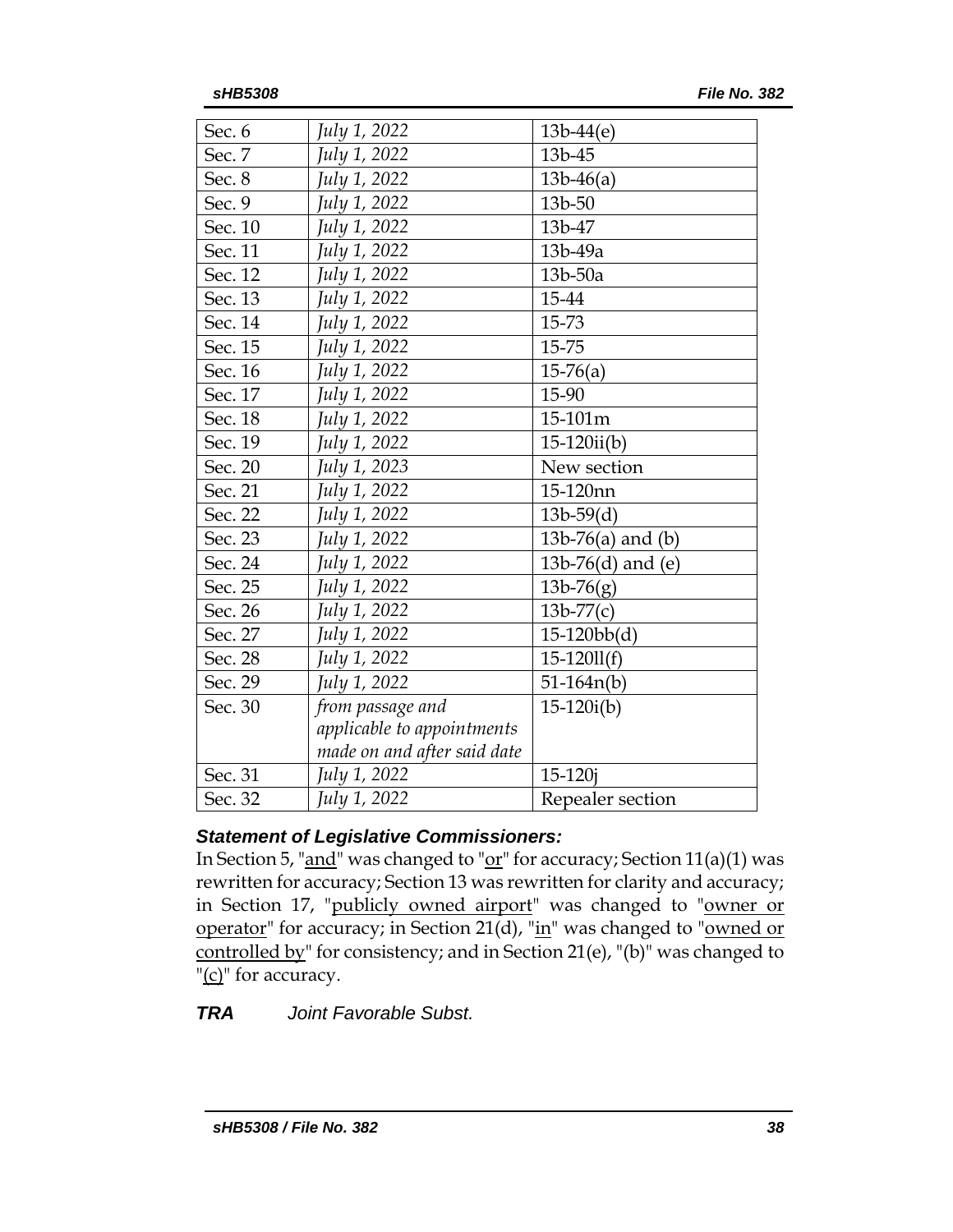*The following Fiscal Impact Statement and Bill Analysis are prepared for the benefit of the members of the General Assembly, solely for purposes of information, summarization and explanation and do not represent the intent of the General Assembly or either chamber thereof for any purpose. In general,*  fiscal impacts are based upon a variety of informational sources, including the analyst's professional *knowledge. Whenever applicable, agency data is consulted as part of the analysis, however final products do not necessarily reflect an assessment from any specific department.*

#### *OFA Fiscal Note*

#### *State Impact:*

| <b>Agency Affected</b> | <b>Fund-Effect</b>       | FY 23 \$  | FY 24 \$  |
|------------------------|--------------------------|-----------|-----------|
| <b>State Resources</b> | Various -                | See Below | See Below |
|                        | <b>Potential Savings</b> |           |           |

Note: Various=Various

#### *Municipal Impact:* None

#### *Explanation*

**Section 12** allows, rather than requires, the state to fund 90% of eligible capital improvements at private airports. According to CAA, this requirement has rarely been exercised; however, to the extent that the state no longer contributes funding for capital improvements at private airports, this section results in a potential cost savings.

The remaining sections of the bill make various changes to laws concerning airports, aircraft, the Connecticut Airport Authority, and the Tweed-New Haven Airport Authority and either conform to current practice or otherwise do not have a fiscal impact.

#### *The Out Years*

The annualized ongoing fiscal impact identified above would continue into the future subject to inflation.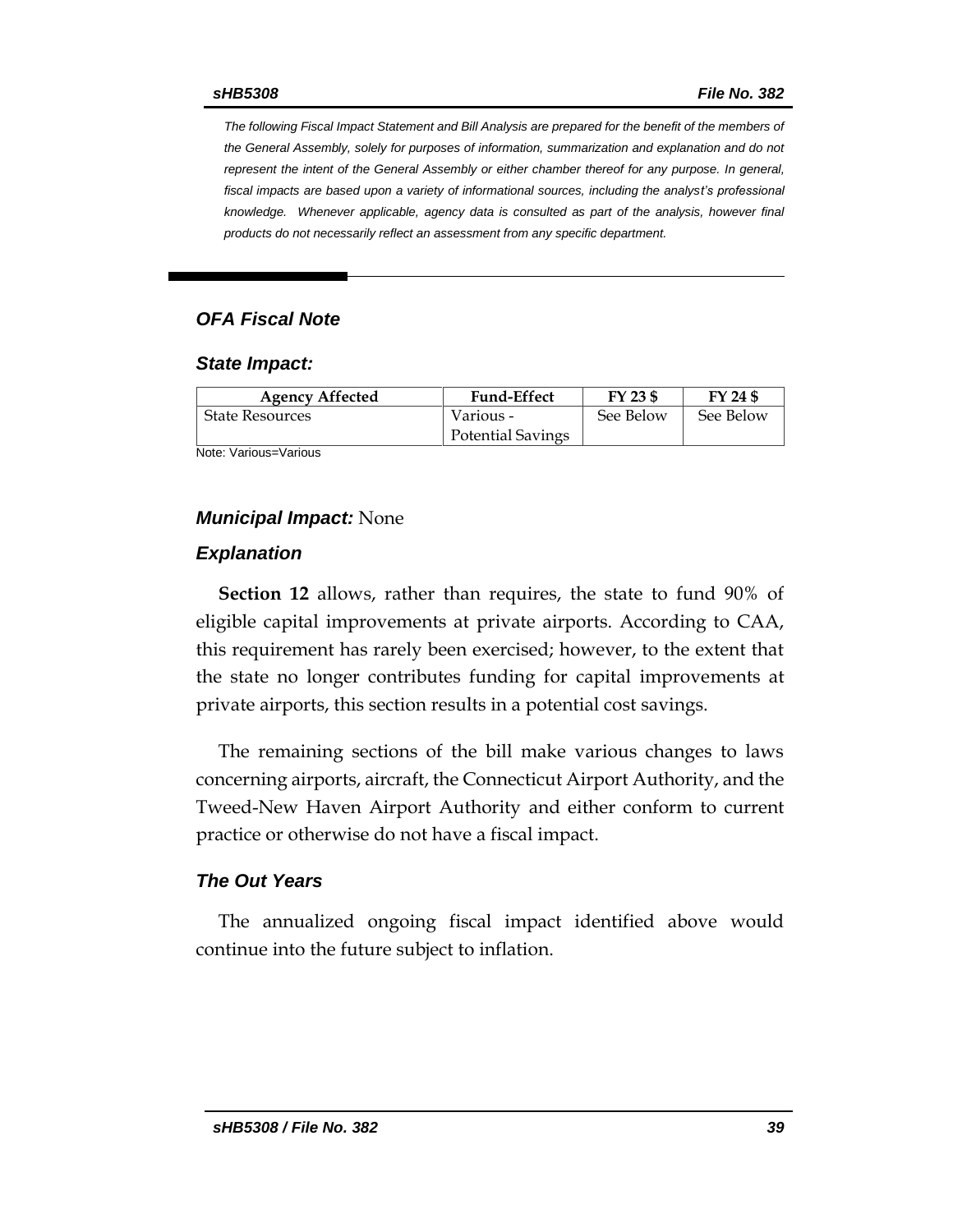# **OLR Bill Analysis sHB 5308**

### *AN ACT CONCERNING THE CONNECTICUT AIRPORT AUTHORITY AND THE TWEED-NEW HAVEN AIRPORT AUTHORITY.*

## **SUMMARY**

This bill makes various changes in laws concerning airports, aircraft, the Connecticut Airport Authority (CAA), and the Tweed-New Haven Airport Authority. Among other things, the bill:

- 1. transfers airport- and aviation- related eminent domain power from the Department of Transportation (DOT) to the CAA (§§ 1, 6, 7, 14, 21-29 & 32);
- 2. requires that at least 10 of the 13 members (instead of six under current law) appointed by the mayors of New Haven and East Haven to the Tweed-New Haven Authority board of directors have principal residences in one of those cities (§ 30);
- 3. specifies that the Tweed-New Haven Airport Authority is independent from the CAA and that CAA has no jurisdiction or authority over it or the Tweed-New Haven Airport, including the power to inspect or approve the airport's alteration or extension (§ 31);
- 4. requires owners and operators of aircraft hangered in the state to maintain liability insurance meeting specified coverage criteria (§ 20);
- 5. generally eliminates the CAA's role in aircraft registration, which is currently primarily handled by municipalities (§§ 2-5 & 11);
- 6. specifies documentation that must be provided to CAA when seeking a certificate of approval or license for an air navigation facility (§ 10, also see BACKGROUND); and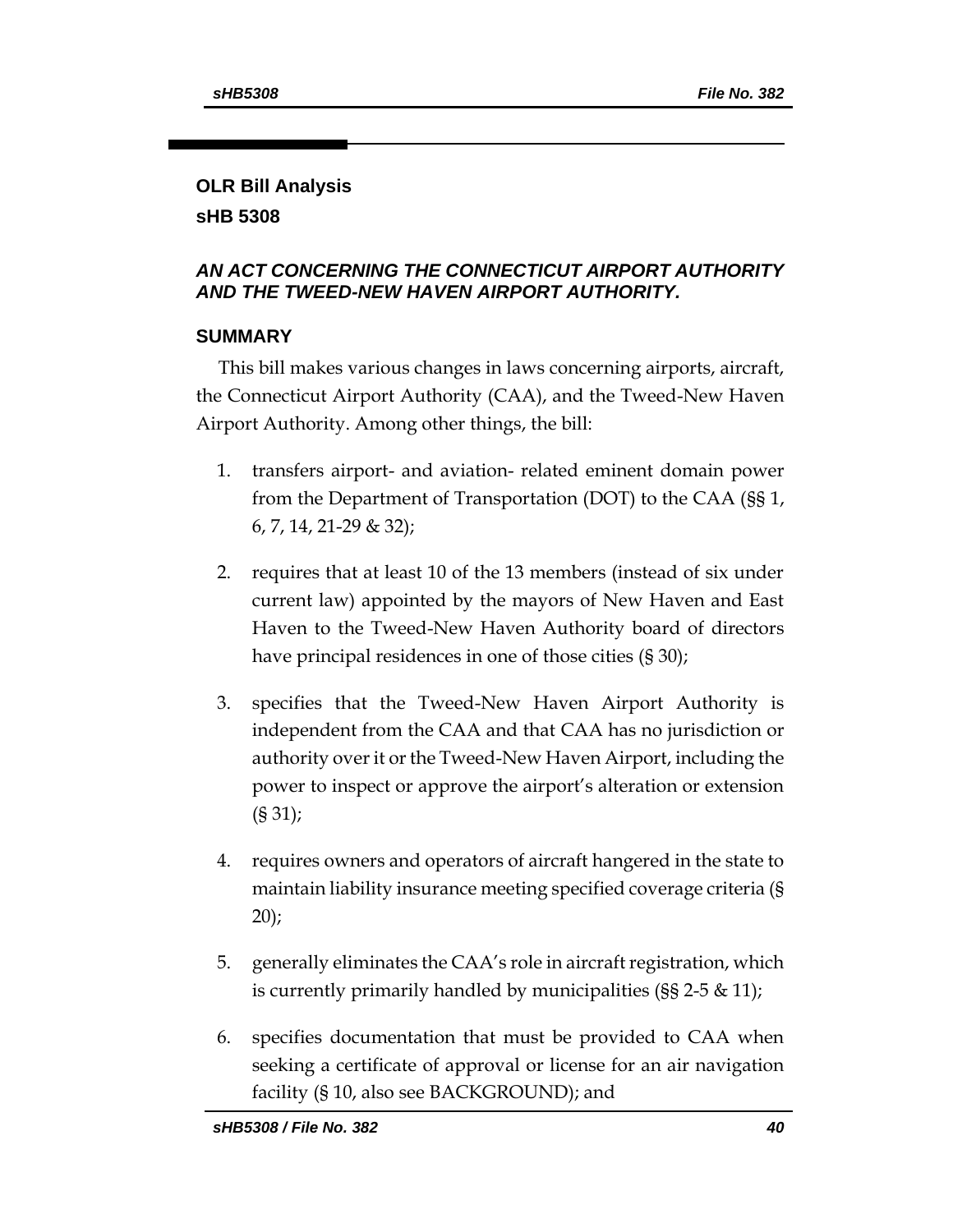7. requires publicly owned airport owners or operators, rather than CAA, to develop and revise the approach plans for their airports after considering specified criteria (§ 17).

The bill also makes the following minor changes:

- 1. eliminates a requirement that federal airport grants be deposited in the state treasury before disbursal, to conform with current practice (§ 9);
- 2. allows, rather than requires, the state to fund capital improvements at private airports up to a specified level (§ 12);
- 3. adds CAA special police to the list of officials who may enforce laws related to aeronautics (§ 13);
- 4. eliminates the specific deadline for CAA to approve Bradley Airport's annual operating budget, which under current law is 30 days before the beginning of the fiscal year (§ 19); and
- 5. eliminates a number of obsolete statutes (§§ 18 & 32).

It also makes numerous technical and conforming changes, including in §§ 8, 15 and 16.

EFFECTIVE DATE: July 1, 2022, except that (1) the provision on Tweed-New Haven board changes is effective upon passage and (2) the aircraft liability insurance requirements are effective July 1, 2023.

### **§§ 1, 6, 7, 14, 21-29 & 31 — TRANSFER OF EMINENT DOMAIN AUTHORITY**

Under current law, the state's Department of Transportation has jurisdiction over property takings connected with airports. The bill transfers this authority to CAA, a quasi-public agency, generally subject to the same conditions, requirements, and exceptions that currently apply to DOT.

Thus, the bill allows the CAA executive director to take (in addition to his existing authority to purchase or lease) any property or property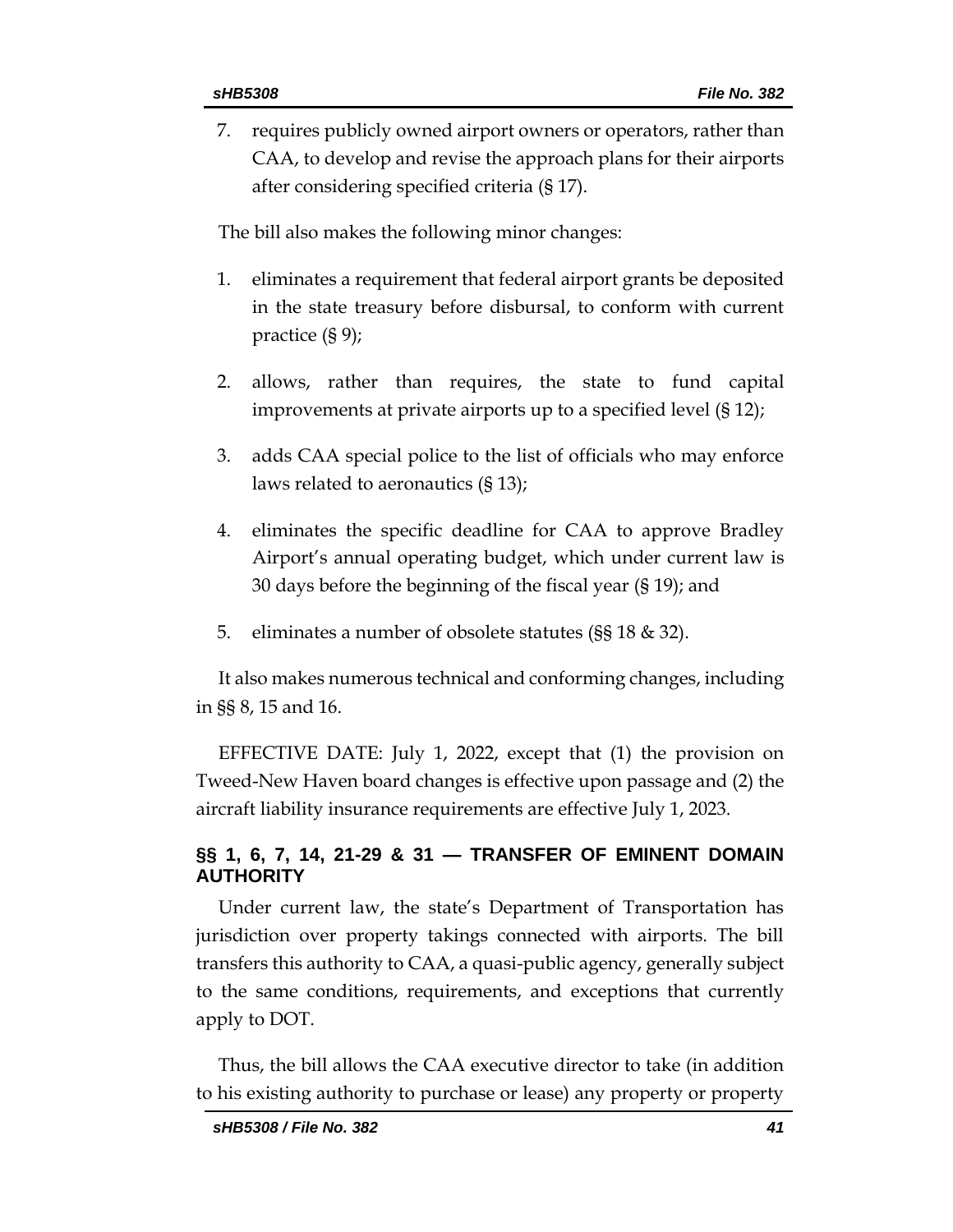interest in any airport, landing area, or other air navigation facility owned by a person or a municipality if he finds that doing so is necessary to maintain adequate air transportation or is required by public safety and convenience.

As under current law, air navigation facilities are exempt from takings if they owned or controlled by, and used as part of, a research, development, or manufacturing facility, unless the owner consents. For purchases or takings of property owned by anyone other than a municipality, the executive director's determination that the taking or purchase is necessary is conclusive, and the taking must be done in the same manner that the law prescribes for taking land for state institutions.

#### *Taking Municipal Property*

Under the bill, when the CAA executive director purchases or takes municipal-owned property, he must file with the municipality's chief executive officer or first selectman a written statement finding that the purchase or taking is necessary, proving the reasoning supporting the finding, and requesting municipal approval. The approval must be by a referendum held at the next regular election. If the municipality disapproves the purchase or taking by vote, the executive director may, within 30 days, appeal to the Superior Court of the judicial district in which the municipality is located and the appeal must be given privileged status.

The court must, after a hearing, determine if the executive director has proven the purchase or taking is necessary, and he bears the burden of proof. If the court determines the executive director has not proven necessity, the court must enter judgement for the municipality and may award reasonable costs. If the court determines that the executive director has proven necessity, the court may set aside the municipality's vote and may enter an order upon terms and conditions that it deems appropriate to safeguard the parties' and public's rights. After the purchase or taking has been approved or its disapproval set aside by the court, CAA may proceed with the taking upon paying just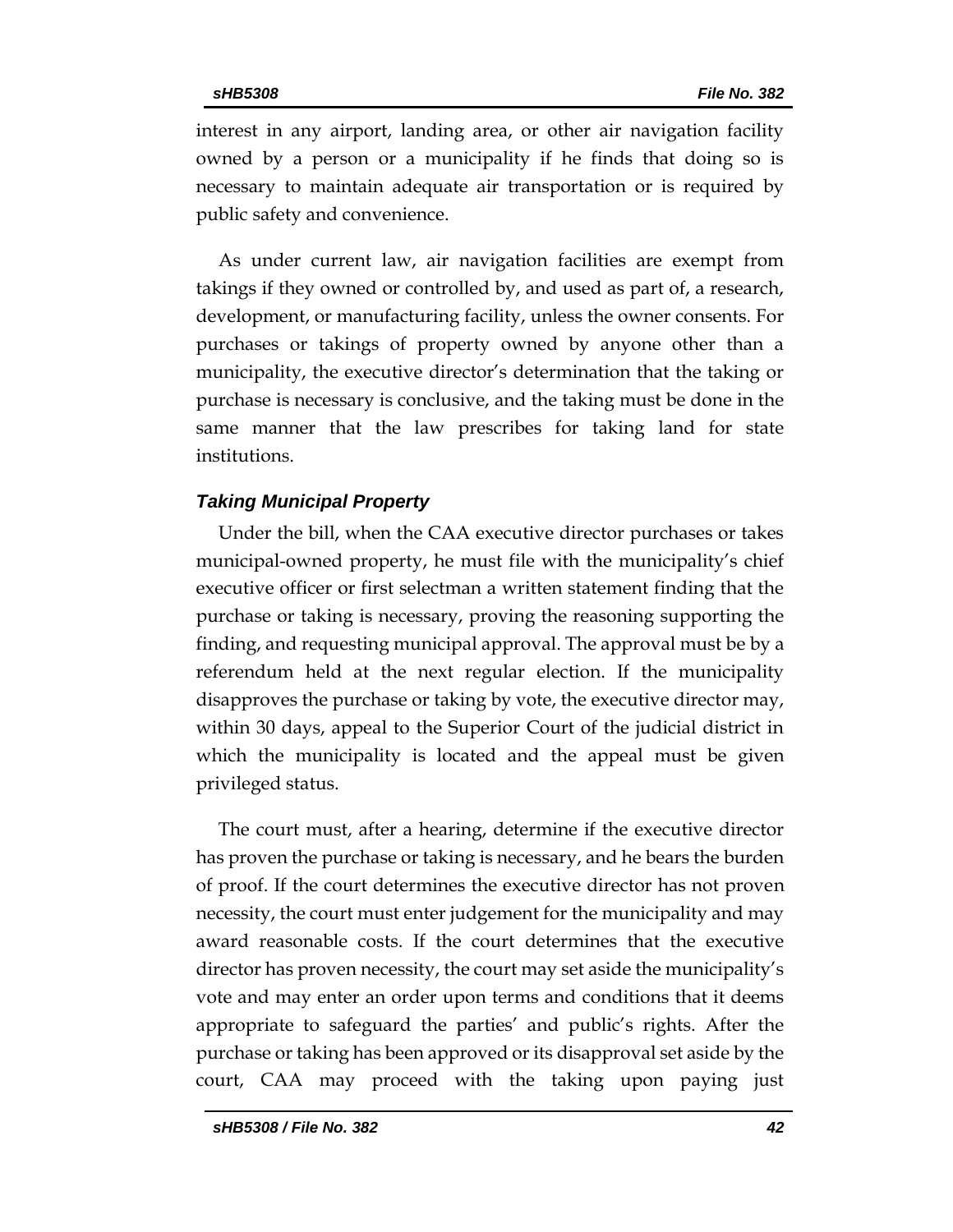compensation to the municipality. If the municipality and CAA cannot agree on a compensation amount, the amount must be determined in accordance with existing law.

These procedures largely correspond with those applicable to DOT takings of municipal property under current law.

### **§§ 2-5 & 11 — AIRCRAFT REGISTRATION**

Under existing law and the bill, owners must annually register their aircraft with the municipality in which it is based or primarily used. But under current law, CAA is responsible for establishing the aircraft registration program and certain related tasks.

The bill generally eliminates CAA's role in administering the registration program with regards to (1) establishing the aircraft registration program, (2) adopting any necessary rules and procedures for implementing it, and (3) preparing and distributing registration and renewal forms to municipalities. However, it retains the requirement that CAA prepare and distribute registration decals to municipalities.

By law, aircraft registration fees are retained by the municipality. Current law requires municipalities to annually report to CAA the amount of aircraft registration fees they collected, the number of registrations issued, registrants' names, and descriptions of registered aircraft. The bill eliminates the requirement that they report the amount of fees collected and sets a specific deadline (February 1) for annually reporting the remaining information from the preceding calendar year.

The bill also (1) expands the type of information that owners and operators of air navigation facilities must report to CAA on aircraft based at their facilities and (2) requires that they additionally report this information directly to the municipality in which the aircraft is based, rather than requiring the CAA executive director to forward the information to municipalities, as under current law.

Under existing law, these facilities must report the owner's name and address, the type of aircraft, and the Federal Aviation Aircraft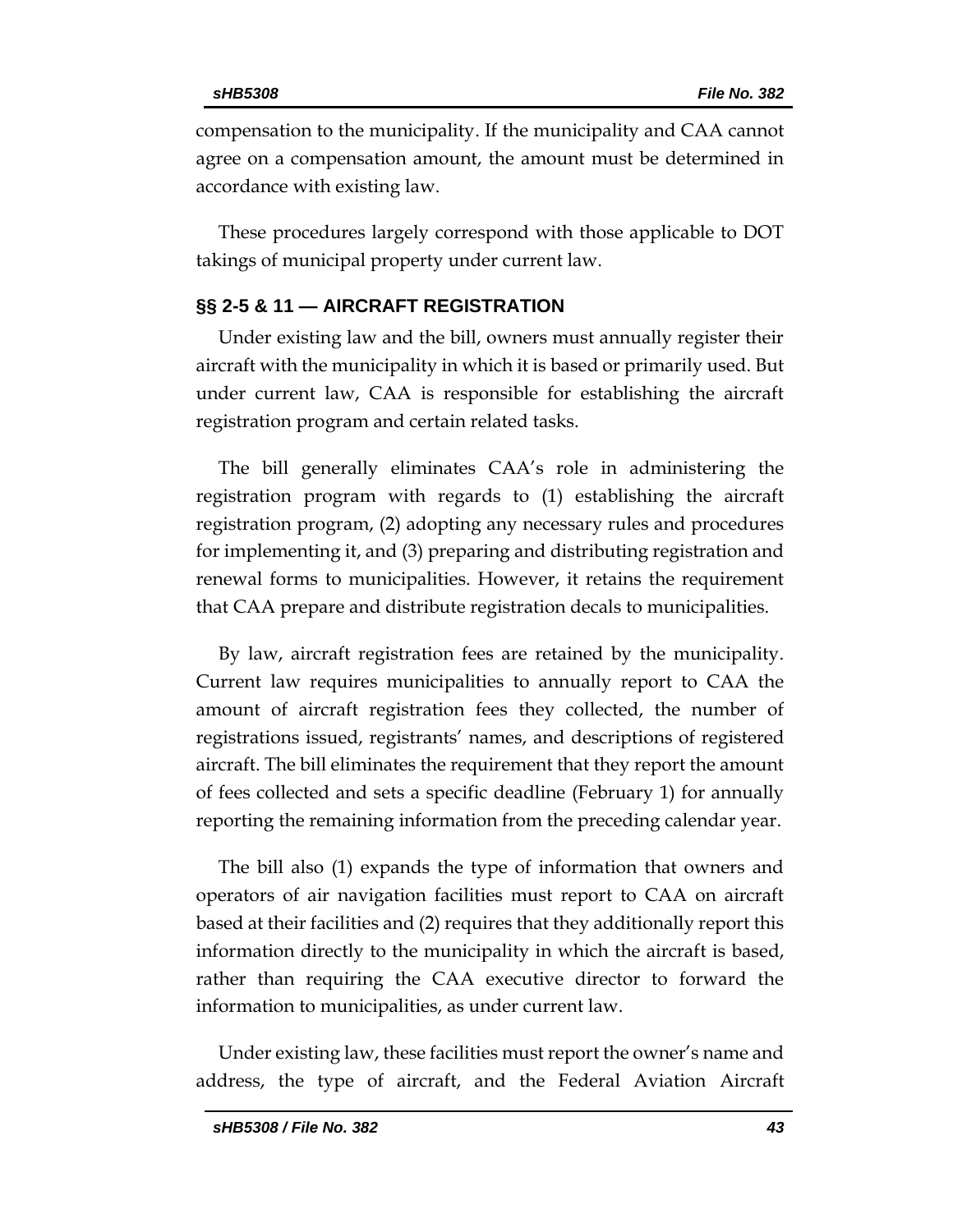Registration number. The bill additionally requires that they report information currently required on registration forms, namely (1) the form of ownership, including whether the owner is an individual, partnership, corporation, or other entity, and (2) the aircraft's year of manufacture, the manufacturer, the model, and the certified gross weight. The bill eliminates current law's requirement that this information be contained in aircraft registration forms.

#### **§ 10 — CAA CERTIFICATES OF APPROVAL AND LICENSES**

Under existing law, the CAA executive director is responsible for approving and licensing airports, heliports, restricted landing areas, and other air navigation facilities (CGS § 13b-46). The law establishes various factors that the executive director must consider when deciding whether to issue a certificate of approval or license (e.g., its proposed size, location, layout, nature of the terrain, and planned uses of the proposed facility).

The bill specifically requires that public and private air navigation facilities, when seeking a certificate of approval, license, or license renewal, provide CAA with documentation, in a form the executive director prescribes, showing that these factors demonstrate that the facility will provide or currently provides for safe aircraft operations.

The bill also changes a reference to "commercial use airport" to "public use airport," which conforms to the scope of CAA oversight authority under existing law.

#### **§ 20 — AIRCRAFT LIABILITY INSURANCE**

Beginning July 1, 2023, the bill prohibits people from operating, or owners from allowing someone to operate, aircraft based or hangered in the state without liability insurance coverage. Specifically, the policy must cover the owner and pilot for claims by passengers or other people for bodily injuries, death, or property damage that may arise from the aircraft's operation in the amount of at least (1) \$500,000 per accident and (2) \$100,000 per passenger seat.

Under the bill, these aircraft owners and operators must provide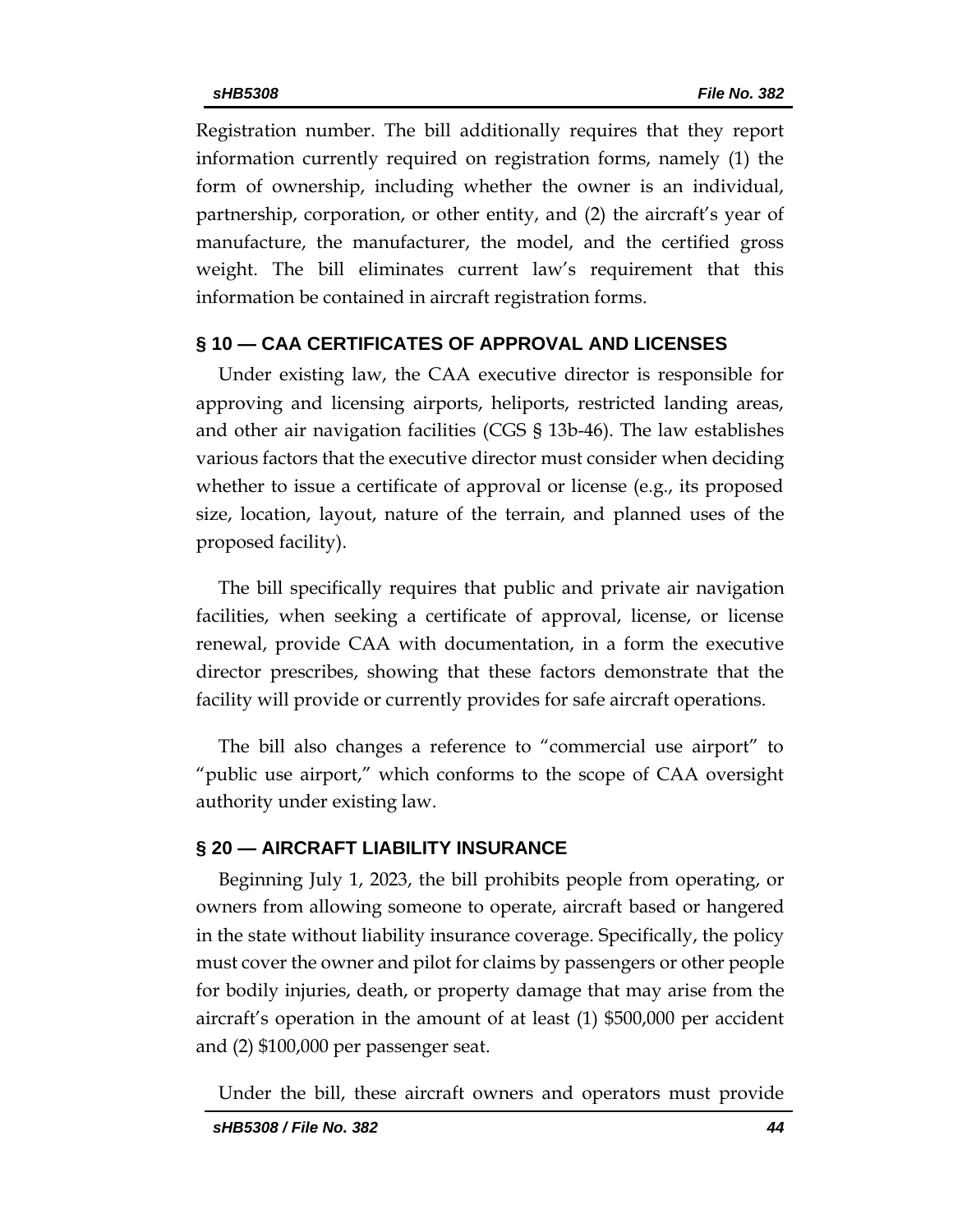proof of insurance satisfying the bill's requirements upon request by CAA's executive director, authority officials, or a law enforcement officer.

The bill requires in-state air navigation facility owners and operators to keep a list of aircraft based or hangered at the facility. The list must include the following information for each aircraft:

- 1. its registration number, type, and model;
- 2. its owner or operator's name and address;
- 3. how long it has been based or hangered at the facility;
- 4. the liability insurance policy or binder number;
- 5. the insurance company's name, as shown on the policy; and
- 6. the name of the liability insurance agent or broker.

The bill's requirements do not apply to aircraft subject to federal liability insurance requirements.

#### **BACKGROUND**

#### *Air Navigation Facility*

By law, an air navigation facility is any facility, other than one owned or controlled by the federal government, used in, available for, or designed for use in, aid of air navigation. They include airports, heliports, restricted landing areas, and any structures, mechanisms, lights, beacons, marks, communicating systems, or other instrumentalities or devices used or useful as an aid to the (1) safe taking-off, navigation, and landing of aircraft or (2) safe and efficient operation or maintenance of an airport, heliport, or restricted landing area, and any combination of these facilities.

#### **COMMITTEE ACTION**

Transportation Committee

Joint Favorable Substitute